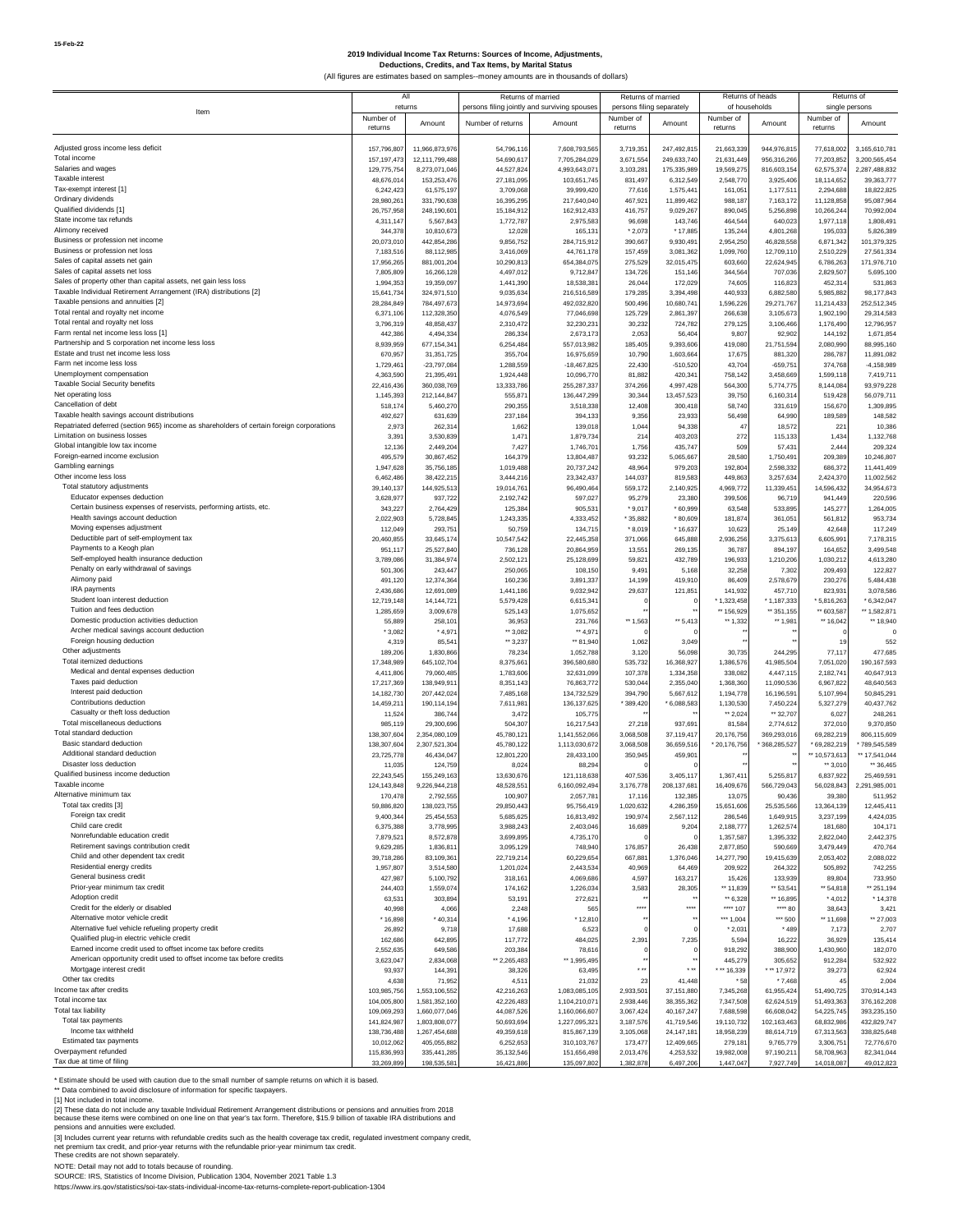|                                                                                           | All                        |                                |                                              | Returns of married             | Returns of married        |                          | Returns of heads        |                          | Returns of               |                            |
|-------------------------------------------------------------------------------------------|----------------------------|--------------------------------|----------------------------------------------|--------------------------------|---------------------------|--------------------------|-------------------------|--------------------------|--------------------------|----------------------------|
| Item                                                                                      | returns                    |                                | persons filing jointly and surviving spouses |                                | persons filing separately |                          |                         | of households            | single persons           |                            |
|                                                                                           | Number of                  | Amount                         | Number of returns                            | Amount                         | Number of                 | Amount                   | Number of               | Amount                   | Number of                | Amount                     |
|                                                                                           | returns                    |                                |                                              |                                | returns                   |                          | returns                 |                          | returns                  |                            |
| Adjusted gross income less deficit                                                        | 153,774,296                | 11,643,439,106                 | 54,870,439                                   | 7,498,850,186                  | 3,292,834                 | 231,262,890              | 21,786,803              | 916,829,321              | 73,824,221               | 2,996,496,708              |
| Total income                                                                              | 153,261,401                | 11,785,277,945                 | 54,756,894                                   | 7,595,289,700                  | 3,250,363                 | 233,294,789              | 21,761,748              | 927,696,143              | 73,492,395               | 3,028,997,313              |
| Salaries and wages                                                                        | 126,830,048                | 7,907,550,652                  | 44,757,74                                    | 4,838,112,016                  | 2,735,545                 | 155,890,239              | 19,759,466              | 786,115,861              | 59,577,297               | 2,127,432,537              |
| Taxable interest                                                                          | 46,558,530                 | 128,582,739                    | 26,367,555                                   | 88,012,812                     | 743,180                   | 5,113,766                | 2,403,578               | 3,182,420                | 17,044,217               | 32,273,741                 |
| Tax-exempt interest [1]                                                                   | 6,286,465                  | 60,224,030                     | 3,706,691                                    | 39,656,218                     | 81,717                    | 1,678,717                | 149,896                 | 979,647                  | 2,348,160                | 17,909,448                 |
| Ordinary dividends                                                                        | 28,702,055                 | 321,070,381                    | 16,313,625                                   | 210,015,609                    | 421,408                   | 11,809,335               | 975,882                 | 7,614,671                | 10,991,140               | 91,630,766                 |
| Qualified dividends [1]                                                                   | 26,626,098                 | 243,746,121                    | 15,188,840                                   | 159,622,977                    | 382,499                   | 9,369,742                | 873,443                 | 5,886,689                | 10,181,316               | 68,866,713                 |
| State income tax refunds                                                                  | 18,642,580                 | 35,230,639                     | 11,253,027                                   | 25,615,280                     | 409,041                   | 847,196                  | 1,622,095               | 2,098,915                | 5,358,417                | 6,669,249                  |
| Alimony received                                                                          | 416,409                    | 11,271,656                     | 13,896                                       | 169,727                        | 6,713                     | 132,575                  | 171,662                 | 5,068,204                | 224,138                  | 5,901,151                  |
| Business or profession net income<br>Business or profession net loss                      | 19,638,20                  | 430,062,977                    | 9,932,81                                     | 280,849,423                    | 329,025                   | 8,060,148                | 2,966,546               | 45,747,126               | 6,409,81                 | 95,406,280                 |
| Sales of capital assets net gain                                                          | 6,917,930<br>17,616,307    | 81,317,136<br>943,963,810      | 3,465,61<br>10,127,332                       | 43,371,85<br>702,563,593       | 148,932<br>261,518        | 2,399,685<br>31,584,724  | 1,001,004<br>554,303    | 11,184,950<br>23,560,628 | 2,302,382<br>6,673,154   | 24,360,651<br>186,254,865  |
| Sales of capital assets net loss                                                          | 7,810,026                  | 17,105,832                     | 4,475,692                                    | 10,128,310                     | 139,392                   | 165,731                  | 358,744                 | 809,914                  | 2,836,199                | 6,001,877                  |
| Sales of property other than capital assets, net gain less loss                           | 2,143,372                  | 19,738,602                     | 1,522,893                                    | 17,630,788                     | 34,869                    | 28,252                   | 84,012                  | $-76,635$                | 501,598                  | 2,156,197                  |
| Taxable Individual Retirement Arrangement (IRA) distributions, pensions, and annuities    | 34,701,850                 | 1,087,228,437                  | 18,546,849                                   | 698,242,149                    | 573,864                   | 15,246,883               | 1,889,148               | 35,839,491               | 13,691,989               | 337,899,914                |
| Total rental and royalty net income                                                       | 6,548,780                  | 114,065,349                    | 4,122,675                                    | 78,347,509                     | 110,377                   | 2,443,197                | 281,660                 | 2,801,599                | 2,034,067                | 30,473,045                 |
| Total rental and royalty net loss                                                         | 4,058,433                  | 49,288,649                     | 2,525,567                                    | 32,614,402                     | 33,457                    | 813,139                  | 303,229                 | 3,444,750                | 1,196,180                | 12,416,358                 |
| Farm rental net income less loss [1]                                                      | 450,805                    | 4,354,843                      | 298,385                                      | 2,539,803                      | 1,781                     | 24,424                   | 14,690                  | 48,361                   | 135,949                  | 1,742,255                  |
| Partnership and S corporation net income less loss                                        | 9,034,859                  | 683,316,290                    | 6,388,96                                     | 558,484,078                    | 172,324                   | 12,206,976               | 400,081                 | 22,539,183               | 2,073,486                | 90,086,053                 |
| Estate and trust net income less loss                                                     | 658,517                    | 30,554,334                     | 359,431                                      | 16,698,805                     | 9,091                     | 1,086,101                | 17,520                  | 835,606                  | 272,475                  | 11,933,821                 |
| Farm net income less loss                                                                 | 1,767,566                  | $-23,395,195$                  | 1,326,289                                    | $-18,604,944$                  | 23,692                    | $-382,608$               | 39,667                  | $-482.532$               | 377,919                  | $-3,925,112$               |
| Unemployment compensation                                                                 | 4,517,744                  | 21,998,211                     | 2,017,549                                    | 10,606,645                     | 73,361                    | 355,975                  | 844,341                 | 3,976,694                | 1,582,493                | 7,058,897                  |
| Taxable social security benefits<br>Net operating loss                                    | 21,792,987                 | 337,046,241                    | 13,098,528                                   | 240,875,022                    | 337,706                   | 4,520,183                | 554,800                 | 5,346,382                | 7,801,954                | 86,304,653                 |
| Cancellation of debt                                                                      | 1,171,273<br>547,798       | 209,243,963<br>4,766,232       | 544,275<br>318,781                           | 130,813,319<br>2,890,15        | 30,403<br>10,769          | 13,598,086<br>182,325    | 38,107<br>64,146        | 6,419,796<br>544.848     | 558,489                  | 58,412,762<br>1,148,908    |
| Taxable health savings account distributions                                              | 293,160                    | 406,148                        | 161,186                                      | 247,912                        | 4,31                      | 1,383                    | 40,301                  | 53,067                   | 154,101<br>87,358        | 103,785                    |
| Repatriated deferred (section 965) income as shareholders of certain foreign corporations | 33,692                     | 6,505,596                      | 23,421                                       | 3,986,135                      | 1,971                     | 1,109,871                | 821                     | 228,376                  | 7,478                    | 1,181,213                  |
| Limitation on business losses                                                             | 24,809                     | 32,554,968                     | 15,43                                        | 23,263,760                     | 1,313                     | 2,720,559                | 700                     | 776,237                  | 7,364                    | 5,794,413                  |
| Global intangible low tax income amount                                                   | 19,755                     | 1,764,899                      | 11,698                                       | 1,319,41                       | 1,367                     | 152,533                  | 455                     | 43,448                   | 6,23                     | 249,507                    |
| Foreign-earned income exclusion                                                           | 455,127                    | 29,715,021                     | 165,483                                      | 13,663,739                     | 83,193                    | 4,933,952                | 20,437                  | 1,470,297                | 186,015                  | 9,647,032                  |
| Gambling earnings                                                                         | 1,993,632                  | 32,919,323                     | 1,041,248                                    | 18,505,298                     | 36,279                    | 926,223                  | 211,136                 | 2,221,666                | 704,969                  | 11,266,136                 |
| Other income less loss                                                                    | 6,322,140                  | 44,746,257                     | 3,513,953                                    | 28,050,146                     | 130,039                   | 1,169,545                | 479,375                 | 2,990,594                | 2,198,77                 | 12,535,972                 |
| Total statutory adjustments                                                               | 37,761,829                 | 141,838,840                    | 19,014,036                                   | 96,439,514                     | 499,012                   | 2,031,899                | 4,801,004               | 10,866,822               | 13,447,777               | 32,500,604                 |
| Educator expenses deduction                                                               | 3,476,090                  | 901.446                        | 2,171,472                                    | 589,76                         | 83,174                    | 20,250                   | 369,562                 | 89,659                   | 851,881                  | 201,776                    |
| Certain business expenses of reservists, performing artists, etc.                         | 303,402                    | 2,094,747                      | 116,32                                       | 724,205                        | 9,350                     | 42,943                   | 44,870                  | 416,976                  | 132,85                   | 910,623                    |
| Health savings account deduction                                                          | 1,953,488                  | 5,589,632                      | 1,289,839                                    | 4,451,845                      | 29,133                    | 67,342                   | 150,741                 | 306,374                  | 483,775                  | 764,071                    |
| Moving expenses adjustment<br>Deductible part of self-employment tax                      | 104,47                     | 321,940                        | 39,229                                       | 117,460                        | $*9,015$                  | $*20,454$                | 13,050                  | 78,860                   | 43,178                   | 105,166                    |
| Payments to a Keogh plan                                                                  | 20,148,343<br>984,817      | 32,663,231<br>25,495,517       | 10,630,725<br>764,417                        | 22,052,743<br>20,792,562       | 331,655<br>7,917          | 546,822<br>209,400       | 2,941,951<br>30,181     | 3,301,134<br>803,745     | 6,244,01<br>182,30       | 6,762,531<br>3,689,811     |
| Self-employed health insurance deduction                                                  | 3,925,909                  | 31,610,944                     | 2,580,856                                    | 25,349,442                     | 53,618                    | 366,069                  | 208,375                 | 1,236,054                | 1,083,060                | 4,659,378                  |
| Penalty on early withdrawal of savings                                                    | 496,463                    | 266,021                        | 279,942                                      | 124,349                        | 5,380                     | 2,787                    | 18,716                  | 12,399                   | 192,42                   | 126,487                    |
| Alimony paid                                                                              | 578,087                    | 13,582,240                     | 192,845                                      | 4,368,759                      | 22,457                    | 603,137                  | 105,377                 | 2,734,901                | 257,408                  | 5,875,443                  |
| IRA payments                                                                              | 2.469.29                   | 12,503,200                     | 1,502,409                                    | 9,029,874                      | 28,908                    | 86,480                   | 162,291                 | 500,802                  | 775,683                  | 2,886,045                  |
| Student loan interest deduction                                                           | 12,425,040                 | 13,434,708                     | 5,626,088                                    | 6,502,037                      |                           |                          | 1,259,324               | 1,108,595                | 5,539,62                 | 5,824,076                  |
| Tuition and fees deduction                                                                | 27,064                     | 56,458                         | 18,404                                       | 42,074                         |                           |                          | $*2,038$                | \$3,482                  | $*6.62$                  | $*10,902$                  |
| Domestic production activities deduction                                                  | 182,910                    | 1,720,704                      | 134,000                                      | 1,332,660                      |                           |                          |                         |                          | ** 50,994                | ** 389,866                 |
| Archer medical savings account deduction                                                  | 6,256                      | 7,336                          | 4,170                                        | 5,514                          |                           |                          |                         |                          |                          |                            |
| Foreign housing deduction                                                                 | 3,455                      | 69,527                         | 1,403                                        | 34,889                         | 466                       | 3,248                    | 1,544                   | 30,052                   | $\overline{4}$           | 1,338                      |
| Other adjustments<br>Total itemized deductions                                            | 154,399                    | 1,521,187                      | 75,548                                       | 921,340                        | 2,086                     | 20,306                   | 26,56                   | 219,442                  | 50,204                   | 360,099                    |
| Medical and dental expenses deduction                                                     | 17,532,592<br>4,598,812    | 648,881,712<br>78,497,457      | 8,548,878<br>1,842,656                       | 403,537,072<br>32,308,177      | 557,493<br>124,913        | 16,767,250<br>1,400,160  | 1,327,527<br>307,604    | 38,477,709<br>3,582,559  | 7,098,694<br>2,323,639   | 190,099,681<br>41,206,560  |
| Taxes paid deduction                                                                      | 17,379,986                 | 145,908,497                    | 8,509,631                                    | 83,120,984                     | 550,720                   | 2,724,416                | 1,310,28                | 10,785,288               | 7,009,354                | 49,277,808                 |
| Interest paid deduction                                                                   | 14,194,443                 | 197,472,356                    | 7,628,849                                    | 130,889,743                    | 404,237                   | 5,429,325                | 1,135,665               | 14,529,608               | 5,025,692                | 46,623,680                 |
| Contributions deduction                                                                   | 14,844,596                 | 196,956,414                    | 7,854,006                                    | 140,999,233                    | 400,688                   | 6,334,783                | 1,112,905               | 7,290,397                | 5,476,997                | 42,332,000                 |
| Casualty or theft loss deduction                                                          | 25,440                     | 1,059,855                      | 11,043                                       | 685,640                        | $*11$                     | $*60,104$                | 2,149                   | 37,102                   | 12,238                   | 277,010                    |
| Total miscellaneous deductions                                                            | 1,247,764                  | 31,097,074                     | 614,951                                      | 17,108,22                      | 32,075                    | 938,680                  | 110,425                 | 2,317,096                | 490,313                  | 10,733,077                 |
| Basic standard deduction                                                                  | 134,270,136                | 2,208,536,922                  | 45.652.29                                    | 1,087,506,305                  | 2,640,614                 | 30,830,978               | 20,380,473              | 362,861,858              | 65,596,758               | 727,337,782                |
| Additional standard deduction                                                             | 22,811,275                 | 44, 168, 254                   | 12,373,623                                   | 27,464,148                     | 312,084                   | 406,559                  | 611,354                 | 983,055                  | 9,514,214                | 15,314,492                 |
| Disaster loss deduction                                                                   | 15,284                     | 327,424                        | 6,935                                        | 141,828                        |                           |                          | $*4,325$                | $*108,409$               | $*4,023$                 | $*77,187$                  |
| Qualified business income deduction<br>Taxable income                                     | 18,664,592                 | 149,950,908                    | 11,810,941                                   | 117,521,181                    | 330,710                   | 3,422,961                | 1,185,921               | 5,073,798                | 5,337,020                | 23,932,968                 |
| Domestic production activities deduction from section 199A(g)                             | 120,916,002                | 8,941,445,098                  | 48,408,181                                   | 6,035,900,519                  | 2,876,759                 | 194,206,409              | 16,196,910<br>48        | 544,477,148              | 53,434,154               | 2,166,861,022              |
| Alternative minimum tax                                                                   | 10,123<br>244,007          | 161,009<br>4,022,755           | 8,377<br>145,231                             | 124,942<br>2,940,395           | 27<br>15,147              | 4,770<br>199,590         | 20,972                  | 1,301<br>170,897         | 1,671<br>62,658          | 29,997<br>711,873          |
| Total tax credits [2]                                                                     | 59,066,955                 | 137,806,298                    | 29,891,181                                   | 96,786,279                     | 888,607                   | 3,611,397                | 15,386,150              | 24,677,707               | 12,901,017               | 12,730,914                 |
| Foreign tax credit                                                                        | 9,006,393                  | 24,925,384                     | 5,510,506                                    | 16,582,983                     | 169,772                   | 2,126,352                | 246,713                 | 1,455,569                | 3,079,402                | 4,760,480                  |
| Child care credit                                                                         | 6,460,823                  | 3,789,213                      | 4,036,38                                     | 2,383,646                      | 18,060                    | 10,173                   | 2,238,814               | 1,301,696                | 167,567                  | 93,698                     |
| Nonrefundable education credit                                                            | 8,700,169                  | 8,930,906                      | 4,131,829                                    | 5,009,494                      |                           |                          | 1,439,790               | 1,440,766                | 3,128,551                | 2,480,647                  |
| Retirement savings contribution credit                                                    | 9,259,299                  | 1,735,419                      | 3,155,469                                    | 755,520                        | 165,845                   | 23,188                   | 2,740,168               | 537,326                  | 3,197,817                | 419,386                    |
| Child and other dependent tax credit                                                      | 39,377,143                 | 81,495,898                     | 22,838,120                                   | 59,668,936                     | 571,343                   | 1,162,256                | 13,994,776              | 18,678,442               | 1,972,905                | 1,986,264                  |
| Residential energy credits                                                                | 755,767                    | 2,511,826                      | 433,172                                      | 1,803,233                      | 12,638                    | 33,373                   | 107,702                 | 183,507                  | 202,256                  | 491,713                    |
| General business credit<br>Prior-year minimum tax credit                                  | 477,291                    | 5,356,507                      | 361,432                                      | 4,216,374                      | 9,534                     | 177,963                  | 13,823                  | 153,680                  | 92,502                   | 808,490                    |
| Adoption credit                                                                           | 981,638                    | 2,921,822                      | 756,133                                      | 2,273,022                      | 20,288                    | 56,338                   | 41,839                  | 103,845                  | 163,378                  | 488,617                    |
| Credit for the elderly or disabled                                                        | 76,127<br>56,046           | 386,390<br>4,805               | 67,497<br>3,206                              | 352,014<br>374                 |                           |                          | $-8,630$<br>$\cdots$    | ** 34,376<br>$\cdots$    | 52,833                   | 4,426                      |
| Alternative motor vehicle credit                                                          | 11,153                     | 54,393                         | 5,940                                        | 38,035                         | ** 142                    | $\cdots$ 1,104           |                         |                          | 5,071                    | 15,254                     |
| Alternative fuel vehicle refueling property credit                                        | $*15$                      | $*25$                          |                                              |                                |                           |                          | ** 152                  | $-23$                    |                          |                            |
| Qualified plug-in electric vehicle credit                                                 | 228,909                    | 1,540,909                      | 183,314                                      | 1,265,026                      | 3,446                     | 18,484                   | 7,560                   | 46,237                   | 34,589                   | 211,162                    |
| Earned income credit used to offset income tax before credits                             | 2,482,622                  | 617,092                        | 220,161                                      | 86,284                         |                           |                          | 900,398                 | 362,200                  | 1,362,063                | 168,609                    |
| American opportunity credit used to offset income tax before credits                      | 3,853,933                  | 3,010,384                      | 2,442,038                                    | 2,119,295                      |                           |                          | 462,262                 | 335.101                  | 949,633                  | 555,988                    |
| Mortgage interest credit                                                                  | 94,664                     | 139,820                        | ** 38,688                                    | $*$ 61,281                     |                           |                          | 17,066                  | 20,286                   | 38,909                   | 58,253                     |
| Other tax credits                                                                         | 4,223                      | 43,378                         | 2,623                                        | 25,534                         | $\ddot{\phantom{1}}$      | $*407$                   | * 53                    | $*9,986$                 | 1,541                    | 7,450                      |
| Income tax after credits                                                                  | 100,404,160                | 1,509,903,802                  | 41,813,170                                   | 1,061,195,968                  | 2,665,773                 | 35,842,444               | 7,148,540               | 59,631,055               | 48,776,677               | 353,234,335                |
| Total income tax<br>Total tax liability                                                   | 100,424,240                | 1,538,749,447                  | 41,823,170                                   | 1,083,019,320                  | 2,671,971                 | 36,875,454               | 7,149,932               | 60,276,360               | 48,779,167               | 358,578,312                |
| Total tax payments                                                                        | 105,480,887<br>138,943,513 | 1,617,983,398<br>1,772,069,001 | 43,817,691<br>50,871,189                     | 1,138,886,142<br>1,220,250,095 | 2,773,687<br>2,885,121    | 38,566,295<br>40,532,280 | 7,540,851<br>19,236,550 | 64,464,479<br>98,773,192 | 51,348,657<br>65,950,653 | 376,066,482<br>412,513,435 |
| Income tax withheld                                                                       | 135,779,354                | 1,216,721,923                  | 49,457,945                                   | 790,720,856                    | 2,805,029                 | 22,887,996               | 19,083,381              | 84,958,547               | 64,432,999               | 318, 154, 524              |
| Estimated tax payments                                                                    | 9,646,140                  | 403,806,363                    | 6,095,147                                    | 312,030,641                    | 146,047                   | 11,719,363               | 269,849                 | 9,430,155                | 3,135,098                | 70,626,203                 |
| Overpayment refunded                                                                      | 113,510,190                | 331,948,424                    | 35,500,205                                   | 153,297,786                    | 1,845,975                 | 3,947,802                | 20, 154, 221            | 96,464,983               | 56,009,789               | 78,237,852                 |
| Tax due at time of filing                                                                 | 32,020,214                 | 180,402,092                    | 15,978,329                                   | 120,738,278                    | 1,193,605                 | 5,123,048                | 1,412,672               | 7,642,959                | 13,435,608               | 46,897,807                 |

\*\* Data combined to prevent disclosure of taxpayer information.

[1] Not included in total income.

[2] Includes current year returns with the health coverage tax credit, regulated investment company credit and netpremium tax credit, and prior-year returns with the refundable prior-year minimum tax credit.

NOTE: Detail may not add to totals because of rounding.<br>Source: IRS, Statistics of Income Division,October 2020.<br>[http://www.irs.gov/uac/SOI-Tax-Stats-Individual-Income-Tax-Returns-Publication-1304-\(Complete-Report\)](http://www.irs.gov/uac/SOI-Tax-Stats-Individual-Income-Tax-Returns-Publication-1304-(Complete-Report))<br>Table 1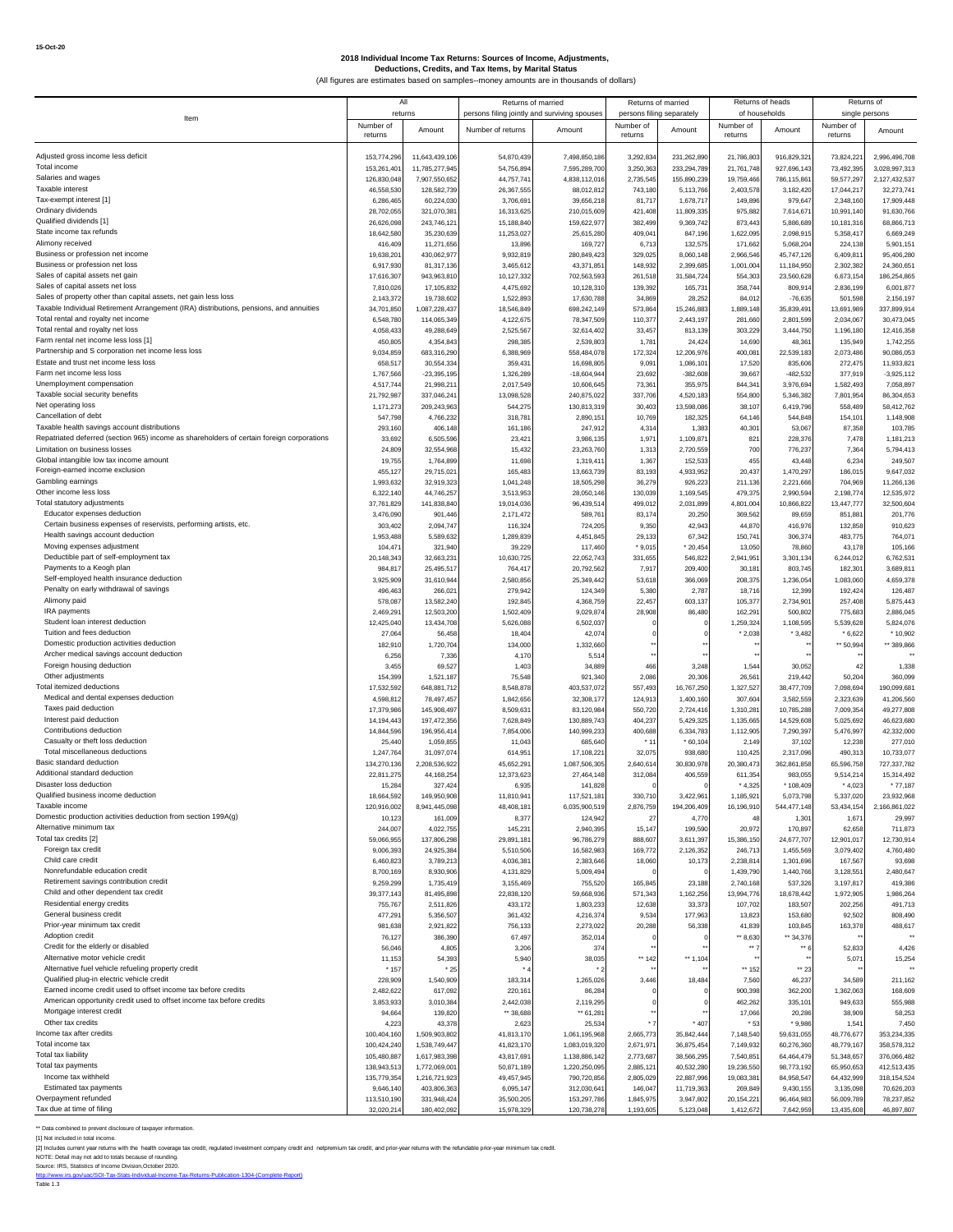|                                                                                                  |                           | All                        | Returns of married     |                                              |                      | Returns of married        | Returns of heads        |                           | Returns of              |                            |
|--------------------------------------------------------------------------------------------------|---------------------------|----------------------------|------------------------|----------------------------------------------|----------------------|---------------------------|-------------------------|---------------------------|-------------------------|----------------------------|
| Item                                                                                             |                           | returns                    |                        | persons filing jointly and surviving spouses |                      | persons filing separately | of households           |                           |                         | single persons             |
|                                                                                                  | Number of                 | Amount                     | Number of              | Amount                                       | Number of            | Amount                    | Number of               | Amount                    | Number of               | Amount                     |
|                                                                                                  | returns                   |                            | returns                |                                              | returns              |                           | returns                 |                           | returns                 |                            |
| Adjusted gross income less deficit                                                               | 152,903,231               | 11,009,900,155             | 54,774,397             | 7,107,018,406                                | 3,212,807            | 218,411,124               | 21,894,095              | 876,628,767               | 73,021,932              | 2,807,841,858              |
| Total income.                                                                                    | 152,396,024               | 11,170,081,552             | 54,663,878             | 7,218,280,305                                | 3,178,543            | 221,010,745               | 21,872,966              | 887,544,85                | 72,680,637              | 2,843,245,650              |
| Salaries and wages                                                                               | 126,264,481               | 7,577,563,943              | 44,792,201             | 4,665,653,711                                | 2,653,106            | 145,583,686               | 19,843,391              | 752,752,199               | 58,975,783              | 2,013,574,347              |
| Taxable interest                                                                                 | 44.193.009                | 106,055,367                | 25,372,53              | 72.293.42                                    | 731.874              | 4.385.98                  | 2.252.197               | 3,147,296                 | 15,836,403              | 26,228,664                 |
| Ordinary dividends                                                                               | 6.163.38<br>28,171,331    | 60,058,77<br>282,336,04    | 3,675,55<br>16,168,36  | 38.984.748<br>183,622,039                    | 81,043<br>430,663    | 1,600,334<br>10,748,694   | 142.924<br>942,182      | 1,060,402<br>7,196,180    | 2.263.868<br>10,630,122 | 18,413,289<br>80,769,129   |
|                                                                                                  | 26,216,041                | 216,846,96                 | 15,118,486             | 141,281,741                                  | 389,570              | 8,677,285                 | 845,965                 | 5,430,190                 | 9,862,019               | 61,457,750                 |
| State income tax refunds                                                                         | 19,990,503                | 34,292,386                 | 11,868,023             | 24,581,476                                   | 472,861              | 860,904                   | 1,774,439               | 2,161,304                 | 5,875,180               | 6,688,702                  |
| Alimony received                                                                                 | 414,044                   | 10,381,660                 | 13,858                 | 162,160                                      | 10,283               | 241.47                    | 174,859                 | 4,989,599                 | 215,044                 | 4,988,430                  |
|                                                                                                  | 19,436,036                | 416,010,104                | 9,771,927              | 272,960,436                                  | 332,401              | 9,165,874                 | 3,039,768               | 43,848,950                | 6,291,940               | 90,034,845                 |
|                                                                                                  | 6,462,796                 | 69,637,95                  | 3,351,54               | 37,243,925                                   | 149,399              | 2,566,495                 | 909,900                 | 9,711,982                 | 2,051,956               | 20,115,554                 |
| Sales of capital assets net loss                                                                 | 17,928,330<br>7,471,221   | 871,265,824<br>16,779,10   | 10,340,31<br>4,355,56  | 640,817,693<br>10,067,100                    | 272,570<br>131,158   | 29,623,011<br>152,831     | 573,308<br>322.787      | 21,237,012<br>737,931     | 6,742,136<br>2,661,717  | 179,588,108<br>5,821,239   |
| Sales of property other than capital assets, net gain less loss                                  | 2,110,046                 | 12,736,89                  | 1,494,009              | 9.995.219                                    | 38,072               | 524.332                   | 76,64                   | $-354.200$                | 501,320                 | 2,571,545                  |
| Taxable Individual Retirement Arrangement (IRA) distributions                                    | 15,117,193                | 286,496,949                | 8,707,11               | 189,814,713                                  | 186,531              | 3,706,902                 | 457,373                 | 6,104,703                 | 5,766,174               | 86,870,632                 |
| Taxable pensions and annuities                                                                   | 28,264,910                | 729,187,41                 | 15,198,32              | 461,431,09                                   | 467,836              | 11,396,274                | 1,635,21                | 28,602,71                 | 10,963,537              | 227,757,331                |
|                                                                                                  | 6,636,734                 | 104,770,74                 | 4,228,393              | 72,370,151                                   | 138,285              | 2,306,217                 | 269,058                 | 2,818,342                 | 2,000,998               | 27,276,035                 |
| Total rental and royalty net loss.                                                               | 4,201,919<br>462.94       | 49,241,288                 | 2,617,167              | 32,644,820                                   | 44,118               | 916,419                   | 320,070                 | 3,429,643                 | 1,220,564               | 12,250,406                 |
|                                                                                                  | 9.113.15                  | 3,850,104<br>680,279,745   | 307,218<br>6,382,276   | 2,657,532<br>556,277,926                     | 2,860<br>190,663     | 44,371<br>15,249,575      | 15,336<br>** 410,699    | 67,784<br>** 21,831,273   | 137,533<br>** 2,129,514 | 1,080,418<br>** 86,920,971 |
| Estate and trust net income less loss                                                            | 662.60                    | 31,127,53                  | 354,55                 | 17,282,977                                   | 12,786               | 1,789,817                 | 16,184                  | 927,96                    | 279,084                 | 11,126,770                 |
| Farm net income less loss                                                                        | 1,789,262                 | $-19, 166, 242$            | 1,340,03               | $-14,734,552$                                | 24.77                | $-531,136$                | 48,224                  | $-432,870$                | 376,229                 | $-3,467,684$               |
|                                                                                                  | 5,204,253                 | 23,946,03                  | 2,297,107              | 11,159,516                                   | 82,191               | 365,089                   | 930,726                 | 4,105,912                 | $*1,894,230$            | $*8,315,518$               |
|                                                                                                  | 20,929,431                | 309,539,629                | 12,709,363             | 221,901,618                                  | 379,277              | 4,688,609                 | 519,685                 | 5,075,362                 | $*7,321,106$            | $*77,874,040$              |
| Net operating loss                                                                               | 1,162,526                 | 213,363,983                | 563,63                 | 131,998,291                                  | 38,852               | 13,904,886                | 39,273                  | 6,256,863                 | 520,765                 | 61,203,943                 |
| Cancellation of debt                                                                             | 564,943<br>287,867        | 6,247,49<br>384,20         | 335,30<br>136,913      | 4,072,347<br>220,417                         | 13,063<br>2,987      | 195,999<br>2.113          | 54,574<br>48,278        | 503,497<br>54,501         | 162,002<br>99,689       | 1,475,654<br>107,169       |
| Repatriated deferred (section 965) income as shareholders of certain foreign corporation         | 34,088                    | 11,219,164                 | 25,070                 | 8,330,385                                    | 1,056                | 1,387,221                 | 518                     | 364,233                   | 7,444                   | 1,137,324                  |
|                                                                                                  | 451.52                    | 28,162,667                 | 160,07                 | 12,392,115                                   | 92,637               | 5,242,568                 | 29,192                  | 1,740,322                 | * 169,629               | $*8,787,662$               |
| Gambling earnings.                                                                               | 2.094.093                 | 32,579,689                 | 1,131,16               | 18,849,136                                   | 35,673               | 877,863                   | 208,083                 | 2,041,433                 | * 719,174               | * 10,811,257               |
|                                                                                                  | 6,434,957                 | 40,011,96                  | 3,554,63               | 25,564,665                                   | 150,534              | 1,225,449                 | 443,030                 | 2,446,185                 | 2,286,762               | 10,775,666                 |
|                                                                                                  | 39,090,129                | 160,181,39                 | 19,686,692             | 111,261,899                                  | 542,055              | 2,599,622                 | 4,951,386               | 10,916,084                | 13,909,996              | 35,403,791                 |
| Educator expenses deduction<br>Certain business expenses of reservists, performing artists, etc. | 3,611,716<br>147.07       | 930,64<br>765.53           | 2,290,692<br>68,805    | 616,946<br>342,240                           | 91.254<br>5.34       | 22.274<br>14.550          | 389,923<br>18.08        | 95,054<br>111,744         | * 839,847<br>$*54.836$  | * 196,367<br>* 297,005     |
| Health savings account deduction                                                                 | 1,857,859                 | 5,350,980                  | 1,216,68               | 4,255,186                                    | *32,331              | $*56,948$                 | 157,478                 | 273,094                   | 451,370                 | 765.753                    |
| Moving expenses adjustment                                                                       | 1,082,452                 | 3,467,23                   | 459,90                 | 1,866,400                                    | 30,547               | 98,637                    | 92,337                  | 301,509                   | $*499,665$              | $*1,200,684$               |
|                                                                                                  | 20,063,996                | 31,914,949                 | 10,616,63              | 21,711,645                                   | 324,714              | 589,216                   | 3,007,884               | 3,119,837                 | $*6,114,762$            | $*6,494,251$               |
| Payments to a Keogh plan                                                                         | 1,012,095                 | 25,821,484                 | 789,36                 | 21,284,163                                   | 11,117               | 243,028                   | 33,497                  | 726,070                   | 178,117                 | 3,568,223                  |
|                                                                                                  | 4,109,643                 | 31,709,190                 | 2,713,933              | 25, 361, 230                                 | 61,673               | 411,491                   | 212,804                 | 1,234,525                 | $*1,121,233$            | $*4,701,944$               |
|                                                                                                  | 410,906                   | 123,92                     | 217,186                | 62,962                                       | 7,105                | 8,107                     | 16,142                  | 8.499                     | 170,473                 | 44,356                     |
| Alimony paid.<br>IRA payments.                                                                   | 586.32<br>2,637,519       | 13,436,43<br>13,427,254    | 202,70<br>1,633,64     | 4,491,237<br>9,838,130                       | 23.966<br>35,221     | 592,841<br>126,115        | 103,070<br>155.946      | 2,709,357<br>515,797      | $*256,583$<br>812,704   | $*5,642,996$<br>2,947,212  |
|                                                                                                  | 12,563,850                | 13,687,484                 | 5,746,456              | 6,628,615                                    |                      |                           | 1,257,526               | 1,128,300                 | \$5,559,869             | * 5,930,569                |
| Tuition and fees deduction                                                                       | 1,109,292                 | 2,584,883                  | 556,763                | 1,152,129                                    |                      |                           | 90,549                  | 200,238                   | $*461,980$              | *1,232,516                 |
|                                                                                                  | 789,696                   | 15,126,066                 | 616,70                 | 12,452,380                                   | 15,318               | 390,335                   | 18,092                  | 344,558                   | * 139,585               | *1,938,793                 |
|                                                                                                  | 3,385                     | 4,71                       | 1,36                   | 2,988                                        |                      |                           |                         |                           |                         |                            |
|                                                                                                  | 3,869                     | 84,31                      | 1,786                  | 67,034                                       | 29                   | 988                       | $*2,680$                | * 14,612                  | 1,399                   | 3,409                      |
| Other adjustments.<br>Total itemized deductions                                                  | 126,695<br>46,852,675     | 1,746,31<br>1,402,091,664  | 69,77<br>25,981,206    | 1,128,614<br>953,091,760                     | 4,045<br>1,268,867   | 45,092<br>32,560,030      | 15,843<br>3,988,857     | 132,89<br>90,434,539      | 37,037<br>15,613,746    | 439,714<br>326,005,334     |
|                                                                                                  | 10,171,257                | 102,533,387                | 5,009,350              | 50,279,746                                   | 201,845              | 1,535,626                 | 720,210                 | 5.349.63                  | 4,239,851               | 45,368,381                 |
| Taxes paid deduction                                                                             | 46, 431, 232              | 624,820,80                 | 25,896,63              | 454,510,438                                  | 1,249,40             | 13,993,863                | 3,929,418               | 33,863,806                | 15,355,782              | 122,452,700                |
|                                                                                                  | 34,327,403                | 313,944,112                | 21,717,91              | 222,132,310                                  | 825,805              | 6,779,724                 | 2,901,803               | 24,132,653                | 8,881,882               | 60,899,425                 |
| Contributions deduction                                                                          | 37,979,015                | 256,064,68                 | 22,638,903             | 186,119,584                                  | 881,018              | 7,684,870                 | 3,083,413               | 11,369,479                | 11,375,680              | 50,890,751                 |
|                                                                                                  | 113.37                    | 2,764,789                  | 44.35                  | 1,381,519                                    | 3,029                | 18,090                    | 16,559                  | 376,501                   | 49.433                  | 988.679                    |
| Basic standard deduction                                                                         | 14,507,596<br>104,013,115 | 156,500,919<br>876,178,47  | 6,865,12<br>28,141,87  | 82,726,86<br>357,238,992                     | 393,223<br>1,844,837 | 4,486,536<br>11,692,353   | 1,822,367<br>17,821,535 | 16,624,283<br>166,598,335 | 5,426,879<br>56,204,866 | 52,663,238<br>340,648,794  |
|                                                                                                  | 15,749,465                | 29,364,85                  | 8,181,992              | 17,608,587                                   | 228,839              | 288,685                   | 486,308                 | 760,379                   | 6,852,327               | 10,707,207                 |
| Disaster loss deduction                                                                          | 93,02                     | 1,207,093                  | 50,84                  | 673,690                                      | 3,018                | 40,229                    | 11,336                  | 90,593                    | $*27,825$               | * 402,581                  |
|                                                                                                  | 292,661,182               | 1,155,506,023              | 163,542,31             | 635,273,54                                   | 4,253,197            | 16,768,469                | 56,583,777              | 228,494,468               | 68,281,891              | 274,969,542                |
| Taxable income.                                                                                  | 119.045.25                | 8,008,418,180              | 47,080,672             | 5.374,422,986                                | 2,791,402            | 175,809,336               | 14,387,880              | 455,045,994               | 54,785,300              | 2,003,139,865              |
|                                                                                                  | 5,075,419                 | 36,404,11                  | 3,761,189              | 27,932,040                                   | 178,646              | 1,019,770                 | 409,408                 | 2,126,388                 | 726,177                 | 5,325,915                  |
| Foreign tax credit.                                                                              | 48,848,969<br>8,651,60    | 77,828,775<br>21,757,42    | 24,293,490<br>5,301,57 | 51, 157, 389<br>14,776,67                    | 729,600<br>177,05    | 3,075,640<br>2.291.019    | 11,346,154<br>232,85    | 13,644,123<br>1,225,09    | 12,479,724<br>2,940,12  | 9,951,622<br>3,464,636     |
| Child care credit.                                                                               | 6,469,236                 | 3,718,77                   | 4,071,661              | 2,378,268                                    | 22,982               | 11,759                    | 2,204,408               | 1,240,743                 | 170,185                 | 88,001                     |
|                                                                                                  | 8,751,052                 | 9,353,087                  | 4,142,750              | 5,267,009                                    |                      |                           | 1,455,94                | 1,451,833                 | 3,152,361               | 2,634,245                  |
|                                                                                                  | 8,712,026                 | 1,564,066                  | 3,104,165              | 714,085                                      | 176,198              | 23,840                    | 2,322,620               | 405,870                   | 3,109,043               | 420,273                    |
|                                                                                                  | 22,075,218                | 26,876,793                 | 12,700,262             | 18,249,450                                   | 358,289              | 395,998                   | 8,052,675               | 7,425,977                 | * 963,992               | 805,368                    |
|                                                                                                  | 1,577,700                 | 2,124,782                  | 1,013,197              | 1,555,996                                    | 30,104               | 36,177                    | 163,223                 | 173,623                   | 371,176                 | 358,986                    |
|                                                                                                  | 409,870<br>293,466        | 4,803,015<br>1,046,335     | 304,308<br>209,850     | 3,750,695                                    | 7,322<br>11,372      | 207,550                   | 13.769<br>$*10,742$     | 138,194<br>$*23,440$      | 84,470                  | 706,576<br>178,141         |
| Adoption credit                                                                                  | 79,670                    | 404,117                    | ** 63,253              | 811,824<br>** 342,673                        |                      | 32,930                    | ** 13,405               | ** 46,603                 | 61,501<br>$-3,012$      | ** 14,840                  |
|                                                                                                  | 63,417                    | 6,995                      | $*$ 6,523              | 910                                          |                      |                           | $*1.040$                | $*40$                     | 55,854                  | 6,046                      |
|                                                                                                  | $*13.776$                 | $*49,233$                  | $+ 5,593$              | ** 23,563                                    |                      |                           | 3,143                   | 15,466                    | 5,040                   | 10,204                     |
|                                                                                                  | 9.523                     | 3,012                      | 7,450                  | 2,702                                        | 11                   |                           | 12                      |                           | 2.050                   | 299                        |
|                                                                                                  | 91,406                    | 536,989                    | 71,380                 | 440,718                                      | 4,128                | 25.470                    | $\cdots$ 3,469          | ** 10,974                 | ** 12,430               | ** 59,828                  |
| Earned income credit used to offset income tax before credits                                    | 4,654,352                 | 1,516,410                  | 543,860                | 197,001                                      |                      |                           | 2,128,717               | 997,71                    | $*1,981,775$            | $*321,698$                 |
| American opportunity credit used to offset income tax before credits                             | 4,294,946                 | 3,452,338<br>136,066       | 2,682,466              | 2,405,903                                    | 4,003                |                           | 615,556                 | 448,057                   | * 996,925               | 598,378                    |
| Mortgage interest credit<br>Other tax credits                                                    | 96,168<br>5.41            | 80,712                     | 38,866<br>4,223        | 55,912<br>27,675                             |                      | 5,183                     | 13,077<br>.62           | 11,762<br>*49,119         | $*40,221$<br>1,131      | $*63,210$<br>3,918         |
|                                                                                                  | 103,730,078               | 1,581,523,123              | 42,621,736             | 1,117,207,064                                | $*2,648,650$         | * 36,958,653              | $*7,852,827$            | $*65,091,842$             | 50,606,866              | 362,265,564                |
|                                                                                                  | 103,747,043               | 1,605,281,768              | 42,630,889             | 1,135,171,427                                | $*2,652,819$         | * 37,680,856              | $*7,853,184$            | $*65,669,01$              | 50,610,150              | 366,760,474                |
|                                                                                                  | 108,457,505               | 1,682,608,158              | 44.490.349             | 1,190,032,840                                | 2,735,541            | 39,433,288                | 8,208,464               | 69,526,430                | 53,023,151              | 383.615.601                |
|                                                                                                  | 138,284,725               | 1,845,104,136              | 50,796,607             | 1,265,117,753                                | 2,797,041            | 41,347,091                | 19,329,419              | 106,337,553               | 65,361,658              | 432,301,739                |
|                                                                                                  | 135, 130, 601             | 1,307,337,120              | 49,383,748             | 850,782,061                                  | 2,711,337            | 23,638,812                | 19,186,720              | 92,914,043                | 63,848,796              | 340,002,204                |
| Overpayment refunded                                                                             | 9,644,085<br>113,957,919  | 388,704,109<br>339,178,097 | 6,075,719<br>36,126,67 | 300,842,767<br>155, 197, 234                 | 162,807<br>1,778,095 | 11,458,045<br>4,125,827   | 260,551<br>20,236,042   | 9,503,962<br>92,985,071   | 3,145,009<br>55,817,112 | 66,899,335<br>86,869,964   |
| Tax due at time of filing.                                                                       | 30,964,788                | 179,955,564                | 15,463,59              | 124,146,023                                  | 1,144,369            | 5,532,455                 | 1,429,223               | 7,264,557                 | 12,927,598              | 43,012,529                 |

\* Estimate should be used with caution due to the small number of sample returns on which it is based.

\*\* Data combined to prevent disclosure of taxpayer information.

[1] Not included in total income.

[2] Includes current year returns with the health coverage tax credit, regulated investment company credit and net premium tax credit, and prior-year returns with the refundable prior-year minimum tax credit.

NOTE: Detail may not add to totals because of rounding.<br>Source: IRS, Statistics of Income Division, September 2019<br>[http://www.irs.gov/uac/SOI-Tax-Stats-Individual-Income-Tax-Returns-Publication-1304-\(Complete-Report\)](http://www.irs.gov/uac/SOI-Tax-Stats-Individual-Income-Tax-Returns-Publication-1304-(Complete-Report)) bource: int<br>http://www.<br>Table 1.3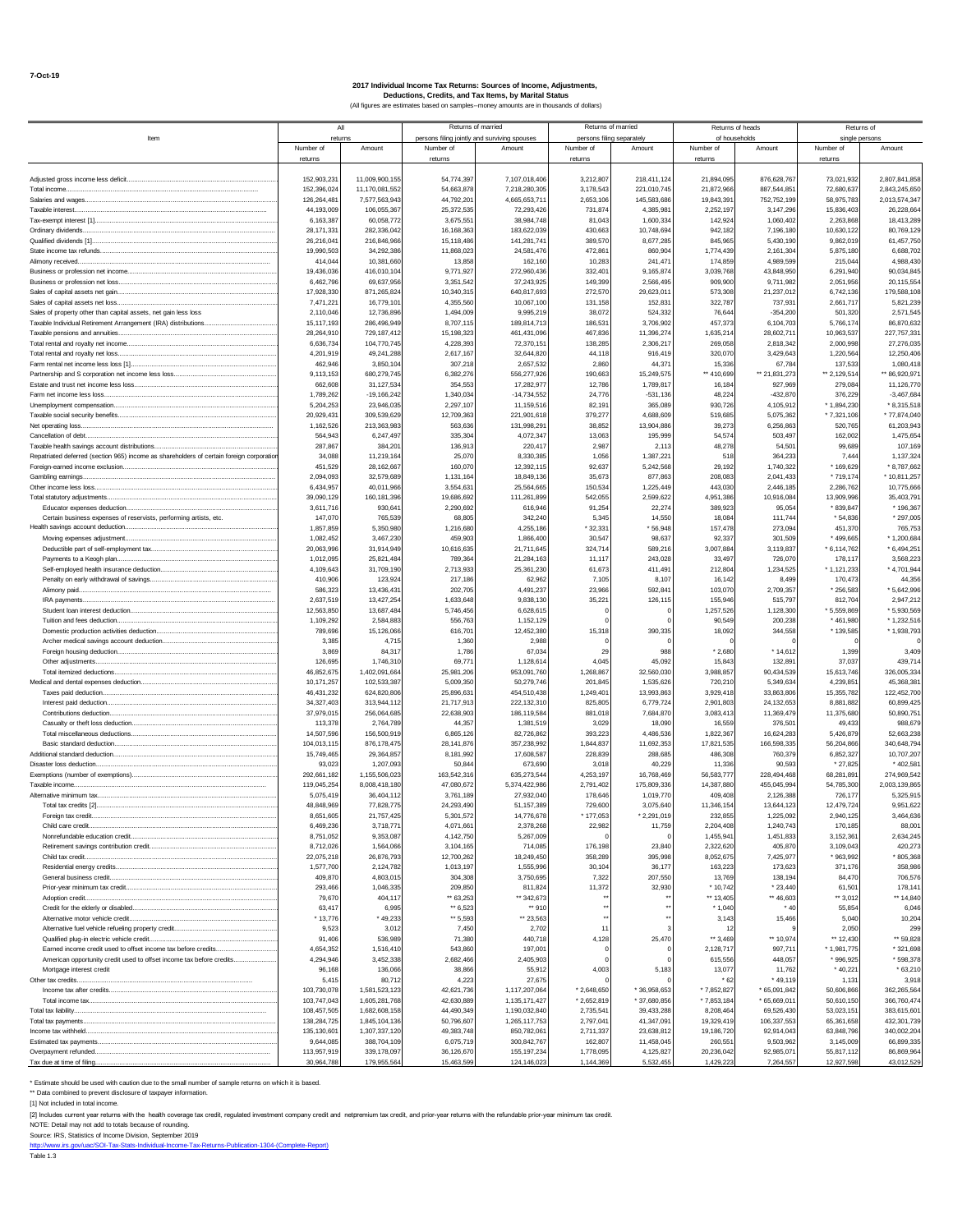|                                                                      |              | All            |              | Returns of married                           |              | Returns of married        |               | Returns of heads | Returns of   |                |
|----------------------------------------------------------------------|--------------|----------------|--------------|----------------------------------------------|--------------|---------------------------|---------------|------------------|--------------|----------------|
| Item                                                                 | returns      |                |              | persons filing jointly and surviving spouses |              | persons filing separately | of households |                  |              | single persons |
|                                                                      | Number of    | Amount         | Number of    | Amount                                       | Number of    | Amount                    | Number of     | Amount           | Number of    | Amount         |
|                                                                      | returns      |                | returns      |                                              | returns      |                           | returns       |                  | returns      |                |
|                                                                      |              |                |              |                                              |              |                           |               |                  |              |                |
| Adjusted gross income less deficit                                   | 150,272,157  | 10,225,938,480 | 54.133.69    | 6,592,287,532                                | 3,068,134    | 197.359.922               | 21,659,639    | 825,235,908      | 71,410,690   | 2.611.055.11   |
| Total income.                                                        | 149,737,071  | 10,379,352,38  | 54,037,440   | 6,698,217,667                                | 3,031,210    | 199,855,893               | 21,633,520    | 835,749,705      | 71,034,901   | 2,645,529,125  |
|                                                                      | 124,472,109  | 7,217,425,529  | 44,511,533   | 4,455,192,360                                | 2,523,010    | 136,346,432               | 19,624,365    | 712,133,104      | 57,813,201   | 1,913,753,634  |
| Taxable interest.                                                    | 42.583.038   | 96,640,23      | 24,479,18    | 65,662,75                                    | 710,530      | 3,744,866                 | 2.192.205     | 2,514,18         | 15,201,11    | 24,718,435     |
|                                                                      | 6.069.076    | 60,652,53      | 3,628,80     | 39,229,753                                   | 84,236       | 1,490,497                 | 146,380       | 1,087,73         | 2,209,654    | 18,844,553     |
| Ordinary dividends                                                   | 27,469,569   | 254,065,327    | 15,800,702   | 164,909,567                                  | 422,423      | 9,409,855                 | 905.528       | 5,995,957        | 10,340,915   | 73,749,948     |
| Qualified dividends [1]                                              | 25,630,375   | 202,033,967    | 14,801,676   | 131,501,440                                  | 386,032      | 7,825,917                 | 823,709       | 4,619,680        | 9,618,958    | 58,086,930     |
|                                                                      | 20,819,955   | 33,468,377     | 12,200,708   | 23,637,622                                   | 486,668      | 845,069                   | 1,843,332     | 2,145,21         | 6,289,247    | 6,840,473      |
| Alimony received                                                     | 415,515      | 10,468,43      | 11,00        | 185,109                                      | 5,17         | 87,554                    | 179,344       | 4,951,38         | 219,99       | 5,244,386      |
|                                                                      | 18,960,943   | 389.078.63     | 9.622.62     | 256,125,041                                  | 276.88       | 7,953,230                 | 3.067.412     | 42.384.43        | 5.994.022    | 82,615,928     |
|                                                                      | 6.102.989    | 60,996,61      | 3.238.33     | 33,430,743                                   | 145.179      | 1,658,443                 | 822,272       | 8,352,97         | 1,897,204    | 17,554,444     |
|                                                                      | 14,988,385   | 641,100,807    | 8,714,351    | 474,297,518                                  | 217,000      | 23,698,821                | 449,960       | 17,958,30        | 5,607,074    | 125, 146, 167  |
|                                                                      | 9,054,395    | 20,125,823     | 5,241,619    | 11,967,151                                   | 153,191      | 190,488                   | 379,737       | 809,94           | 3,279,849    | 7,158,240      |
| Sales of property other than capital assets, net gain less loss      | 2,082,418    | 6,292,58       | 1,465,22     | 6,758,52                                     | 31,789       | 34.385                    | 77,884        | $-174,71$        | 507,523      | $-325,608$     |
|                                                                      | 14.386.56    | 257,507,903    | 8,316,08     | 169,612,872                                  | 181,724      | 3,153,899                 | 444.189       | 5,977,84         | 5,444,565    | 78,763,291     |
| Taxable pensions and annuities                                       | 27,860,995   | 693,626,543    | 14,985,444   | 438,174,013                                  | 473,235      | 10,797,232                | 1,566,898     | 26,300,809       | 10,835,418   | 218, 354, 489  |
|                                                                      | 6,677,419    | 98,193,394     | 4,247,878    | 68,105,630                                   | 130,636      | 2,232,996                 | 266,757       | 2,585,13         | 2,032,149    | 25,269,636     |
|                                                                      | 4,308,313    | 46,943,304     | 2,731,671    | 31,364,730                                   | 47,845       | 825,871                   | 315,320       | 3,377,85         | 1,213,477    | 11,374,852     |
| Farm rental net income less loss                                     | 486,56       | 4,146,65       | 324,287      | 2,657,056                                    | 6,292        | 48,959                    | 12,261        | 82,14            | 143,724      | 1,358,496      |
|                                                                      | 8,710,838    | 628,665,507    | 6.152.27     | 517,170,210                                  | 193.105      | 13,351,725                | ** 391,846    | ** 19,660,98     | ** 1.973.613 | ** 78,482,589  |
|                                                                      |              |                |              |                                              | 12.02        |                           |               |                  |              |                |
|                                                                      | 651,85       | 26,571,117     | 327,31       | 14,735,998                                   |              | 1,129,875                 | 21,504        | 1,107,97         | 291,012      | 9,597,266      |
| Farm net income less loss                                            | 1,750,996    | $-17,666,030$  | 1,337,75     | $-13,179,255$                                | 25,850       | $-573,686$                | 43,757        | $-457,18$        | 343,637      | $-3,455,902$   |
|                                                                      | 5,567,058    | 25,420,264     | 2,525,998    | 12,504,460                                   | 90,393       | 417,419                   | 942,328       | 3,887,438        | $*2,008,339$ | $*8,610,947$   |
|                                                                      | 19,966,525   | 285,939,05     | 12,256,93    | 205,672,80                                   | 334,430      | 4,109,203                 | 499,452       | 4,720,66         | $*6,875,708$ | * 71,436,379   |
|                                                                      | 1,110,108    | 185,805,020    | 534,86       | 117,769,45                                   | 30.08        | 11,967,155                | 44.88         | 5,808.96         | 500.276      | 50,259,451     |
| Cancellation of debt                                                 | 603.498      | 5,424,398      | 353,247      | 3,633,427                                    | 13,131       | 221,379                   | 57,423        | 298,56           | 179,697      | 1,271,029      |
|                                                                      | 300,92       | 370,066        | 146,33       | 235,688                                      | 2,995        | 2,313                     | 53,090        | 40,128           | 98,501       | 91,937         |
|                                                                      | 476,275      | 29,187,724     | 180,455      | 13,696,687                                   | 90,456       | 4,833,440                 | 25,225        | 1,803,72         | 180,139      | 8,853,872      |
| Gambling earnings.                                                   | 1.974.960    | 31,573,88      | 1,056,08     | 19,626,37                                    | 31,915       | 1,016,406                 | 207.520       | 1,785,79         | * 679,441    | $*9,145,307$   |
|                                                                      | 6.228.170    | 38,244,843     | 3,378,26     | 23,385,722                                   | 148.29       | 1,352,316                 | 448,048       | 2.087.15         | $*2.253.57$  | 11,419,651     |
|                                                                      | 38,858,066   | 153,413,91     | 19,622,02    | 105,930,134                                  | 484.94       | 2,495,970                 | 5.006.315     | 10,513,79        | 13,744,782   | 34,474,008     |
|                                                                      | 3,853,148    | 982,69         | 2,413,495    | 643,482                                      | 93,507       | 22,764                    | 418,678       | 100,48           | 927,469      | 215,966        |
|                                                                      | 157,254      | 605,289        | 80,870       | 285,245                                      | 6,296        | 15,875                    | 16,206        | 106,09           | * 53,882     | * 198,071      |
| Health savings account deduction                                     | 1,721,015    | 4,966,88       | 1,128,160    | 3,989,370                                    | 17,81        | 36,769                    | 141,878       | 209,71           | *433,159     | $*731,030$     |
| Moving expenses adjustment.                                          | 1.114.66     | 3.486.63       | 473.50       | 1,900,708                                    | $*30.182$    | $*77.80$                  | 94.80         | 370.07           | 516,176      | 1,138,048      |
|                                                                      | 19,582,832   | 29,865,683     | 10,400,578   | 20,374,077                                   | 283,830      | 540,823                   | 3,032,690     | 3,011,28         | $*5,865,734$ | * 5,939,502    |
| Payments to a Keogh plan                                             | 988,523      | 24,682,986     | 787,342      | 20,423,391                                   | 10,636       | 230,216                   | 31,701        | 606,49           | $*158,844$   | $*3,422,883$   |
|                                                                      | 4,057,011    | 30,112,335     | 2,719,197    | 24,246,031                                   | 59,487       | 391,088                   | 204,227       | 1,079,898        | 1,074,100    | 4,395,319      |
|                                                                      | 415,62       | 107,96         | 225,01       | 73,949                                       | 2,733        | 3,456                     | 19,151        | 80               | * 168,726    | $*29,760$      |
|                                                                      | 586.25       | 12.638.95      | 192.27       | 4,151,626                                    | 28.30        | 652,905                   | 105.81        | 2.430.70         | 259.87       | 5,403,724      |
|                                                                      | 2,667,003    |                |              |                                              | 29.44        |                           | 162.025       | 523,27           |              |                |
|                                                                      |              | 13,387,326     | 1,651,163    | 9,745,470                                    |              | 112,915                   |               |                  | * 824,373    | $*3,005,664$   |
|                                                                      | 12,396,180   | 13,446,150     | 5,765,67     | 6,475,636                                    |              |                           | 1,213,520     | 1,080,89         | 5,416,983    | 5,889,622      |
|                                                                      | 1,687,102    | 3,910,226      | 759,305      | 1,563,235                                    |              |                           | 209,901       | 499,11           | * 717,896    | * 1,847,878    |
|                                                                      | 719,622      | 13,376,71      | 560,325      | 10,909,388                                   | 14,407       | 351,779                   | 18,001        | 314,03           | * 126,889    | $*1,801,510$   |
|                                                                      | 3.71         | 6,92           | 3,712        | 6,922                                        |              |                           |               |                  |              |                |
|                                                                      | 4.298        | 78,285         | 3,710        | 65,396                                       | 296          | 4.693                     | 293           | 8.19             |              |                |
| Other adjustments.                                                   | 129,850      | 1,758,856      | 65,556       | 1,090,290                                    | 3,074        | 54,888                    | $*17,423$     | * 172,727        | 43,797       | 440,950        |
|                                                                      | 45, 153, 109 | 1,293,399,294  | 25,111,071   | 876, 130, 246                                | 1,245,433    | 30,242,969                | 3,851,235     | 83,890,022       | 14,945,369   | 303,136,056    |
|                                                                      | 8,934,264    | 90,195,26      | 4,380,07     | 44,277,41                                    | 204,154      | 1,504,594                 | 590,573       | 4,355,86         | 3,759,458    | 40,057,388     |
| Taxes paid deduction                                                 | 44.803.136   | 566,097,94     | 25,063,790   | 410,143,117                                  | 1,230,575    | 12,620,126                | 3.810.803     | 29.944.26        | 14.697.968   | 113,390,442    |
| Interest paid deduction                                              | 33,484,919   | 304,996,940    | 21,162,709   | 214,402,217                                  | 803,852      | 6,530,803                 | 2,810,685     | 24.172.18        | 8,707,672    | 59,891,736     |
| Contributions deduction                                              | 36,936,75    | 233,867,324    | 22,112,08    | 168,571,439                                  | 867,452      | 7,319,620                 | 2,987,838     | 10,645,786       | 10,969,380   | 47,330,479     |
|                                                                      | 154,274      | 5,186,866      | 63,323       | 2,671,816                                    | 2,105        | 11,738                    | 23,650        | 822,709          | 65,196       | 1,680,602      |
|                                                                      | 13,903,866   | 138,789,32     | 6,608,715    | 73,166,607                                   | 368,298      | 3,921,287                 | 1,766,966     | 15,044,32        | 5,159,887    | 46,657,110     |
| Basic standard deduction                                             | 103.013.095  | 865,094,185    | 28,366,950   | 357,350,975                                  | 1,728,719    | 10,877,904                | 17,720,092    | 164,746,04       | 55, 197, 334 | 332,119,263    |
|                                                                      | 15,316,052   | 28,572,178     | 7,961,921    | 17, 145, 477                                 | 169,164      | 214,077                   | 463,082       | 724,31           | 6,721,885    | 10,488,311     |
| Exemptions.                                                          | 289,752,892  | 1,146,205,770  | 162,203,576  | 632, 191, 670                                | 4,165,682    | 16,467,608                | 56,122,599    | 226,628,39       | 67,261,035   | 270,918,093    |
|                                                                      | 115,520,564  | 7,330,108,634  | 46, 147, 776 | 4,927,109,672                                | 2,642,159    | 155.169.913               | 13,914,059    | 415,547,955      | \$52,816,570 | 1.832.281.095  |
|                                                                      | 4,634,30     | 31,016,37      | 3,394,78     | 23,901,458                                   | 149,59       | 918,260                   | 395,275       | 1,750,36         | 694,655      | 4,446,290      |
|                                                                      | 48.478.41    | 75,381.07      | 24,370,61    | 49.721.08                                    | 705.17       | 2.520.88                  | 11.152.829    | 13.248.57        | 12.249.80    | 9,890,526      |
| Foreign tax credit.                                                  | 7,798,027    | 20,090,076     | 4,884,507    | 13,452,843                                   | 153,765      | 1,860,504                 | 228,605       | 1,258,323        | 2,531,149    | 3,518,405      |
| Child care credit                                                    | 6,469,075    | 3,635,193      | 4,053,979    | 2,307,014                                    | 1,389        | 678                       | 2,234,871     | 1,230,599        | 178,836      | 96,902         |
| Nonrefundable education credit                                       | 8,997,968    | 9,653,056      | 4,350,700    | 5,547,014                                    |              |                           | 1,446,374     | 1,449,854        | 3,200,894    | 2,656,189      |
| Retirement savings contribution credit                               | 8,457,550    | 1,536,31       | 3,012,652    | 697,174                                      | 156,927      | 21.721                    | 2,242,153     | 406,22           | 3,045,818    | 411,193        |
| Child tax credit                                                     | 22,096,901   | 26,800,252     | 12,868,976   | 18,425,571                                   | 366.844      | 425,810                   | 7,872,801     | 7,154,51         | 988,280      | 794,354        |
|                                                                      | 2,613,477    | 2,336,382      | 1,716,818    | 1,717,803                                    |              | 35.388                    | 248,380       | 189.70           | 602,853      | 393,490        |
|                                                                      |              |                |              |                                              | 45,426       |                           |               |                  |              |                |
|                                                                      | 352,327      | 4,130,911      | 263,200      | 3,265,000                                    | 4,357        | 126,943                   | 13,810        | 128,364          | $*70,960$    | $*610,604$     |
|                                                                      | 321,280      | 906,916        | 240,356      | 716,834                                      | 9,757        | 16,553                    | 13,134        | 19,339           | 58,033       | 154,189        |
| Adoption credit                                                      | 66,250       | 290,168        | 55,919       | 256,828                                      |              |                           | 10,331        | 33,340           |              |                |
|                                                                      | 60,310       | 6.56           | 5,772        | 1,184                                        |              |                           | $*1,005$      | $\cdot$ 4        | 53,533       | 5,337          |
| Alternative motor vehicle credit                                     | 10,623       | 26,867         | ** 4,117     | ** 17,967                                    |              |                           | 1,312         | ** 457           | • 5,195      | ** 8,443       |
| Alternative fuel vehicle refueling property credit                   | 8.486        | 2,309          | $-5,040$     | 41,238                                       |              |                           | $*2,007$      | $*310$           | 1,440        | 760            |
|                                                                      | * 57,066     | * 375,125      | ** 44,661    | ** 299,788                                   | ** 453       | ** 3,363                  | 1,721         | 8,913            | 10,231       | 63,060         |
| Earned income credit used to offset income tax before credits        | 4,437,175    | 1,403,058      | 540,554      | 193,376                                      |              |                           | 1,979,109     | 897,13           | 1,917,512    | 312,546        |
| American opportunity credit used to offset income tax before credits | 4,461,567    | 3,628,286      | 2,853,631    | 2,567,709                                    |              |                           | ** 619.237    | ** 459,51        | ** 988.698   | ** 601,059     |
|                                                                      | 83,665       | 116,318        | 30,265       | 48,450                                       | 4,013        | 5,733                     | 10,306        | 10,503           | $*39,081$    | $*51,631$      |
|                                                                      | 6,741        | 47,739         | 1,860        | 23,674                                       | 10           | 20,799                    | 305           |                  | $*4,563$     | $*3,243$       |
| Income tax after credits                                             | 100,037,782  | 1,426,595,311  | 41,507,722   | 1,009,547,772                                | 2,490,750    | 32,342,404                | 7,455,465     | 57,538,790       | * 48,583,845 | * 327,166,345  |
| Total income tax                                                     | 100,052,490  | 1,446,047,984  | 41,513,774   | 1,023,991,545                                | 2,493,51     | 33,252,623                | $*7,456,978$  | $*58,081,059$    | 48,588,226   | 330,722,758    |
|                                                                      | 104,777,044  | 1,517,276,636  | 43,400,114   | 1,074,636,879                                | * 2,598,347  | $*34,800,228$             | *7,808,386    | $*61.830.50$     | 50,970,197   | 346.009.027    |
|                                                                      | 135,902,427  | 1,693,457,847  | 50,234,384   | 1,159,182,635                                | $*2,646,449$ | $*37,062,147$             | * 19,057,745  | * 97,219,574     | 63,963,850   | 399,993,492    |
| Income tax withheld                                                  | 132,707,205  | 1,222,368,779  | 48,785,993   | 795,534,150                                  | 2,561,339    | 21,478,061                | 18,915,134    | 85,424,148       | 62,444,739   | 319,932,421    |
|                                                                      | 9,522,188    | 360,039,051    | 5,970,455    | 278, 367, 427                                | 145,573      | 10,625,356                | 267,348       | 8,827,400        | 3,138,812    | 62,218,869     |
| Overpayment refunded                                                 | 113,547,753  | 334,914,07     | 36,455,652   | 153,477,371                                  | 1,716,944    | 4,113,633                 | 20,089,148    | 91,002,15        | 55,286,009   | 86,320,917     |
| Tax due at time of filing                                            | 28,675,667   | 154,021,961    | 14.434.57    | 107,150,998                                  | 1,076,000    | 4,987,731                 | 1,374,039     | 6,363,11         | 11,791,049   | 35,520,114     |

\* Estimate should be used with caution due to the small number of sample returns on which it is based.

\*\* Data combined to prevent disclosure of taxpayer information. [1] Not included in total income.

[2] Includes current year returns with the health coverage tax credit, regulated investment company credit and netpremium tax credit, and prior-year returns with the refundable prior-year minimum tax credit

NOTE: Detail may not add to totals because of rounding. Source: IRS, Statistics of Income Division, August 2018 http://www.irs.gov/uac/SOI-Tax-Stats-Individual-Income-Tax-Returns-Publication-1304-(Complete-Report) Table 1.3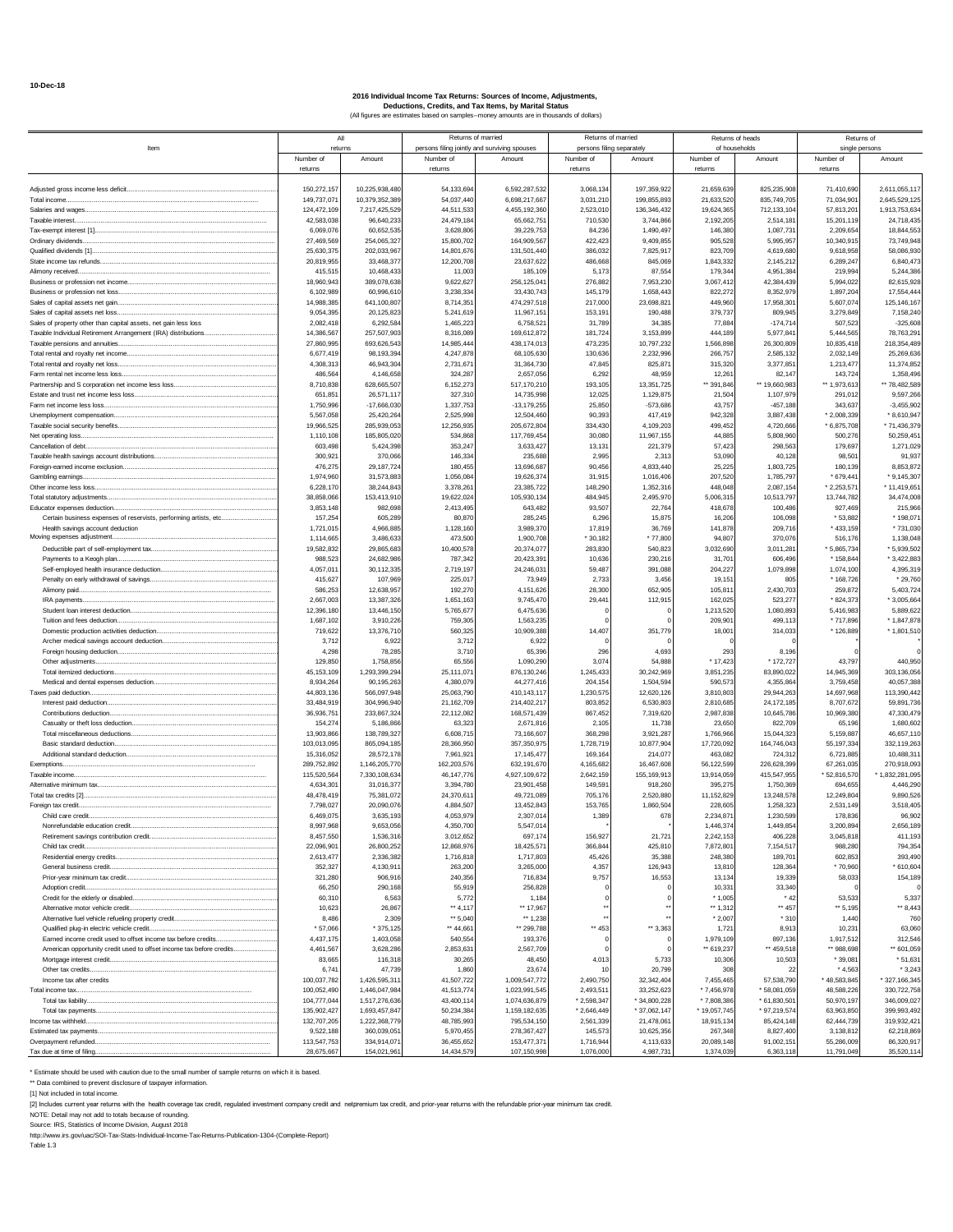|                                                                                                      | All                      |                              | Returns of married                                        |                             | Returns of married      |                                     |                         | Returns of heads           | Returns of                  |                              |
|------------------------------------------------------------------------------------------------------|--------------------------|------------------------------|-----------------------------------------------------------|-----------------------------|-------------------------|-------------------------------------|-------------------------|----------------------------|-----------------------------|------------------------------|
| Item                                                                                                 | returns<br>Number of     | Amount                       | persons filing jointly and surviving spouses<br>Number of | Amount                      | Number of               | persons filing separately<br>Amount | Number of               | of households<br>Amount    | single persons<br>Number of | Amount                       |
|                                                                                                      | returns                  |                              | returns                                                   |                             | returns                 |                                     | returns                 |                            | returns                     |                              |
|                                                                                                      | 150,493,263              | 10,210,310,102               | 54.294.820                                                | 6,627,921,521               | 2.977.192               | 190,688,552                         | 22,134,303              | 823,331,580                | 71.086.947                  | 2,568,368,448                |
| Total income                                                                                         | 149,937,727              | 10,360,403,054               | 54,203,743                                                | 6,731,768,020               | 2,941,242               | 193,099,796                         | 22,108,254              | 833,617,399                | 70,684,488                  | 2,601,917,84                 |
| Salaries and wages                                                                                   | 124,591,428              | 7,112,222,959                | 44,795,715                                                | 4,418,495,575               | 2,429,256               | 130,276,516                         | 19,984,818              | 706,085,104                | 57,381,639                  | 1,857,365,765                |
| Taxable interest.                                                                                    | 42.636.696<br>5,827,038  | 95,881,223<br>61,871,455     | 24,653,867<br>3,479,979                                   | 65,926,007<br>40,342,348    | 678.102<br>73,909       | 3,876,146<br>1.493.259              | 2.159.60<br>138,876     | 2.340.51<br>1.026.06       | 15, 145, 126<br>2.134.274   | 23.738.55<br>19,009,785      |
|                                                                                                      | 27,607,044               | 260,252,720                  | 15.913.76                                                 | 169,145,42                  | 425,792                 | 10,433,059                          | 942.032                 | 6.108.30                   | 10.325.45                   | 74,565,93                    |
|                                                                                                      | 25,755,976               | 203, 187, 788                | 14,946,812                                                | 132,617,046                 | 372,067                 | 8,504,260                           | 853,875                 | 4,521,582                  | 9,583,220                   | 57,544,90                    |
| Alimony received                                                                                     | 20,256,512<br>414,420    | 31,110,732<br>10,077,086     | 12,041,895<br>15,155                                      | 22,088,561<br>254,278       | 469,507<br>8,733        | 703,576<br>125,190                  | 1,785,902<br>164.692    | 1,988,822<br>4.530.535     | 5,959,208<br>225.839        | 6,329,773<br>5,167,084       |
|                                                                                                      | 18,791,200               | 391,975,736                  | 9,447,752                                                 | 258,933,547                 | 311,722                 | 7,633,760                           | 3,097,829               | 42,579,108                 | 5,933,897                   | 82,829,322                   |
| Business or profession net loss                                                                      | 5.935.72                 | 60,161,43                    | 3.222.093                                                 | 33,044,01                   | 122.41                  | 1,849,076                           | 778.71                  | 8.094.34                   | 1.812.50                    | 17, 173, 997                 |
|                                                                                                      | 15,998,021               | 725,161,292                  | 9,197,581                                                 | 538,125,413                 | 233,100                 | 26,246,883                          | 533,361                 | 17,264,813                 | 6,033,979                   | 143,524,183                  |
| Sales of capital assets net loss.<br>Sales of property other than capital assets, net gain less loss | 8,279,783<br>2,216,693   | 18,646,31<br>11,943,053      | 4,867,605<br>1,574,228                                    | 11,182,436<br>10,066,602    | 127,053<br>37,223       | 158,255<br>308.562                  | 338,704<br>84.447       | 791,028<br>$-428.80$       | 2,946,422<br>520,795        | 6,514,597<br>1,996,69        |
| Taxable IRA distributions.                                                                           | 14,159,018               | 253,213,041                  | 8,196,86                                                  | 166,846,398                 | 166,281                 | 3.086.634                           | 461,134                 | 6.808.06                   | 5,334,740                   | 76,471,944                   |
| Taxable pensions and annuities. Taxable persistence and annuities                                    | 28.199.16                | 689.991.99                   | 15.213.969                                                | 435,617,31                  | 458.208                 | 10,664,639                          | 1.657.663               | 27.933.97                  | 10.869.32                   | 215,776.07                   |
| Total rental and royalty net loss                                                                    | 6.768.23<br>4,531,666    | 103,058,883<br>46,245,560    | 4,365,925<br>2,838,661                                    | 71,188,238<br>30,194,373    | 120,411<br>47,989       | 2,323,095<br>910,283                | 272,154<br>338,808      | 2,768,918<br>3,465,067     | 2,009,745<br>1,306,208      | 26,778,632<br>11,675,837     |
|                                                                                                      | 495,314                  | 4,494,37                     | 330,229                                                   | 3,088,070                   | 8,133                   | 57,960                              | 11,078                  | 66.62                      | 145,874                     | 1,281,722                    |
|                                                                                                      | 8,744,225                | 629,004,575                  | 6,185,864                                                 | 522,050,062                 | 184.41                  | 11,353,897                          | ** 398,833              | ** 20,460,706              | ** 1,975,114                | ** 75,139,910                |
|                                                                                                      | 688.05                   | 27,419.80                    | 359,969                                                   | 14.942.938                  | 10.909                  | 1,128,497                           | 18.87                   | 758.30                     | 298.30                      | 10.590.06                    |
| Farm net income less loss.                                                                           | 1,799,627<br>6,206,84    | $-13,963,784$<br>27,225,38   | 1,356,954<br>2,743,227                                    | $-10,633,805$<br>12,761,070 | 27,617<br>93,347        | $-452,160$<br>429,724               | 43,644<br>1,105,465     | $-306,540$<br>4,460,148    | 371,41<br>$*2,264,80$       | $-2,571,278$<br>$*9,574,442$ |
|                                                                                                      | 19.661.104               | 277.411.07                   | 12,057,090                                                | 199.560.335                 | 329.011                 | 3,950,564                           | 479.659                 | 4.577.81                   | $*6,795,344$                | * 69,322,365                 |
| Net operating loss.                                                                                  | 1,138,112                | 197.513.36                   | 550,190                                                   | 124,732,157                 | 31.948                  | 12,725,538                          | 49.275                  | 5.947.83                   | 506.69                      | 54, 107, 837                 |
| Cancellation of debt                                                                                 | 678.07                   | 6.954.73                     | 381.028                                                   | 4,328,776                   | 14.996                  | 367.719                             | 64.83                   | 420.84                     | 217.218                     | 1,837,395                    |
| Foreign-earned income exclusion                                                                      | 267,614<br>467,97        | 327,192<br>29,340,385        | 132,975<br>176,619                                        | 191.95<br>13,119,598        | 7,097<br>101,882        | 7,710<br>5,699,865                  | 38,949<br>23,676        | 36,439<br>1,620,98         | 88,594<br>165,794           | 91.087<br>8,899,935          |
| Gambling earnings                                                                                    | 1.934.196                | 32,967,078                   | 1,023,008                                                 | 18,522,809                  | 41.809                  | 908.61                              | 197.423                 | 2.457.79                   | * 671.957                   | * 11,077,867                 |
|                                                                                                      | 6.454.478                | 40,075,330                   | 3,614,573                                                 | 25,629,107                  | 117,232                 | 1,070,193                           | 453,621                 | 2.691.789                  | $*2,269,053$                | $*10,684,240$                |
|                                                                                                      | 38.586.37<br>3,721,168   | 150,092,95<br>950,20         | 19,535.108<br>2,342,673                                   | 103.846.499<br>623,013      | 490.105<br>87,755       | 2.411.24<br>20,937                  | 5.008.044<br>391.116    | 10.285.81<br>94,722        | 13.553.11<br>899,625        | 33,549,392<br>211,528        |
| Certain business expenses of reservists, performing artists, etc                                     | 169,246                  | 579,41                       | 78,001                                                    | 306,423                     | 6,058                   | 15,949                              | 27,010                  | 105,042                    | $*58,177$                   | $*152,005$                   |
| Health savings account deduction                                                                     | 1,391,655                | 4,322,792                    | 957,947                                                   | 3,493,745                   | 14,605                  | 36.91                               | 101,844                 | 212.19                     | * 317,259                   | * 579,938                    |
| Moving expenses adjustment                                                                           | 1,133,792                | 3,692,173                    | 529,620                                                   | 2,194,744                   | $*24,608$               | * 65.938                            | 107.049                 | 372,092                    | 472,514                     | 1,059,399                    |
| Payments to a Keogh plan                                                                             | 19,632,70<br>1,012,285   | 30,106,83<br>24,378,156      | 10,371,067<br>805,950                                     | 20.604.57<br>20,205,961     | 306.193<br>11,245       | 489.91<br>246,164                   | 3,085,736<br>30.494     | 3.040.76<br>579,813        | 5.869.70<br>* 164,596       | * 5,971,590<br>$*3,346,218$  |
|                                                                                                      | 4,098,18                 | 28,852,21                    | 2,757,670                                                 | 23,204,823                  | 56,589                  | 356,327                             | 208,024                 | 1,086,677                  | 1,075,898                   | 4,204,390                    |
|                                                                                                      | 466.68                   | 76,848                       | 248,253                                                   | 34,027                      | 7.696                   | 2.402                               | 20.694                  | 5.92                       | $*190.043$                  | $*34,500$                    |
| Alimony paid.<br>IRA payments                                                                        | 598.888<br>2,641,368     | 12,345,177<br>13.043.93      | 200,070<br>1.611.266                                      | 4,119,963<br>9.464.180      | 27,740<br>21.185        | 638,584<br>87.790                   | 98.814<br>175.82        | 2,330,454<br>498.37        | 272.26<br>$*833.093$        | 5,256,175<br>* 2,993,593     |
|                                                                                                      | 12,371,155               | 13,438,37                    | 5,775,648                                                 | 6,449,493                   |                         |                                     | 1,137,493               | 1,025,695                  | 5,458,013                   | 5,963,189                    |
| Tuition and fees deduction                                                                           | 1,655,586                | 3,918,50                     | 780,592                                                   | 1,660,107                   |                         |                                     | 224,794                 | 515,337                    | $*650,200$                  | * 1,743,058                  |
|                                                                                                      | 695.85                   | 12,791,597                   | 550,226                                                   | 10,413,030                  | 10.110                  | 358,982                             | 18.402                  | 299.028                    | $*117,122$                  | * 1,720,557                  |
|                                                                                                      | 4.59<br>5.16             | 3,686<br>123,87              | 2,119<br>2,248                                            | 2,776<br>73,152             | 409                     | 5.762                               | 1,455                   | 29.23                      | $*2.474$<br>1,049           | $*910$<br>15,721             |
| Other adjustments                                                                                    | 132,019                  | 1,469,167                    | 70,979                                                    | 996,498                     | 3,260                   | 85,578                              | * 14,848                | 90,47                      | 42,932                      | 296,62                       |
|                                                                                                      | 44,567,263               | 1,257,437,010                | 24,945,937                                                | 854,892,713                 | 1,143,593               | 28,180,385                          | 3,732,736               | 79,479,593                 | 14,744,996                  | 294,884,319                  |
| Taxes paid deduction.                                                                                | 8.776.985<br>44,191,436  | 86,931,032<br>553,015,621    | 4,280,891<br>24,900,973                                   | 41,403,793<br>403,653,556   | 179,166<br>1,124,283    | 1,145,587<br>11,931,787             | 639,869<br>3,685,745    | 4.344.323<br>28,106,613    | 3,677,059<br>14,480,434     | 40,037,328<br>109,323,665    |
|                                                                                                      | 33,301,990               | 304,461,16                   | 21.083.145                                                | 215,238,192                 | 752,935                 | 6.388.470                           | 2.726.80                | 23,224,768                 | 8.739.10                    | 59,609,732                   |
| Contributions deduction                                                                              | 36,623,657               | 221,850,264                  | 22,056,464                                                | 161,231,266                 | 796,877                 | 6,627,683                           | 2,929,299               | 9,755,340                  | 10,841,017                  | 44,235,975                   |
|                                                                                                      | 72,323<br>13.652.44      | 1,645,750                    | 30,64                                                     | 883,406                     | 2,432                   | 163,358<br>3.589.663                | 11,258<br>1.698.233     | 172,420<br>14.959.43       | 27,989                      | 426,566<br>47.264.565        |
| Basic standard deduction                                                                             | 103,844,288              | 137,363,96<br>872.463.128    | 6,483,501<br>28,717,031                                   | 71,550,303<br>361,571,047   | 326,343<br>1,741,256    | 10.938.392                          | 18,307,560              | 169.249.586                | 5,144,365<br>55.078.44      | 330,704,103                  |
|                                                                                                      | 15.097.20                | 28.146.31                    | 7,881,275                                                 | 16.928.92                   | 189,556                 | 240.227                             | 420.15                  | 652.73                     | 6.606.21                    | 10.324.43                    |
| Taxable income                                                                                       | 114,871,989              | 7,350,295,492                | 46,290,366                                                | 4,981,969,079               | 2,564,074               | 152,402,375                         | 13,822,202              | 411,047,695                | 52, 195, 348                | 1.804.876.34                 |
| Alternative minimum tax                                                                              | 4,467,806<br>48.980.703  | 31,165,61<br>77,927,25       | 3,293,846<br>24,876,964                                   | 23,714,959<br>51,790,349    | 142,751<br>677.117      | 1,102,006<br>2,631,270              | 381,029<br>11,140,724   | 1,697,53<br>13,312,875     | $*650,180$<br>12.285.898    | $*4,651,120$<br>10, 192, 757 |
| Foreign tax credit.                                                                                  | 7.968.489                | 22,560,125                   | 4.952.30                                                  | 15,220,577                  | 155,995                 | 2,039,082                           | 231.397                 | 1.356.23                   | 2,628,792                   | 3,944,237                    |
| Child care credit                                                                                    | 6.344.32                 | 3,585,379                    | 3.966.488                                                 | 2,284,552                   | 4.333                   | 2.654                               | 2,189,60                | 1,203,428                  | 183.903                     | 94,745                       |
| Retirement savings contribution credit                                                               | 9,606,01<br>8,108,72     | 10,234,109<br>1,441,21       | 4,638,669<br>3,034,33                                     | 5,867,462<br>687,62         | 150,29                  | * 19,18                             | 1,598,561<br>2,076,28   | 1,599,725<br>360,07        | 3,368,781<br>2,847,80       | 2,766,922<br>374,330         |
| Child tax credit                                                                                     | 22,376,889               | 27,099,975                   | 13,268,830                                                | 18,881,081                  | 343,499                 | 384.248                             | 7,778,031               | 7,078,485                  | 986,530                     | 756,162                      |
|                                                                                                      | 2,592,967                | 2,087,749                    | 1,704,634                                                 | 1,539,800                   | 46,971                  | 36,354                              | 238,813                 | 140,263                    | 602,548                     | 371,333                      |
|                                                                                                      | 334,152                  | 3,616,120                    | 247,699                                                   | 2,899,352                   | 4,787                   | 105,664                             | 11,382                  | 85,466                     | 70,283                      | 525,637                      |
| Adoption credit                                                                                      | 306,716<br>63,960        | 972,621<br>251,235           | 228,021<br>54,920                                         | 790,528<br>235,575          | 11,585                  | 31,796                              | 11,969<br>9,040         | 20,007<br>15,660           | $*55,142$                   | 130,290                      |
|                                                                                                      | 50,569                   | 6,397                        | 4,285                                                     | 470                         |                         |                                     |                         |                            | 46,279                      | 5,924                        |
|                                                                                                      | 9,330                    | 20,082                       | 1,242                                                     | 7,748                       | 1,018                   | 1,151                               | $*1,993$                | $*2,160$                   | 5,077                       | 9,022                        |
| Alternative fuel vehicle refueling property credit                                                   | 3,740<br>42,868          | 1,51<br>251,617              | ** 2,679<br>** 29,917                                     | 1,115<br>** 190,879         | ** 1,095                | ** 3,188                            | $*3,560$                | * 20,965                   | 1,061<br>8,296              | 403<br>36,584                |
| Earned income credit used to offset income tax before credits                                        | $*4,625,738$             | $*1,490,048$                 | ** 696,244                                                | ** 265,903                  |                         |                                     | 1,986,713               | 930,065                    | 1,942,780                   | 294,081                      |
| American opportunity credit used to offset income tax before credits                                 | 4,804,198                | 3,853,556                    | 3,049,586                                                 | 2,714,181                   |                         |                                     | 642,202                 | 481,607                    | 1,112,410                   | 657,769                      |
|                                                                                                      | 77,700                   | 99,21                        | 28,543                                                    | 38,999                      | 3,023                   | 5,284                               | ** 11,018               | $\cdots$ 9,082             | ** 35,116                   | ** 45,846                    |
|                                                                                                      | 6,808<br>99,021,502      | 21,75<br>1,435,848,586       | 3,752<br>41,543,215                                       | 18,087<br>1,024,015,475     | 1,001<br>2,431,567      | 2.007<br>32,174,028                 | 1,009<br>7,309,084      | 1,230<br>57,230,178        | $*1,046$<br>* 47,737,636    | $*426$<br>* 322.428.905      |
| Total income tax                                                                                     | 99,040,729               | 1,457,891,441                | 41,551,043                                                | 1,040,684,097               | 2,437,846               | 33,145,899                          | 7,309,954               | 57,718,716                 | $*$ 47,741,885              | * 326,342,729                |
| Total tax liability                                                                                  | 103,810,287              | 1,529,562,418                | 43,416,157                                                | 1,091,906,222               | 2,546,415               | 34,555,037                          | $*7,664,023$            | $*61,470,191$              | 50,183,692                  | 341,630,969                  |
|                                                                                                      | 135,562,923              | 1,688,472,002                | 50,339,134                                                | 1,164,981,100               | * 2,540,336             | * 36,787,699                        | * 19,341,715            | * 95,726,92                | 63,341,740                  | 390,976,281                  |
| Estimated tax payments                                                                               | 132,257,828<br>9,611,498 | 1,197,083,155<br>372,286,086 | 48,873,374<br>5,978,799                                   | 784,903,417<br>286,731,275  | $*2,451,353$<br>138,600 | $*20,505,165$<br>11,737,326         | * 19,178,742<br>273.783 | $*84,007,580$<br>8,565,155 | 61,754,360<br>3,220,316     | 307,666,993<br>65,252,329    |
| Overpayment refunded                                                                                 | 113,212,358              | 329,830,398                  | 36,349,291                                                | 149,829,828                 | 1,656,277               | 3,868,101                           | 20,556,577              | 92,675,216                 | 54,650,213                  | 83,457,253                   |
| Tax due at time of filing                                                                            | 29,180,466               | 161,798,546                  | 14,741,206                                                | 113,215,875                 | 1,047,756               | 4,819,471                           | 1,357,910               | 6,870,849                  | 12,033,594                  | 36,892,350                   |

\* Estimate should be used with caution due to the small number of sample returns on which it is based.

\*\* Data combined to prevent disclosure of taxpayer information.

#### [1] Not included in total income.

[2] Includes current year returns with the health coverage tax credit, regulated investment company credit and netpremium tax credit, and prior-year returns with the refundable prior-year minimum tax credit

NOTE: Detail may not add to totals because of rounding.<br>Source: IRS, Statistics of Income Division, September 2017<br><u>[http://www.irs.gov/uac/SOI-Tax-Stats-Individual-Income-Tax-Returns-Publication-1304-\(Complete-Report\)](http://www.irs.gov/uac/SOI-Tax-Stats-Individual-Income-Tax-Returns-Publication-1304-(Complete-Report))</u>

Table 1.3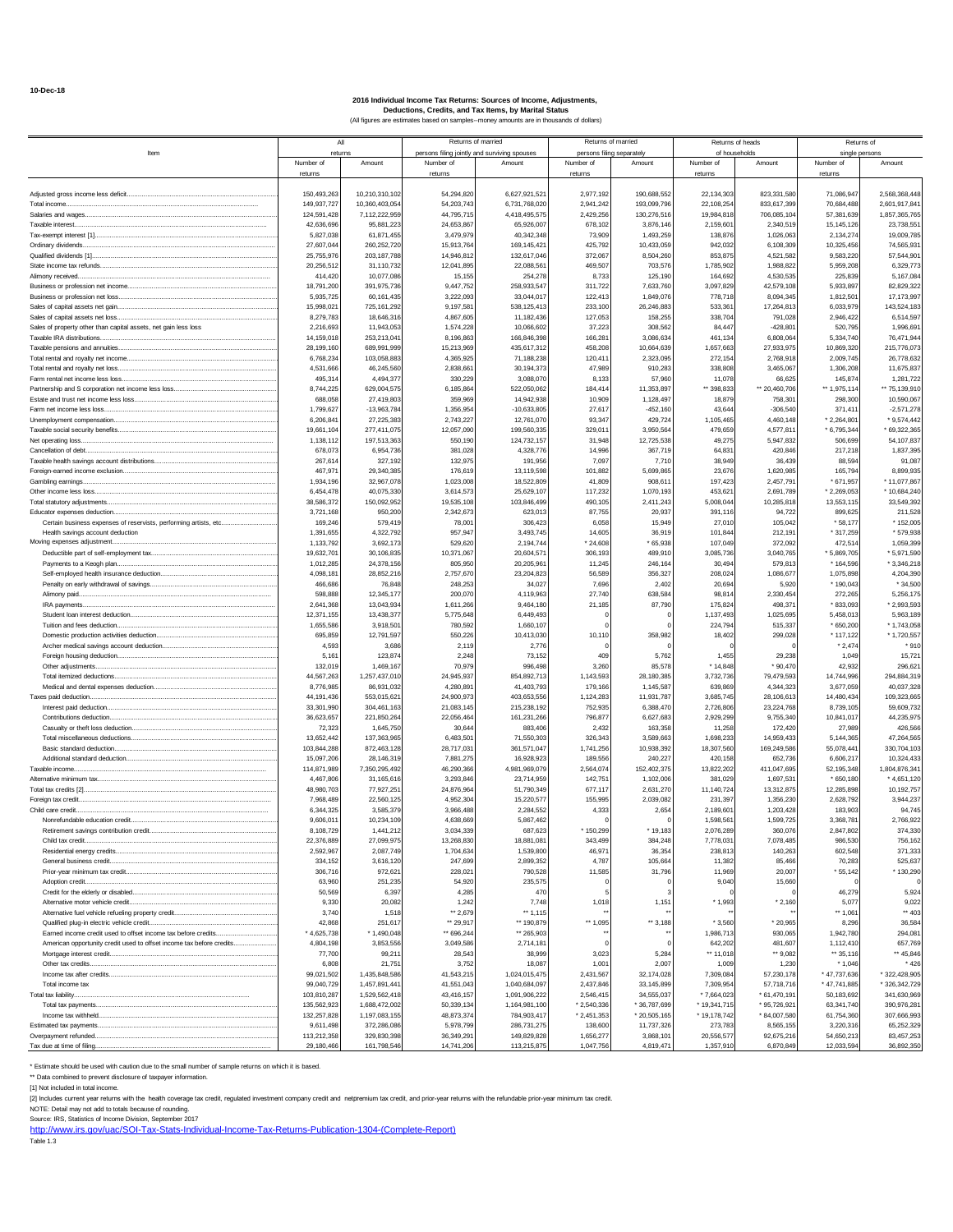**8-May-17**

#### **2014 Individual Income Tax Returns: Sources of Income, Adjustments, Deductions, Credits, and Tax Items, by Marital Status** (All figures are estimates based on samples--money amounts are in thousands of dollars)

| Item                                                                                                   |                             | All                         |                          | Returns of married<br>persons filing jointly | Returns of married<br>persons filing separately |                          | Returns of heads<br>of households |                         |                    | Returns of<br>surviving spouses | Returns of<br>single person |                             |
|--------------------------------------------------------------------------------------------------------|-----------------------------|-----------------------------|--------------------------|----------------------------------------------|-------------------------------------------------|--------------------------|-----------------------------------|-------------------------|--------------------|---------------------------------|-----------------------------|-----------------------------|
|                                                                                                        | Number of                   | Amount                      | Number of                | Amount                                       | Number of                                       | Amount                   | Number of                         | Amount                  | Number of          | Amount                          | Number of                   | Amount                      |
|                                                                                                        | returns                     |                             | returns                  |                                              | returns                                         |                          | returns                           |                         | returns            |                                 | returns                     |                             |
| Adjusted gross income less deficit                                                                     | 148,606,578                 | 9,771,035,412               | 53,924,864               | 6,352,433,441                                | 2,949,37                                        | 191.152.313              | 22,077,498                        | 792.032.01              | 75,256             | 4,333,043                       | 69,579,590                  | 2,431,084,604               |
| Total income.                                                                                          | 148,100,81                  | 9,916,219,526               | 53,843,775               | 6,452,383,53                                 | 2,921,325                                       | 193,423,163              | 22,059,365                        | 801,680,995             | 75,256             | 4,369,907                       | 69,201,09                   | 2,464,361,928               |
| Salaries and wages.<br>Taxable interest.                                                               | 123, 139, 886<br>43.334.329 | 6,784,947,852<br>93,894,280 | 44,689,021<br>24.906.355 | 4,237,597,538<br>64,021,69                   | 2,445,390<br>655,060                            | 124,218,191<br>3.865.424 | 19,932,612<br>2,324,848           | 678,793,395<br>2,417,00 | 59,587<br>39.762   | 2,944,299<br>112,263            | 56,013,276<br>15,408,30     | 1,741,394,429<br>23,477,889 |
|                                                                                                        | 5,799.61                    | 62.473.659                  | 3.442.157                | 40.705.725                                   | 69.33                                           | 1.638.363                | 137.024                           | 1.011.80                | 6.443              | 58,496                          | 2.144.66                    | 19.059.266                  |
| Ordinary dividends                                                                                     | 27.651.68                   | 254.702.232                 | 15.882.173               | 165,305.80                                   | 391.865                                         | 8.881.026                | 986.17                            | 5.745.66                | 21.061             | 109.851                         | 10.370.41                   | 74.659.879                  |
| Qualified dividends [1]<br>State income tax refunds                                                    | 25,702,423<br>20,791,909    | 192,447,71<br>30,088,465    | 14.810.286<br>12,377,308 | 125,746.92<br>21,347,27                      | 351.96<br>470,38                                | 6.475.39<br>660,43       | 877.01<br>1,904,31                | 4.246.33<br>2,050,70    | 20.88<br>11,779    | 78.29<br>21,295                 | 9.642.27<br>6,028,11        | 55.900.766<br>6,008,761     |
| Alimony received.                                                                                      | 435,51                      | 10,052,345                  | 16,713                   | 232,09                                       | 5,56                                            | 114,79                   | 172,640                           | 4,274,56                |                    |                                 | 240,59                      | 5,430,889                   |
| Business or profession net income                                                                      | 18,297,383                  | 374,659,00                  | 9,231,104                | 248,495,66                                   | 296,755                                         | 7.906.527                | 3,093,334                         | 40,271,33               | 7,938              | 87,092                          | 5,668,25                    | 77,898,382                  |
| Business or profession net loss.                                                                       | 5,776,066                   | 57,400,238                  | 3,191,988                | 32,607,70                                    | 128,70                                          | 1.870.667                | 745,846                           | 7,040,76                | 2,484              | 25,799                          | 1,707,04                    | 15,855,305                  |
| Sales of capital assets net gain in AGI                                                                | 16.672.60                   | 716.268.472                 | 9.535.969                | 529.210.254                                  | 229.165                                         | 29.189.166               | 550.190                           | 16.882.68               | 14.289             | 287.913                         | 6.342.99                    | 140.698.457                 |
| Sales of capital assets net loss in AGI<br>Sales of property other than capital assets,                | 7,594,938                   | 17,619,852                  | 4,413,351                | 10,488,638                                   | 129,637                                         | 163,590                  | 337,363                           | 782,580                 | 5,567              | 11,826                          | 2,709,019                   | 6,173,217                   |
| net gain less loss                                                                                     | 2,288,854                   | 8,972,556                   | 1,603,462                | 6,613,742                                    | 35,24                                           | 3,087,949                | 86,322                            | $-27,859$               | 937                | $-19,764$                       | 562,89                      | $-681,511$                  |
| Taxable IRA distributions                                                                              | 13.653.703                  | 235,005,032                 | 7.865.446                | 153,711,150                                  | 154.457                                         | 2.927.640                | 455,269                           | 5,988,03                | 9.936              | 135,240                         | 5,168,59                    | 72,242,968                  |
| Taxable pensions and annuities                                                                         | 28,143,56                   | 663,223,262                 | 15,094,484<br>4.416.469  | 419,729,246<br>77.232.67                     | 427.512                                         | 9,129,531<br>2.594.506   | 1,764,414<br>289,666              | 27,487,93<br>2.700.71   | 19.567<br>2.922    | 424,385                         | 10,837,58<br>2.078.809      | 206, 452, 165<br>29.814.490 |
| Rent and royalty net income<br>Rent and royalty net loss                                               | 6.911.13<br>4,659,753       | 112.414.675<br>46,614,484   | 2,951,279                | 30,689,810                                   | 123.27<br>44,332                                | 817,276                  | 338.202                           | 3,382,153               | 3,884              | 72,288<br>38,610                | 1,322,056                   | 11,686,635                  |
| Farm rental net income less loss.                                                                      | 494.67                      | 5,018,457                   | 325.248                  | 3,311,71                                     | 5.54                                            | 35.26                    | ** 9.472                          | ** 33.36                |                    |                                 | 154,409                     | 1.638.114                   |
| Partnership and S Corporation net income less loss                                                     | 8,678,903                   | 583,791,496                 | 6,126,51                 | 480,708,81                                   | 176,70                                          | 12,134,96                | 387,501                           | 17,425,68               | 1,866              | 160,562                         | 1,986,31                    | 73,361,475                  |
| Estate and trust net income less loss                                                                  | 633,66                      | 29,792,182                  | 337,482                  | 16,225,16                                    | 14,012                                          | 1,478,06                 | 20,13                             | 1,135,69                | 1,391              | 149,534                         | 260,642                     | 10,803,730                  |
| Farm net income less loss.                                                                             | 1,784,483<br>7.451.378      | $-8,276,21$<br>33.288.898   | 1,342,733<br>3.246.832   | $-5,785,36$<br>15.060.07                     | 25.36<br>132.71                                 | $-306, 41$<br>696,771    | 54,290<br>1.303.586               | $-364, 10$<br>5.487.51  | * 22<br>$*2,855$   | $* -82$<br>* 7,097              | 362,07<br>2.765.39          | $-1,820,244$<br>12.037.432  |
| Unemployment compensation                                                                              | 19.018.684                  | 261.155.939                 | 11.745.868               | 188, 155, 049                                | 296.63                                          | 3.536.173                | 468.147                           | 4.222.91                | 13.409             | 85,565                          | 6.494.62                    | 65.156.237                  |
| Net operating loss                                                                                     | 1,201,450                   | 196,186,760                 | 577,586                  | 125,768,780                                  | 40,461                                          | 11,463,346               | 50.695                            | 5,749,144               | 396                | 160,550                         | 532,312                     | 53,044,939                  |
| Cancellation of debt                                                                                   | 740,343                     | 9,228,543                   | 401,402                  | 5,327,010                                    | 16,095                                          | 729,349                  | 90,244                            | 555,01                  | 3,029              | 2,788                           | 229,57                      | 2,614,378                   |
| Taxable health savings account distributions                                                           | 298,878                     | 353,12                      | 142,752                  | 193,99                                       | 7,389                                           | 8,816                    | 40,220                            | 34,45                   |                    |                                 | 108,51                      | 115,856                     |
| Foreign earned income exclusion<br>Gambling earnings.                                                  | 453.226<br>1.871.259        | 28, 173, 396<br>29.496.416  | 175,288<br>987.802       | 13,070,51<br>16,743,443                      | 76,778<br>27.212                                | 4,116,773<br>577,229     | 25.910<br>190,772                 | 1,844,28<br>2.347.57    | ٠,<br>* 1.041      | * 545<br>* 17.827               | 175,24<br>664.43            | 9,141,283<br>9.810.339      |
| Other income less loss                                                                                 | 6,377.41                    | 39.155.702                  | 3.567.982                | 24.883.652                                   | 114.452                                         | 424.673                  | 491.347                           | 3.050.98                | 3.415              | 9.086                           | 2.200.22                    | 10.787.309                  |
| Total statutory adjustments                                                                            | 38.386.75                   | 145, 184, 11                | 19.515.312               | 99,950,093                                   | 470.07                                          | 2.270.84                 | 5,037,129                         | 9.648.98                | 21.907             | 36,864                          | 13.342.33                   | 33.277.324                  |
| Educator expenses deduction                                                                            | 3,767,882                   | 959,210                     | 2,324,089                | 619,696                                      | 72,239                                          | 17,360                   | 421,530                           | 100,37                  | $*5,025$           | * 1,256                         | 944,999                     | 220,528                     |
| Certain business expenses of reservists,                                                               |                             |                             |                          |                                              |                                                 |                          |                                   |                         |                    |                                 |                             |                             |
| performing artists, etc<br>Health savings account deduction                                            | 152,356<br>1.361.357        | 537,293<br>4,105,729        | 71,161<br>941,041        | 321,72<br>3.334.37                           | $*2,025$<br>26.66                               | * 11,754<br>54.099       | 27,321<br>85,209                  | 68,279<br>178.04        | * 196              | *386                            | 51.84<br>308.25             | 135,533<br>538,829          |
| Moving expenses adjustment                                                                             | 1.128.284                   | 3.444.883                   | 527.447                  | 2.154,650                                    | 25.11                                           | 59,146                   | 99.902                            | 270.45                  |                    | * 51                            | 475.81                      | 960.579                     |
| Deduction for one-half of self-employment tax                                                          | 19,351,496                  | 29,287,458                  | 10,297,202               | 20,100,716                                   | 291,457                                         | 498.382                  | 3,077,353                         | 2,918,77                | 8,130              | 7,055                           | 5,677,35                    | 5,762,534                   |
| Payments to a Keogh plan                                                                               | 989,517                     | 23,214,590                  | 777,110                  | 19,107,613                                   | 11.116                                          | 248,363                  | 29,322                            | 541,621                 | * 28               | * 1,174                         | 171,94                      | 3.315.819                   |
| Self-employed health insurance deduction                                                               | 4,185,169                   | 28,112,970                  | 2,796,638                | 22,390,695                                   | 53,875                                          | 325,276                  | 214,763                           | 1,037,153               | 391                | 4,503                           | 1,119,502                   | 4,355,341                   |
| Penalty on early withdrawal of savings<br>Alimony paid.                                                | 611,626<br>607.972          | 140,135<br>11,808,353       | 324,547<br>205.35        | 61,085<br>3,767,145                          | 7,039<br>23.00                                  | 3,922<br>485.127         | 36,023<br>103,432                 | 10,99<br>2.093.69       | * 997              | * 14                            | 243,02<br>276.18            | 64,119<br>5.462.384         |
| IRA payments.                                                                                          | 2.707.65                    | 13.229.272                  | 1.674.52                 | 9.493.767                                    | 27.659                                          | 132,704                  | 181.167                           | 540,65                  | $*2.049$           | * 5.747                         | 822.25                      | 3.056.396                   |
| Student loan interest deduction                                                                        | 12.083.228                  | 12,812,975                  | 5,722,213                | 6,187,955                                    |                                                 |                          | 1,128,089                         | 977.61                  | $*5.007$           | * 5,922                         | 5,227,91                    | 5,641,486                   |
| Tuition and fees deduction                                                                             | 1.747.322                   | 3.871.88                    | 803,651                  | 1,552,206                                    |                                                 |                          | 228,481                           | 513.76                  | 4,028              | * 8,668                         | 711.16                      | 1,797,250                   |
| Domestic production activities deduction                                                               | 698,91                      | 11,975,86                   | 553,54                   | 9,716,865                                    | 9,638                                           | 389,816                  | 17,442                            | 274,38                  | 393                | 2,087                           | 117,900                     | 1,592,706                   |
| Archer medical savings account deduction<br>Foreign housing deduction.                                 | 5,35<br>3,92                | 7,597<br>93,81              | 4,19<br>1,798            | 5,19<br>45,39                                | 125                                             | 3,721                    | $*1,018$<br>694                   | $*2,19$<br>21,71        |                    |                                 | * 14<br>1,305               | $*211$<br>22,982            |
| Other adjustments.                                                                                     | 125,339                     | 1.582.095                   | 61.699                   | 1.091.01                                     | 3,757                                           | 41.179                   | 19,446                            | 99.27                   |                    |                                 | 40.436                      | 350.626                     |
| Total itemized deductions                                                                              | 43,965,083                  | 1.206.705.085               | 24.751.035               | 821.826.276                                  | 1.128.47                                        | 27.113.273               | 3,755,867                         | 77.318.14               | 16.613             | 504.028                         | 14.313.093                  | 279.943.366                 |
| Medical and dental expenses deduction                                                                  | 8,606,481                   | 83,811,803                  | 4,237,368                | 40,725,685                                   | 182,500                                         | 1,153,713                | 633,540                           | 3,962,302               | 2,088              | 8,979                           | 3,550,984                   | 37,961,124                  |
| Taxes paid deduction.<br>Interest paid deduction                                                       | 43,612,560<br>33,332,176    | 520,448,55<br>307,962,385   | 24,716,561<br>21,108,501 | 379,727,36<br>217,062,430                    | 1,104,483<br>726,622                            | 11,410,611<br>6,237,090  | 3,708,449<br>2,793,681            | 27,014,82<br>23,971,716 | 16,610<br>16,159   | 261,015<br>151,553              | 14,066,45<br>8,687,21       | 102,034,735<br>60,539,597   |
| Contributions deduction                                                                                | 36,221,029                  | 210,598,779                 | 21,943,439               | 152,852,15                                   | 800,08                                          | 6,950,967                | 2,953,894                         | 9,012,06                | 14,161             | 70,598                          | 10,509,45                   | 41,712,992                  |
|                                                                                                        | 90.109                      | 2.204.349                   | 40,806                   | 1.316.589                                    | 2.032                                           | 76.107                   | 14.242                            | 420.55                  |                    |                                 | 33.03                       | 391.096                     |
| Total miscellaneous deductions                                                                         | 13,168,634                  | 126.378.222                 | 6.302.106                | 66,526,408                                   | 322.976                                         | 3.025.099                | 1,674,214                         | 13.919.79               | 4.348              | 29,650                          | 4.864.99                    | 42.877.268                  |
| Basic standard deduction<br>Additional standard deduction                                              | 102.594.71<br>14,809,962    | 849,367,89<br>26,869,07     | 28.555.497<br>7,680,116  | 353.823.62<br>15,800,47                      | 1,731,707<br>172,65                             | 10.687.75<br>209,64      | 18,239,208<br>457,71              | 165,854,76<br>709,45    | 57,437<br>$*6,374$ | 711,51<br>* 7,59                | 54,010,870<br>6,493,11      | 318.290.245<br>10,141,89    |
| Taxable income.                                                                                        | 112,657,62                  | 6,997,855,643               | 45,840,988               | 4,754,844,87                                 | 2,526,08                                        | 153,315,722              | 13,726,96                         | 387,539,23              | 46,543             | 2,787,234                       | 50,517,047                  | 1,699,368,573               |
| Alternative minimum tax                                                                                | 4,277,62                    | 28,645,905                  | 3,162,64                 | 22,116,42                                    | 139.348                                         | 935.884                  | 357,951                           | 1,500,21                | 1,526              | 19,67                           | 616.15                      | 4,073,703                   |
| Total tax credits [2].                                                                                 | 48,773,35                   | 76,242,71                   | 24,940,192               | 51,260,70                                    | 617.397                                         | 2.477.660                | 11,081,321                        | 12,785,85               | 32,279             | 57,98                           | 12,102,16                   | 9,660,519                   |
| Foreign tax credit.<br>Child care credit.                                                              | 7.958.139<br>6.340.882      | 21.648.047<br>3,504,960     | 4.924.268<br>3,946,918   | 14,816,165<br>2,198,490                      | 154.65<br>$*4,769$                              | 1.957.406<br>* 782       | 231.465<br>2,202,259              | 1.115.22<br>1,210,026   | 5.046<br>4,446     | 14.354<br>1,373                 | 2.642.70<br>182,49          | 3.744.901<br>94.288         |
|                                                                                                        | 9,909,977                   | 10,445,440                  | 4.884.710                | 6,116,534                                    |                                                 |                          | 1,631,757                         | 1,633,912               | 12,525             | 12,432                          | 3,380,984                   | 2.682.562                   |
| Retirement savings contribution credit                                                                 | 7,917,829                   | 1,380,719                   | 3,064,967                | 680,493                                      | 121,329                                         | 15,084                   | 2,013,742                         | 333,657                 |                    |                                 | 2,717,79                    | 351,485                     |
| Child tax credit.                                                                                      | 22.394.927                  | 27,201,568                  | 13,339,347               | 19, 183, 756                                 | 302.619                                         | 321,338                  | 7,732,963                         | 6,903,41                | 14,639             | 17,735                          | 1,005,35                    | 775,328                     |
| Residential energy credit.                                                                             | 2,663,702                   | 1,638,353                   | 1,745,237                | 1,177,405                                    | 46.13                                           | 24,817                   | 241,957                           | 106,20                  | * 156              | $*127$                          | 630,21                      | 329,799                     |
| General business credit.<br>Prior year minimum tax credit                                              | 348.21<br>316.17            | 3.137.282<br>963,909        | 266.01<br>234,776        | 2.574.993<br>749,899                         | 6.878<br>8.68                                   | 91.842<br>21,040         | 13,336<br>16,349                  | 62.06<br>20,659         | 364<br>69          | 4.568<br>158                    | 61.62<br>56.28              | 403.813<br>172.153          |
| Adoption credit                                                                                        | 73.95                       | 355.11                      | 65.28                    | 329,149                                      |                                                 |                          | * 7,659                           | 22,145                  |                    |                                 | $*1.01$                     | $*3,816$                    |
| Credit for the elderly or disabled                                                                     | 67,260                      | 7,70                        | "5,502                   | ** 47                                        |                                                 |                          |                                   |                         |                    |                                 | 61,758                      | 7,229                       |
| Alternative motor vehicle credit                                                                       | 3,000                       | 8,801                       | 1,848                    | $-7,691$                                     |                                                 |                          | $*1,010$                          | $*50$                   |                    |                                 | $*14$                       | $*1,060$                    |
| Qualified electric vehicle credit.                                                                     | * 29                        | * 627                       | ** 294                   | ** 62                                        |                                                 |                          |                                   |                         |                    |                                 |                             | $\Omega$                    |
| Alternative fuel vehicle refueling property credit<br>Qualified plug-in electric vehicle credit        | 6.425<br>46,593             | 4.723<br>263,260            | 3.442<br>33.761          | 2.400<br>202.121                             | 1.069                                           | 4.522                    | ** 2,967                          | ** 11,868               |                    |                                 | $*2,982$<br>8.796           | $*2.323$<br>44,749          |
| Earned income credit used to offset income tax before credits                                          | 4,465,073                   | 1,387,075                   | 663.263                  | 243,768                                      |                                                 |                          | 1,897,677                         | 856,048                 | $*5.002$           | * 1.699                         | 1,899,131                   | 285,560                     |
| American Opportunity credit used to offset income tax before credits                                   | 4,869,193                   | 3,930,465                   | 3,161,899                | 2,823,993                                    |                                                 | $\mathbf 0$              | 658,388                           | 495,048                 | * 7,356            | $*5,525$                        | 1,041,550                   | 605,899                     |
| Regulated investment company credit                                                                    |                             |                             |                          |                                              |                                                 |                          |                                   |                         |                    |                                 |                             |                             |
| used to offset income tax before credits                                                               | 10.86                       | 25.30                       | 5.525                    | 13,352                                       | $\mathcal{D}$                                   | 154                      |                                   | $*160$                  |                    |                                 | $*5.305$                    | *11.639                     |
| Mortgage interest credit                                                                               | 63,308<br>3.554             | 87.280<br>57.47             | 28.025<br>1.497          | 36,747<br>16,033                             | * 1.030<br>* 1.032                              | $*1.645$<br>* 38.459     | * 7.068<br>* 16                   | $*7.992$<br>$*1.186$    |                    |                                 | $*27.185$<br>$*1.008$       | * 40,895<br>$*1.793$        |
|                                                                                                        | 96,531,27                   | 1 355 304 645               | 41.007.804               | 967,239,433                                  | 2.400.369                                       | 32.957.704               | 7,090,604                         | 52.613.34               | 37.921             | 493,903                         | 45.994.574                  | 302.000.264                 |
|                                                                                                        | 96,544,07                   | 1,377,797,136               | 41,013,612               | 984, 148, 660                                | 2,404,042                                       | 34,178,837               | 7,091,126                         | 53,094,358              | 37,923             | 504,867                         | 45,997,376                  | 305,870,414                 |
|                                                                                                        | 101,132,708                 | 1.444.390.21                | 42,764,441               | 1,032,317,78                                 | 2,493,354                                       | 35,564,287               | 7,475,515                         | 56, 197, 887            | 39,395             | 519,435                         | 48,360,003                  | 319,790,820                 |
| Total tax payments                                                                                     | 133,557,19                  | 1,589,290,274               | 50,021,052               | 1,099,029,05                                 | 2,549,666                                       | 37,528,004               | 19,188,444                        | 89, 881, 479            | 60,892             | 675,506                         | 61,737,136                  | 362, 176, 232               |
| Income tax withheld                                                                                    | 130,225,475<br>9,346,366    | 1,126,411,43<br>334.458.863 | 48,527,759<br>5.833.646  | 741,255,967<br>258.108.115                   | 2,469,006<br>145,875                            | 19,655,665<br>11.724.502 | 19,034,428<br>252.014             | 79.284.227<br>7.384.327 | 60,051<br>2.325    | 486,477<br>129,374              | 60,134,232<br>3.112.506     | 285,729,098<br>57.112.546   |
| Overpayment refunded                                                                                   | 112,004,413                 | 319,643,133                 | 36,453,070               | 145,209,752                                  | 1,666,124                                       | 3,648,474                | 20,531,203                        | 90,974,495              | 63,541             | 257,637                         | 53,290,475                  | 79,552,776                  |
| Tax due at time of filing                                                                              | 28.675.288                  | 156.177.870                 | 14.408.866               | 107.968.982                                  | 1.029.199                                       | 4.757.537                | 1.325.879                         | 5.996.719               | 7.033              | 38.287                          | 11.904.311                  | 37,416,345                  |
| * Estimate should be used with caution due to the small number of sample returns on which it is based. |                             |                             |                          |                                              |                                                 |                          |                                   |                         |                    |                                 |                             |                             |
| ** Data combined to prevent disclosure of taxpayer information.<br>[1] Not included in total income.   |                             |                             |                          |                                              |                                                 |                          |                                   |                         |                    |                                 |                             |                             |

[2] Includes current year returns with the health coverage tax credit, regulated investment company credit and netpremium tax credit, and prior-year returns with the refundable prior-year minimum tax credit

NOTE: Detail may not add to totals because of rounding. Source: IRS, Statistics of Income Division, August 2016 http://www.irs.gov/uac/SOI-Tax-Stats-Individual-Income-Tax-Returns-Publication-1304-(Complete-Report) Table 1.3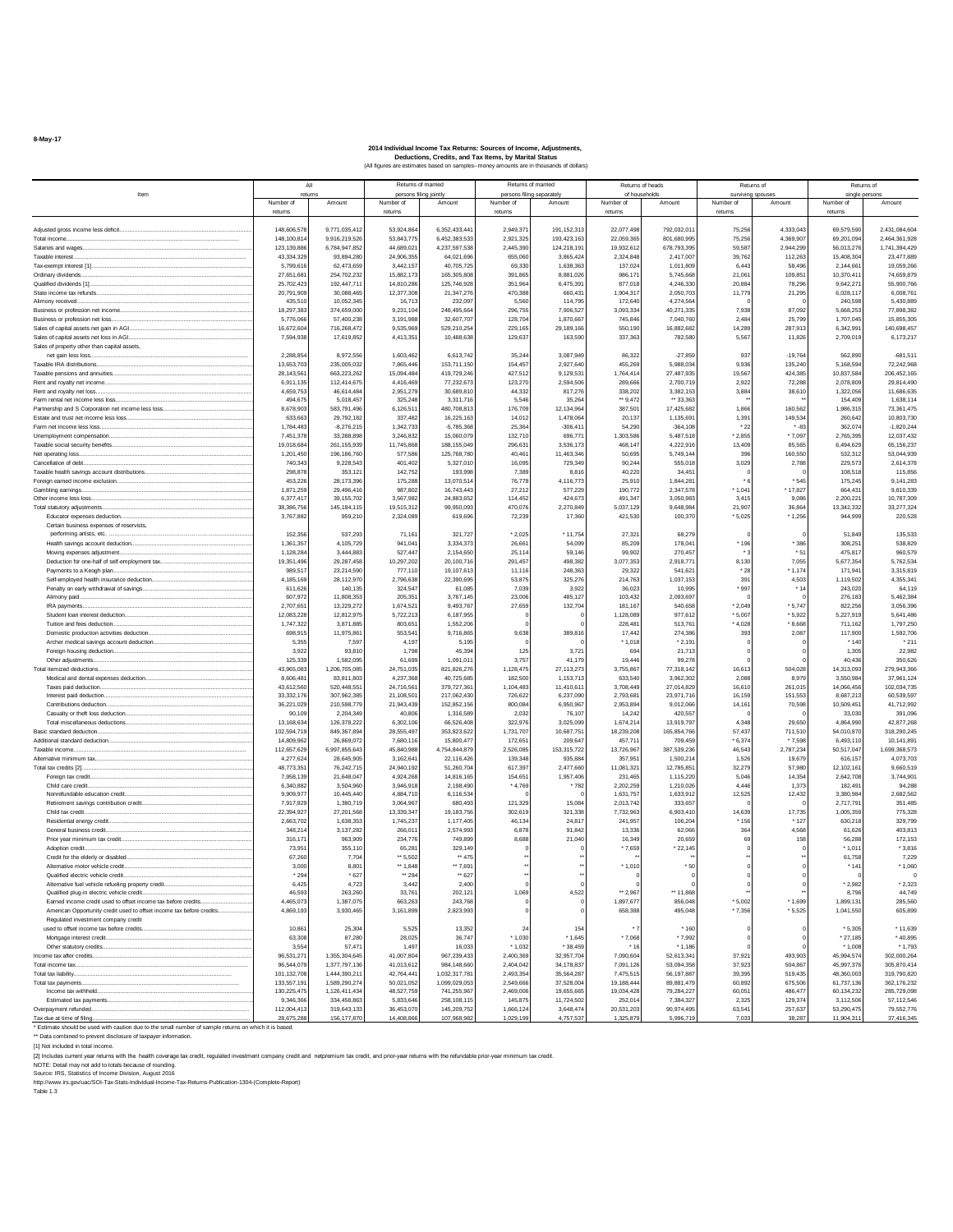**24-Feb-16**

|                                                                                                             |                            | All                            |                          | Returns of married             |                          | Returns of married         |                               | Returns of heads                 |                      | Returns of             |                          | Returns of                     |
|-------------------------------------------------------------------------------------------------------------|----------------------------|--------------------------------|--------------------------|--------------------------------|--------------------------|----------------------------|-------------------------------|----------------------------------|----------------------|------------------------|--------------------------|--------------------------------|
| Item                                                                                                        |                            | return:                        |                          | persons filing jointly         |                          | persons filing separately  |                               | of households                    |                      | surviving spouse       |                          | single person                  |
|                                                                                                             | Number of<br>returns       | Amount                         | Number of<br>returns     | Amount                         | Number of<br>returns     | Amount                     | Number of<br>returns          | Amount                           | Number of<br>returns | Amount                 | Number of<br>returns     | Amount                         |
|                                                                                                             |                            |                                |                          |                                |                          |                            |                               |                                  |                      |                        |                          |                                |
| Adiusted gross income less deficit                                                                          | 147,351,299                | 9.093.628.703                  | 53.910.326               | 5,898,988,223                  | 2.811.050                | 162, 155, 131              | 21.991.339                    | 755,264,933                      | 75.231               | 4,275,079              | 68,563,354               | 2,272,945,337                  |
| Total income.                                                                                               | 146,879,226<br>122,189,100 | 9,233,510,773<br>6,475,380,882 | 53.834.281<br>44,905,578 | 5.995.377.902<br>4,052,926,155 | 2,780,743<br>2,271,299   | 164,517,979<br>110,432,297 | 21,979,332<br>19,837,374      | 765.064.886<br>651,040,074       | 75.231<br>64,795     | 4,333,464<br>2,878,162 | 68,209,640<br>55,110,054 | 2.304.216.542<br>1,658,104,194 |
| Taxable interest.                                                                                           | 44,920,763                 | 100,648,711                    | 25,656,717               | 68,691,318                     | 678,229                  | 3,527,485                  | 2,362,691                     | 2,326,428                        | 34,313               | 108,732                | 16,188,813               | 25,994,747                     |
|                                                                                                             | 5,987,263                  | 68,099,984                     | 3.556.447                | 43,953,998                     | 75,473                   | 1,805,675                  | 150,567                       | 1,215,828                        | 4,557                | 55.087                 | 2,200,220                | 21.069.397                     |
| Ordinary dividends.                                                                                         | 27.688.374                 | 214.972.683                    | 15.937.690               | 139.876.121                    | 368.502                  | 7.249.213                  | 959,345                       | 4.845.611                        | 19.294               | 142.534                | 10.403.543               | 62.859.203                     |
| Qualified dividends [1]                                                                                     | 25,493,503                 | 158,069.115<br>27,850,899      | 14,694,197               | 103.381.120                    | 331.460                  | 5.426.309<br>636,099       | 854,744                       | 3.576.167                        | 19.156               | 112,861                | 9.593.946<br>6.098.411   | 45,572,658<br>5.545.969        |
| Alimony received.                                                                                           | 21,309,106<br>436,667      | 9,229,979                      | 12,768,808<br>21,765     | 19,522,541<br>238,240          | 457,842<br>8,431         | 189,668                    | 1,972,783<br>168,979          | 2,141,123<br>3,726,839           | 11,261<br>* 995      | 5,167<br>* 1,990       | 236,497                  | 5,073,242                      |
| Business or profession net income                                                                           | 17,969,165                 | 357, 363, 490                  | 9,162,855                | 237,366,901                    | 309,806                  | 7,989,852                  | 2,984,311                     | 38,463,742                       | 5,819                | 95,123                 | 5,506,374                | 73,447,872                     |
| Business or profession net loss.                                                                            | 5,560,747                  | 55,290,946                     | 3.142.786                | 31.661.159                     | 116,620                  | 1.836.071                  | 639,533                       | 6,309,412                        | 6.503                | 33.851                 | 1.655.305                | 15.450.453                     |
| Sales of capital assets net gain in AGI.                                                                    | 14.984.798                 | 510 529 891                    | 8.604.049                | 380.673.201                    | 206.236                  | 18.492.640                 | 500.786                       | 11,826,181                       | 11.995               | 111.330                | 5.661.732                | 99.426.540                     |
| Sales of capital assets net loss in AGI<br>Sales of property other than capital assets,                     | 9,008,579                  | 20,909.110                     | 5.299.140                | 12,543,861                     | 130.453                  | 165,897                    | 340.505                       | 777,921                          | 5.102                | 12.080                 | 3,233,379                | 7.409.352                      |
| net gain less loss                                                                                          | 2.138.829                  | 1.029.266                      | 1.525.429                | 1.830.921                      | 35,921                   | 946,607                    | 80.018                        | $-476.921$                       | 1.704                | $-14.059$              | 495.756                  | $-1.257.282$                   |
|                                                                                                             | 13,331,179                 | 213,602,353                    | 7,746,177                | 139,749,249                    | 144,852                  | 2,307,012                  | 448,342                       | 6,429,527                        | 7,843                | 161,344                | 4,983,965                | 64,955,221                     |
| Taxable pensions and annuities                                                                              | 27,755,892                 | 638,659,076                    | 14,951,138               | 403,433,685                    | 436,527                  | 9,753,480                  | 1,721,067                     | 26, 165, 342                     | 22.089               | 507,023                | 10,625,071               | 198,799,546                    |
| Rent and royalty net income<br>Rent and royalty net loss                                                    | 6,792,471<br>4.751.878     | 104,041,270<br>46,536,408      | 4.380.793<br>3.029.893   | 72,163,668<br>31,008,850       | 114,569<br>39.432        | 2,541,136<br>813.614       | 261,392<br>345,659            | 2,455,245<br>3.457.438           | 1,905<br>4.396       | 32,967<br>40.720       | 2,033,811<br>1.332.499   | 26,848,254<br>11.215.786       |
| Farm rental net income less loss                                                                            | 514,913                    | 5.565.936                      | 325,963                  | 3,717,207                      | 5,094                    | 59,218                     | 12,682                        | 52,452                           | *8                   | $*142$                 | 171,166                  | 1,736,916                      |
| Partnership and S Corporation net income less loss                                                          | 8.459.740                  | 531.613.502                    | 6,010,601                | 438.657.150                    | 191.924                  | 11,061,223                 | 366.321                       | 16,619,443                       | 1,302                | 214,600                | 1,889,593                | 65,061,086                     |
| Estate and trust net income less loss                                                                       | 649,193                    | 24,423,101                     | 347,929                  | 13,163,029                     | 9,939                    | 817,898                    | 23,599                        | 921,893                          | 1,049                | 53,834                 | 266,676                  | 9,466,448                      |
| Farm net income less loss.                                                                                  | 1,812,920                  | $-7,798,270$                   | 1,372,189                | $-5.263.867$                   | 30.665                   | $-445.405$                 | ** 49.030                     | ** -462,547                      |                      | * 18,606               | 361,036                  | $-1.626.451$                   |
| Unemployment compensation                                                                                   | 9.287.183<br>18,507,324    | 51.923.279<br>243.327.448      | 4.020.096<br>11.525.705  | 23,784,378<br>175.420.713      | 152.897<br>310.044       | 923.028<br>3.665.129       | 1.633.908<br>473.574          | 8.614.477<br>3.993.693           | $*$ 2.980<br>16,329  | 127.364                | 3,477,303<br>6.181.672   | 18,582,790<br>60.120.548       |
| Net operating loss.                                                                                         | 1,211,607                  | 189.041.342                    | 580.547                  | 122,244,721                    | 45.753                   | 11,574,090                 | 57.273                        | 6.406.063                        | 289                  | 116,901                | 527.745                  | 48.699.567                     |
| Cancellation of debt                                                                                        | 770,756                    | 10,013,641                     | 429.322                  | 6,610,224                      | 23,865                   | 564,795                    | 102,346                       | 706,550                          | $*2,145$             | * 5,907                | 213,077                  | 2,126,166                      |
| Taxable health savings account distributions                                                                | 267,565                    | 349,147                        | 130,020                  | 195,528                        | 6,344                    | 4,401                      | 34,332                        | 50,423                           | $\overline{0}$       | $\circ$<br>$\bullet$   | 96,869                   | 98,795                         |
| Foreign earned income exclusion<br>Gambling earnings.                                                       | 470,341<br>1.918.174       | 29,022,294<br>29,978,207       | 196,540<br>1.014.406     | 14,842,403<br>15,535,833       | 71,699<br>37,976         | 3,591,007<br>960,965       | ** 27,332<br>215,719          | ** 2,085,751<br>2,520,777        | $*1.025$             | $*26.729$              | 174,771<br>649,048       | 8,503,132<br>10,933,904        |
| Other income less loss                                                                                      | 6,809,924                  | 37.172.318                     | 3.742.504                | 23,103,909                     | 125.519                  | 881.134                    | 576,746                       | 2.187.552                        | 6,940                | 65,680                 | 2.358.215                | 10.934.042                     |
| Total statutory adiustments                                                                                 | 37,665,545                 | 139.882.070                    | 19.323.643               | 96,389,679                     | 484.088                  | 2.362.848                  | 4.942.972                     | 9.799.953                        | 19.133               | 58.385                 | 12.895.710               | 31,271,205                     |
| Educator expenses deduction                                                                                 | 3,837,716                  | 964,331                        | 2,378,121                | 625.372                        | 66,287                   | 15,595                     | 418.160                       | 99,814                           | * 3.291              | *808                   | 971,856                  | 222,742                        |
| Certain business expenses of reservists,<br>performing artists, etc.                                        | 156,555                    | 587,084                        | 77,271                   | 266,763                        | $*2,006$                 | * 957                      | 30,029                        | 119,086                          | $\overline{0}$       | $^{\circ}$             | 47,249                   | 200,278                        |
| Health savings account deduction                                                                            | 1.194.511                  | 3,716,404                      | 841.441                  | 3,050,045                      | 19,341                   | 47.141                     | 69.031                        | 145,972                          | $*2,123$             | $*6,748$               | 262.575                  | 466.498                        |
| Moving expenses adjustment.                                                                                 | 1.244.377                  | 3,560,922                      | 525.309                  | 1.996.858                      | 25.906                   | 80.183                     | 117,586                       | 349,202                          | $\Omega$             | $\Omega$               | 575,577                  | 1.134.680                      |
| Deduction for one-half of self-employment tax                                                               | 18,874,760                 | 27.911.733                     | 10.151.675               | 19.176.265                     | 309.460                  | 545.351                    | 2.991.364                     | 2.782.834                        | 6.908                | 10.295                 | 5.415.353                | 5.396.987                      |
| Payments to a Keogh plan                                                                                    | 954,877                    | 22,407,806                     | 745,507                  | 18,607,759                     | 10,788                   | 234.573                    | 34,025                        | 591,452                          | * 312                | $*7,053$               | 164,247                  | 2.966.970                      |
| Self-employed health insurance deduction<br>Penalty on early withdrawal of savings                          | 3,995,573<br>690,780       | 27, 139, 425<br>221,210        | 2.688.956<br>369,849     | 21,503,908<br>61,622           | 69,963<br>12,949         | 430,368<br>7,342           | 220,654<br>31,478             | 1,135,660<br>23,958              | 1,704<br>* 1,292     | 9.743<br>* 128         | 1,014,297<br>275,213     | 4,059,746<br>128,160           |
| Alimony paid.                                                                                               | 651,544                    | 11,761,438                     | 233,168                  | 3,768,832                      | 25,030                   | 571.540                    | 124.192                       | 2,236,970                        | $*2.001$             | $*5.844$               | 267.153                  | 5,178,252                      |
| IRA payments                                                                                                | 2,713,320                  | 12,972,665                     | 1,686,498                | 9,484,749                      | 23,954                   | 97,026                     | 185.145                       | 534,410                          | $*2083$              | * 5.926                | 815,639                  | 2.850.555                      |
|                                                                                                             | 11.460.120                 | 11.617.865                     | 5.502.732                | 5.834.207                      | $^{\circ}$               | $^{\circ}$                 | 1.103.277                     | 896,769                          | 2.980                | * 4.077                | 4.851.130                | 4.882.811                      |
| Tuition and fees deduction.<br>Domestic production activities deduction                                     | 1,892,785<br>717.374       | 4,340,736<br>11.228.603        | 893,807<br>550,907       | 1,895,561<br>9.117.592         | $\overline{0}$<br>12,325 | $\circ$<br>304,486         | 246,444<br>22,732             | 538,599<br>241,596               | * 6<br>451           | $*25$<br>7,739         | 752,528<br>130,960       | 1,906,551<br>1,557,188         |
| Archer medical savings account deduction                                                                    | 3,391                      | 5,821                          | 1,325                    | 2,790                          | $\overline{\mathbf{0}}$  | $\circ$                    | $\circ$                       | $\mathbf 0$                      | $\circ$              | $\circ$                | 2,066                    | 3,031                          |
| Foreign housing deduction.                                                                                  | 4.344                      | 82.738                         | 1.646                    | 55,668                         | 84                       | 2871                       | 1.449                         | 19,803                           | $^{\circ}$           | $^{\circ}$             | 1,164                    | 4,396                          |
| Other adjustments                                                                                           | 141.877                    | 1,363,291                      | 74.630                   | 941.690                        | 1,200                    | 25.415                     | 21,758                        | 83,828                           | $\Omega$             | $^{\circ}$             | 44.290                   | 312,359                        |
| Total itemized deductions.<br>Medical and dental expenses deduction                                         | 44,330,496<br>8,997,721    | 1.188.594.808<br>84,506,732    | 24.967.885<br>4.452.396  | 810.055.366<br>41.109.071      | 1.139.083<br>202.181     | 24.988.969<br>1.221.912    | 3.786.678<br>685.148          | 76.243.454<br>3.971.600          | 27,890<br>5.319      | 753,631<br>39.198      | 14.408.959<br>3,652,677  | 276.553.389<br>38.164.952      |
| Taxes paid deduction.                                                                                       | 43,976,931                 | 506,190,703                    | 24,903,365               | 369,374,148                    | 1,118,167                | 10,799,104                 | 3,754,375                     | 25,979,633                       | 23.885               | 285.244                | 14, 177, 138             | 99,752,573                     |
|                                                                                                             | 33,897,795                 | 317,317,182                    | 21,404,679               | 223,155,070                    | 738,996                  | 6,048,715                  | 2,869,549                     | 24,829,475                       | 23,820               | 322,701                | 8,860,751                | 62,961,222                     |
| Contributions deduction                                                                                     | 36,430,878                 | 194,664,317                    | 22,063,867               | 142,478,786                    | 782,081                  | 5,247,133                  | 2,962,176                     | 8,653,084                        | 19,750               | 89,448                 | 10,603,004               | 38,195,867                     |
| Casualty or theft loss deduction<br>Total miscellaneous deductions                                          | 96,986<br>13,158,268       | 2,462,945<br>119,881.101       | 43.499<br>6.315.668      | 1,441,775<br>62.317.688        | 2.327<br>327,989         | 87,604<br>2.845.689        | ** 15.834<br>1.629.685        | ** 284,321<br>13.347.262         | 7.456                | 30.571                 | 35,326<br>4.877.470      | 649,246<br>41.339.891          |
| Basic standard deduction                                                                                    | 100,898,698                | 823.062.803                    | 28.300.517               | 344.985.069                    | 1.576.228                | 9.552.634                  | 18,131,960                    | 162.101.477                      | 45.920               | 560.219                | 52.844.073               | 305.863.404                    |
| Additional standard deduction                                                                               | 14.286.968                 | 25,583,178                     | 7.396.843                | 15,202,488                     | 167,204                  | 202.578                    | 445.724                       | 673,510                          | $*4.378$             | * 5.253                | 6,272,820                | 9.499.349                      |
| Taxable income.                                                                                             | 110,502,800                | 3,387,828,476                  | 45,427,110               | ,332,844,714                   | 2,365,398                | 128,819,984                | 13,489,310                    | 360,612,066                      | 49,760               | 2,595,418              | 49,171,222               | 1,562,956,295                  |
| Alternative minimum tax                                                                                     | 3,940,304                  | 27,426,374                     | 2,925,564                | 21,215,507                     | 134,797                  | 856,571                    | 322,369                       | 1,430,805                        | 1,297                | 11,529                 | 556,276                  | 3,911,961                      |
| Total tax credits [2].<br>Foreign tax credit.                                                               | 48.104.147<br>7.487.567    | 74,614,383<br>20.237.697       | 24.934.996<br>4,676,738  | 50.849.182<br>14.042.729       | 601,257<br>127,276       | 2.314.526<br>1.822.394     | 10.932.229<br>197.031         | 12,297,648<br>966,818            | 33.276<br>2,455      | 43,182<br>3.962        | 11.602.390<br>2,484,068  | 9.109.845<br>3,401,794         |
| Child care credit.                                                                                          | 6,315,706                  | 3.458.946                      | 3.949.131                | 2.177.456                      | 5,297                    | 2.436                      | 2.163.567                     | 1.175.411                        | 8.548                | 5.512                  | 189.163                  | 98.131                         |
| Nonrefundable education credit                                                                              | 10,196,811                 | 10,645,809                     | 5,103,511                | 6,337,564                      | $\overline{0}$           | $\mathbf 0$                | 1,628,881                     | 1,613,292                        | $*6,469$             | $*5,839$               | 3,457,950                | 2.689.114                      |
|                                                                                                             | 7,411,730                  | 1,316,999                      | 2,979,305                | 663,266                        | 124,473                  | 16,685                     | 1,884,617                     | 323,283                          | $\mathbf 0$          | $\circ$                | 2.423.336                | 313,766                        |
| Child tax credit.<br>Residential energy credit.                                                             | 22,563,277<br>3,036,039    | 27,233,304<br>1,613,800        | 13,582,622<br>2,021,144  | 19,406,284<br>1,221,646        | 307,783<br>45,436        | 335,932<br>14,430          | 7,637,401<br>281,475          | 6,688,550<br>95,773              | 15,225<br>$*3.008$   | 17,185<br>* 1,594      | 1,020,247<br>684,976     | 785,353<br>280,357             |
| General business credit.                                                                                    | 462,100                    | 3,064,587                      | 362,987                  | 2,533,807                      | 9.762                    | 82.696                     | 11,475                        | 61,681                           | 48                   | 377                    | 77,829                   | 386.026                        |
| Prior year minimum tax credit                                                                               | 322,422                    | 1.004.548                      | 254.010                  | 795.418                        | 9.691                    | 27.349                     | 7.902                         | 23,139                           | 19                   | $^\star$ 2             | 50,799                   | 158,639                        |
| Adoption credit.                                                                                            | 55.036                     | 229,567                        | 44.052                   | 196,014                        | $\overline{0}$           | $\mathbf{0}$               | ** 10.984                     | ** 33.553                        | $\circ$              | $\circ$                | $\ddot{\phantom{0}}$     | $\ddot{\phantom{0}}$           |
| Credit for the elderly or disabled.                                                                         | 76,856<br>3.994            | 9.493<br>12,568                | ** 2.447                 | ** 224                         | $^{\circ}$<br>$*7$       | $\mathbf{0}$<br>* 53       | $\ddot{\phantom{0}}$<br>* 139 | $\ddot{\phantom{0}}$<br>$*1.044$ | $\circ$<br>$\Omega$  | $\circ$<br>$\Omega$    | 74.409<br>* 8            | 9.270<br>* 58                  |
| Alternative motor vehicle credit.<br>Qualified electric vehicle credit                                      | * 308                      | * 760                          | 3,840<br>* 308           | 11,413<br>* 760                | $\overline{\mathbf{0}}$  | $^{\circ}$                 | $^{\circ}$                    | $\Omega$                         | $\bf{0}$             | $\mathbf 0$            | $\circ$                  | $^{\circ}$                     |
| Alternative fuel vehicle refueling property credit                                                          | 13,389                     | 6,583                          | 7,410                    | 3,098                          | $^{\circ}$               | $\Omega$                   | $*1.001$                      | * 995                            | $\mathbf 0$          | $\circ$                | * 4.978                  | $*2.489$                       |
| Qualified plug-in electric vehicle credit.                                                                  | 43,009                     | 231.050                        | 33,336                   | 191.621                        | 1.090                    | 3.053                      | 2.298                         | 4.906                            | $\Omega$             | $^{\circ}$             | 6.285                    | 31.470                         |
| Earned income credit used to offset income tax before credits                                               | 4.240.719                  | 1.294.144                      | 573,355                  | 206,341                        | $^{\circ}$               | $^{\circ}$                 | 1.884.832                     | 825.969                          | $*3.994$             | $*2,612$               | 1.778.538                | 259.223                        |
| American Opportunity credit used to offset income tax before credits<br>Regulated investment company credit | 4,999,738                  | 4,019,698                      | 3,296,455                | 2,949,934                      | $\mathbb O$              | $\mathbf 0$                | 633,254                       | 462,847                          | * 4,989              | $*3,243$               | 1,065,039                | 603,674                        |
| used to offset income tax before credits                                                                    | 7,100                      | 28,847                         | 1,877                    | 9,877                          | 1,011                    | 3,441                      | * 305                         | $^*$ 26                          | $^{\circ}$           | $\circ$                | $*3,907$                 | * 15,503                       |
| Health insurance tax credit used to offset income tax before credits                                        | 11,679                     | 28,068                         | 9.656                    | 25.521                         | - 0                      | $\Omega$                   | - 0                           | $\Omega$                         | $\Omega$             | $\Omega$               | $*2.022$                 | $*2.547$                       |
| Mortgage interest credit                                                                                    | 58.410                     | 73,709                         | 25.381                   | 36,312                         | $^*$ 9                   | $^*$ 2                     | $*8.007$                      | $*11.463$                        | * 995                | $*2.855$               | $*24.018$                | $*23.078$                      |
|                                                                                                             | 3.649<br>94.518.546        | 19,289<br>1 218 549 835        | 1.229<br>40.557.968      | 14,904<br>867.003.646          | * 9                      | * 323<br>27.142.095        | * 19<br>6.852.446             | $*1.774$<br>47.880.294           | $\Omega$<br>37,289   | $^{\circ}$<br>432.955  | $*2.392$                 | $*2.288$                       |
| Total income tax                                                                                            | 94,532,494                 | 1.235.040.347                  | 40,565,330               | 879,502,306                    | 2,247,241<br>2,250,122   | 27,836,611                 | 6,853,250                     | 48,237,441                       | 37,293               | 439,364                | 44,823,602<br>44,826,499 | 276,090,844<br>279,024,625     |
| Total tax liability                                                                                         | 98,651,370                 | 1,295,298,990                  | 42,176,144               | 923,581,442                    | 2,348,093                | 29,211,759                 | 7,154,719                     | 50,995,798                       | 38,457               | 466,536                | 46,933,956               | 291,043,456                    |
| Total tax payments                                                                                          | 132,418,546                | 1,451,215,049                  | 50,012,658               | 998.381.812                    | 2,418,374                | 30,632,728                 | 19,114,812                    | 84,620,619                       | 67.188               | 616,753                | 60,805,514               | 336,963,138                    |
| Income tax withheld                                                                                         | 129,050,127                | 1,058,455,303                  | 48,527,701               | 693.562.586                    | 2,330,911                | 17,417,444                 | 18,962,075                    | 75,581,094                       | 65,561               | 459,914                | 59,163,879               | 271,434,265                    |
| Estimated tax payments<br>Overpayment refunded                                                              | 9,274,202<br>112,747,598   | 289.350.412<br>320,596,496     | 5.717.411<br>37,370,262  | 224.330.168<br>147,711,719     | 154,608<br>1,621,165     | 8.762.261<br>3,348,148     | 249.047<br>20,566,979         | 6,514,491<br>89,822,212          | 2.981<br>62.701      | 118,207<br>284,989     | 3.150.154<br>53,126,491  | 49.625.285<br>79,429,429       |
| Tax due at time of filing                                                                                   | 26,480,680                 | 138.444.235                    | 13.334.603               | 96.369.354                     | 945,680                  | 4.450.079                  | 1.200.166                     | 5.142.150                        | 8.202                | 64.356                 | 10.992.029               | 32.418.296                     |
| * Estimate should be used with caution due to the small number of sample returns on which it is based.      |                            |                                |                          |                                |                          |                            |                               |                                  |                      |                        |                          |                                |
| ** Data combined to prevent disclosure of taxpayer information.                                             |                            |                                |                          |                                |                          |                            |                               |                                  |                      |                        |                          |                                |
| [1] Not included in total income.<br>[2] Includes credits not shown separately.                             |                            |                                |                          |                                |                          |                            |                               |                                  |                      |                        |                          |                                |
| NOTE: Detail may not add to totals because of rounding.                                                     |                            |                                |                          |                                |                          |                            |                               |                                  |                      |                        |                          |                                |
| Source: IRS, Statistics of Income Division, July 2015                                                       |                            |                                |                          |                                |                          |                            |                               |                                  |                      |                        |                          |                                |
| http://www.irs.gov/uac/SOI-Tax-Stats-Individual-Income-Tax-Returns-Publication-1304-(Complete-Report)       |                            |                                |                          |                                |                          |                            |                               |                                  |                      |                        |                          |                                |
| Table 1.3                                                                                                   |                            |                                |                          |                                |                          |                            |                               |                                  |                      |                        |                          |                                |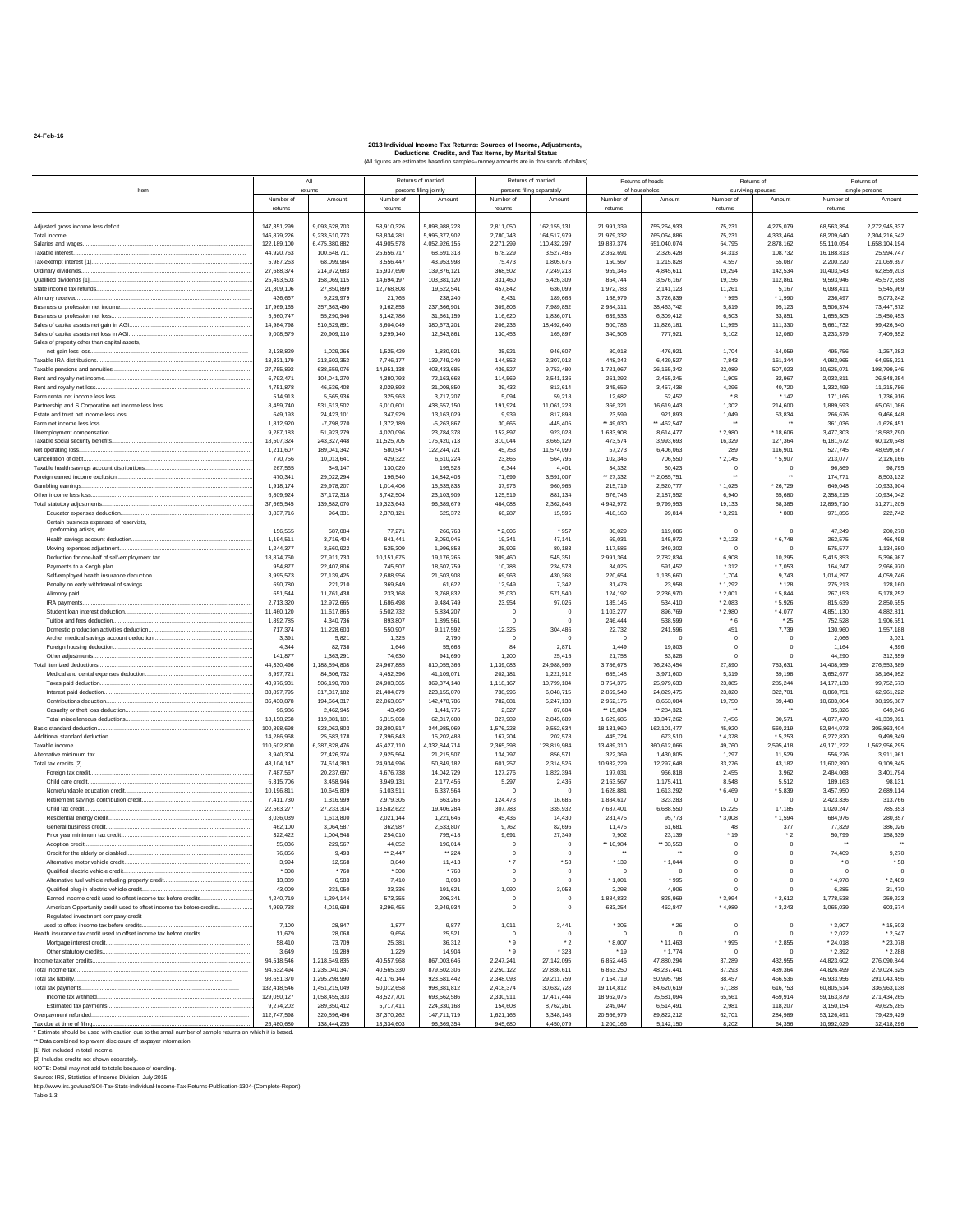**24-Feb-16**

|                                                                                                                                                                                                                                                                                                                                                                                 |                           | All                            |                           | Returns of married               |                                | Returns of married                  |                         | Returns of heads         |                             | Returns of                  |                          | Returns of                 |
|---------------------------------------------------------------------------------------------------------------------------------------------------------------------------------------------------------------------------------------------------------------------------------------------------------------------------------------------------------------------------------|---------------------------|--------------------------------|---------------------------|----------------------------------|--------------------------------|-------------------------------------|-------------------------|--------------------------|-----------------------------|-----------------------------|--------------------------|----------------------------|
| Item                                                                                                                                                                                                                                                                                                                                                                            | Number of                 | eturn:<br>Amount               | Number of                 | persons filing jointly<br>Amount | Number of                      | persons filing separately<br>Amount | Number of               | of households<br>Amount  | Number of                   | surviving spouses<br>Amount | Number of                | single persons<br>Amount   |
|                                                                                                                                                                                                                                                                                                                                                                                 | returns                   |                                | returns                   |                                  | returns                        |                                     | returns                 |                          | returns                     |                             | returns                  |                            |
| Adjusted gross income less deficit                                                                                                                                                                                                                                                                                                                                              | 144.928.472               | 9.100.131.381                  | 53.718.396                | 5.953.870.691                    | 2.663.017                      | 168.950.759                         | 21.814.184              | 744.537.301              | 77.021                      | 5.018.046                   | 66,655,855               | 2.227.754.585              |
| Total income                                                                                                                                                                                                                                                                                                                                                                    | 144.519.302               | 9.234.159.288                  | 53,649,390                | 6.046.008.995                    | 2.625.386                      | 171.053.179                         | 21.803.186              | 753.945.480              | 75.023                      | 5.066.254                   | 66.366.317               | 2.258.085.379              |
| Salaries and wages                                                                                                                                                                                                                                                                                                                                                              | 119,851,043               | 6,301,357,591                  | 44,631,309                | 3,966,460,099                    | 2,138,320                      | 106,583,492                         | 19,534,917              | 632,891,151              | 63,943                      | 3,140,432                   | 53,482,554               | 1,592,282,417              |
| Toyohlo interest<br>Tax-exempt interest [1]                                                                                                                                                                                                                                                                                                                                     | 47,972,509<br>5,954,819   | 111,789,613<br>71.066.052      | 27, 233, 123<br>3.532.100 | 75.409.534<br>46.521.858         | 695.114<br>75,297              | 3.929.410<br>1,725,775              | 2,650,226<br>159.945    | 2.844.869<br>1,203,477   | 44,570<br>4.651             | 91,815<br>68,515            | 17.349.476<br>2,182,826  | 29,513,985<br>21.546.426   |
| Ordinary dividends.                                                                                                                                                                                                                                                                                                                                                             | 27.974.976                | 260.393.306                    | 16, 196, 467              | 172.637.354                      | 378.142                        | 9.848.219                           | 1.035.178               | 6.173.080                | 23,978                      | 328.143                     | 10.341.210               | 71.406.510                 |
| Qualified dividends [1]                                                                                                                                                                                                                                                                                                                                                         | 25,490,820                | 204, 401, 524                  | 14,785,480                | 136,381,674                      | 338.270                        | 8,328,091                           | 916,218                 | 4,845,573                | 22,881                      | 293.868                     | 9,427,970                | 54.552.319                 |
|                                                                                                                                                                                                                                                                                                                                                                                 | 22.005.269                | 27,462.015                     | 13,107,398                | 19,180,882                       | 480,651                        | 552,262                             | 2.053.184               | 2.052.570                | 15,174                      | 23,179                      | 6,348,862                | 5.653.121                  |
| Alimony received.<br>Business or profession net income                                                                                                                                                                                                                                                                                                                          | 440,401<br>17,571,840     | 8,936,487<br>356,450,905       | ** 32,092<br>9,086,671    | ** 468,580<br>238,214,058        | 279,463                        | 6.376.194                           | 176,670<br>3,013,414    | 3,631,138<br>39,206,072  | 6,613                       | $\bf{0}$<br>169,812         | 231,638<br>5,185,679     | 4,836,770<br>72,484,770    |
| Business or profession net loss.                                                                                                                                                                                                                                                                                                                                                | 5.462.886                 | 52.259.366                     | 3.165.563                 | 30.549.671                       | 108,327                        | 1.575.310                           | 608.238                 | 5,640,536                | 4.313                       | 13,804                      | 1,576,446                | 14,480,044                 |
| Sales of capital assets net gain in AGI                                                                                                                                                                                                                                                                                                                                         | 12.241.205                | 647 073 265                    | 7.116.098                 | 477.814.152                      | 157,098                        | 27.228.536                          | 429.627                 | 16.453.172               | 9.870                       | 283.388                     | 4.528.513                | 125.294.017                |
| Sales of capital assets net loss in AGL<br>Sales of property other than capital assets,                                                                                                                                                                                                                                                                                         | 10.479.764                | 24.186.446                     | 6.090.830                 | 14,351.957                       | 157,375                        | 199,446                             | 413.604                 | 935.714                  | 4.327                       | 12.931                      | 3.813.626                | 8,686,398                  |
| net gain less loss.                                                                                                                                                                                                                                                                                                                                                             | 2,039,106                 | $-9,357,957$                   | 1,465,743                 | $-5,174,016$                     | 35,882                         | $-203,532$                          | 71,249                  | $-1,223,243$             | 986                         | $-9,173$                    | 465,246                  | $-2,747,992$               |
| Taxable IRA distributions                                                                                                                                                                                                                                                                                                                                                       | 13,195,644                | 230,783,461                    | 7,786,082                 | 157,395,457                      | 143,892                        | 2,493,117                           | 451,220                 | 6,178,390                | 8,018                       | 189,337                     | 4,806,432                | 64,527,159                 |
| Taxable pensions and annuities                                                                                                                                                                                                                                                                                                                                                  | 27,289,708                | 612.544.219                    | 14,893,027                | 390,816,950                      | 417.729                        | 9.477.166                           | 1,646,124               | 23,291,276               | 17.117                      | 416,181                     | 10,315,712               | 188,542,647                |
| Rent and royalty net income<br>Rent and rovalty net loss.                                                                                                                                                                                                                                                                                                                       | 6.429.886<br>4,839,610    | 100.870.058<br>47,800,377      | 4.165.401<br>3.069.588    | 70,758,989<br>31,300,088         | 106.185<br>48.297              | 2.103.557<br>709.200                | 256,776<br>361.943      | 2.690.811<br>3.467.532   | 5.636<br>2.845              | 38,828<br>27,356            | 1.895.888<br>1.356.936   | 25,277,873<br>12.296.201   |
| Farm rental net income less loss                                                                                                                                                                                                                                                                                                                                                | 547,963                   | 5,809,546                      | 343,085                   | 3,718,453                        | 6,293                          | 80,417                              | 11,995                  | 58,370                   | 51                          | 669                         | 186,539                  | 1,951,638                  |
| Partnership and S Corporation net income less loss                                                                                                                                                                                                                                                                                                                              | 8,306,398                 | 535,006,863                    | 5,941,490                 | 442,356,291                      | 156,801                        | 12,502,452                          | 382,056                 | 16,963,363               | 3,231                       | 237,712                     | 1,822,820                | 62,947,045                 |
| Estate and trust net income less loss<br>Farm net income less loss.                                                                                                                                                                                                                                                                                                             | 646,094                   | 25, 181, 803                   | 336,221                   | 14,199,195                       | 6,837                          | 1,048,461                           | 22,901                  | 722,144                  | 2,215                       | 153,505                     | 277,920                  | 9,058,497                  |
|                                                                                                                                                                                                                                                                                                                                                                                 | 1,835,687<br>11.342.361   | $-5,531,686$<br>71.234.134     | 1,394,253<br>4.830.523    | $-4, 182, 410$<br>32.577.574     | 22,515<br>199,565              | $-222,509$<br>1.433.365             | 45.662<br>1.967.202     | $-270,705$<br>11.434.019 | 1,083<br>5.016              | $-45,098$<br>41.276         | 372,174<br>4.340.055     | $-810,964$<br>25.747.901   |
| Taxable social security benefits                                                                                                                                                                                                                                                                                                                                                | 17.772.267                | 223.597.024                    | 11.261.405                | 162.947.401                      | 273.277                        | 3.048.837                           | 420.015                 | 3.607.334                | 11,681                      | 98,909                      | 5,805,889                | 53.894.542                 |
| Net operating loss.                                                                                                                                                                                                                                                                                                                                                             | 1,294,259                 | 189,072,930                    | 650,057                   | 124.145.396                      | 35,673                         | 11,438,884                          | 56,931                  | 6,412,550                | 249                         | 65,596                      | 551,350                  | 47,010,504                 |
| Cancellation of debt.<br>Taxable health savings account distributions                                                                                                                                                                                                                                                                                                           | 769.859<br>213,243        | 12.424.870<br>244,759          | 431,458<br>** 113,161     | 8,548,901<br>** 144,050          | 17,894<br>$\ddot{\phantom{1}}$ | 534,303                             | 98.119<br>28,049        | 955.331<br>30,131        | 995<br>$\circ$              | 5,662<br>$\mathbf 0$        | 221.392<br>72,032        | 2,380,673<br>70,580        |
| Foreign earned income exclusion                                                                                                                                                                                                                                                                                                                                                 | 475,386                   | 29,633,268                     | 200,464                   | 14,617,246                       | 75.847                         | 3.691.138                           | 24.356                  | 1,876,458                | 10                          | 965                         | 174,709                  | 9,447,462                  |
| Gambling earnings                                                                                                                                                                                                                                                                                                                                                               | 1.925.505                 | 29.235.562                     | 1,061,917                 | 17.123.955                       | 28,953                         | 708.172                             | ** 203,018              | ** 2.401.584             |                             |                             | 631.617                  | 9.001.851                  |
| Other income less loss.                                                                                                                                                                                                                                                                                                                                                         | 6,635,318                 | 37.415.382                     | 3,758,740                 | 23,555,610                       | 119,535<br>438.260             | 946,404                             | 489.538                 | 2.248.943                | 1,890<br>18.015             | 19,839<br>48.209            | 2.265.614                | 10.644.586                 |
| Total statutory adjustments.<br>Educator expenses deduction                                                                                                                                                                                                                                                                                                                     | 36,623,399<br>3,790,352   | 134,027,907<br>957,868         | 18,967,588<br>2,380,740   | 92,138,305<br>627,958            | 65,124                         | 2,102,421<br>15,615                 | 4,768,996<br>396,338    | 9,408,179<br>95,597      | 4,022                       | 1,006                       | 12,430,541<br>944,128    | 30,330,794<br>217,693      |
| Certain business expenses of reservists,                                                                                                                                                                                                                                                                                                                                        |                           |                                |                           |                                  |                                |                                     |                         |                          |                             |                             |                          |                            |
| performing artists, etc                                                                                                                                                                                                                                                                                                                                                         | 143.148                   | 520.781                        | 75.574                    | 244.469                          | 3.015                          | 3.505                               | 18,047                  | 78,012                   | $\Omega$                    | $\mathbf 0$                 | 46.512                   | 194.795                    |
| Health savings account deduction<br>Moving expenses adjustment                                                                                                                                                                                                                                                                                                                  | 1,083,379<br>1.136.801    | 3.355.278<br>3.087.642         | 774,931<br>488.294        | 2.762.907<br>1.683.337           | 12.594<br>25.087               | 38,740<br>89.729                    | 53,712<br>99.531        | 126,504<br>287.904       | 1,696                       | 7,088<br>$^{\circ}$         | 240,445<br>523,889       | 420,038<br>1.026.672       |
| Deduction for one-half of self-employment tax                                                                                                                                                                                                                                                                                                                                   | 18.671.438                | 27.535.555                     | 10.101.130                | 18.976.698                       | 274.331                        | 429.843                             | 3.003.329               | 2.816.337                | 6.852                       | 8.918                       | 5.285.795                | 5,303,760                  |
| Payments to a Keogh plan                                                                                                                                                                                                                                                                                                                                                        | 923.165                   | 20,849.020                     | 723.274                   | 17,184,491                       | 10.587                         | 206.901                             | 31,360                  | 552,090                  | 14                          | 653                         | 157,930                  | 2.904.886                  |
| Self-employed health insurance deduction                                                                                                                                                                                                                                                                                                                                        | 3,902,030                 | 25,677,807                     | 2,630,717                 | 20,239,353                       | 58,555                         | 334,657                             | 232,773                 | 1,143,094                | 743<br>$\ddot{\phantom{0}}$ | 2,869<br>$\bullet$          | 979,243                  | 3,957,834                  |
| Penalty on early withdrawal of savings<br>Alimony paid.                                                                                                                                                                                                                                                                                                                         | 769,136<br>623.082        | 456,333<br>11,156,210          | 401,514<br>198,379        | 135,613<br>3.654.481             | 12,637<br>27.444               | 1,404<br>462.690                    | ** 37.837<br>111.455    | ** 6,191<br>1,990,192    | $\Omega$                    | $\Omega$                    | 317,148<br>285,805       | 313,126<br>5.048.847       |
| IRA payments.                                                                                                                                                                                                                                                                                                                                                                   | 2.575.337                 | 11.795.245                     | 1.626.048                 | 8.605.752                        | 25,800                         | 110,787                             | 166,066                 | 472.099                  | 1.365                       | 8.182                       | 756,059                  | 2.598.426                  |
| Student loan interest deduction                                                                                                                                                                                                                                                                                                                                                 | 10.764.802                | 10.693.660                     | 5.231.295                 | 5.310.273                        | $^{\circ}$                     | $^{\circ}$                          | 950.534                 | 822.984                  | 3.010                       | 970                         | 4.579.962                | 4.559.434                  |
| Tuition and fees deduction.<br>Domestic production activities deduction                                                                                                                                                                                                                                                                                                         | 2,112,590<br>659,401      | 4.686.828<br>11, 158, 127      | 988,751<br>511,535        | 2,027,056<br>9,248,370           | $\circ$<br>6,769               | $^{\circ}$<br>282,117               | 283.102<br>25,397       | 625.292<br>269,154       | 2,020<br>482                | 8.078<br>10,445             | 838,718<br>115,219       | 2,026,402<br>1,348,041     |
| Archer medical savings account deduction                                                                                                                                                                                                                                                                                                                                        | 4,740                     | 6,932                          | "2,124                    | ** 4,124                         | $\ddot{\phantom{a}}$           |                                     | $*40$                   | * 121                    | $^{\circ}$                  | $\bf{0}$                    | $*2,576$                 | $*2,686$                   |
| Foreign housing deduction                                                                                                                                                                                                                                                                                                                                                       | 8.055                     | 136,044                        | 3,718                     | 67,150                           | 1.089                          | 10,966                              | 1,466                   | 20,379                   | $^{\circ}$                  | $^{\circ}$                  | 1,781                    | 37,549                     |
| Other adiustments.                                                                                                                                                                                                                                                                                                                                                              | 148,885                   | 1.954.575                      | 74,732                    | 1.366.272                        | 3.339                          | 115,468                             | 19.107                  | 102.229                  | $\Omega$                    | $\mathbf{0}$                | 51,707                   | 370,606                    |
| Total itemized deductions.<br>Medical and dental expenses deduction                                                                                                                                                                                                                                                                                                             | 45,581,697<br>10,215,951  | 1.238.693.453<br>85,312,586    | 25.887.574<br>5,198,268   | 851.158.015<br>43,688,098        | 1.149.825<br>226,646           | 26.809.391<br>1,195,557             | 3.877.508<br>803,158    | 78,828,968<br>4,092,787  | 31.620<br>8.265             | 845.469<br>26,711           | 14,635.170<br>3,979,614  | 281.051.610<br>36,309,433  |
| Taxes paid deduction.                                                                                                                                                                                                                                                                                                                                                           | 45.233.072                | 483.081.704                    | 25.838.473                | 351.364.281                      | 1,131,935                      | 10.287.317                          | 3.847.444               | 25,808,388               | 31.620                      | 323,586                     | 14.383.600               | 95.298.133                 |
| Interest paid deduction.                                                                                                                                                                                                                                                                                                                                                        | 35,416,360                | 354,057,732                    | 22,400,475                | 250,631,208                      | 753,881                        | 6,328,975                           | 3,020,179               | 27,536,376               | 26,368                      | 324,530                     | 9,215,457                | 69,236,643                 |
| Contributions deduction                                                                                                                                                                                                                                                                                                                                                         | 37, 367, 247              | 199,270,460                    | 22,820,585                | 142,939,971                      | 776,429                        | 5,953,169                           | 3,031,876<br>** 30.663  | 8,664,151<br>** 745.980  | 26,912                      | 126,637                     | 10,711,445               | 41,586,531                 |
| Casualty or theft loss deduction                                                                                                                                                                                                                                                                                                                                                | 159,624<br>12,795.017     | 4.945.470<br>112.039.159       | 66.894<br>6,270,590       | 2.995.025<br>59.541.074          | 4,348<br>287.681               | 68,673<br>2.986.719                 | 1.565.924               | 11.981.532               | 7,318                       | 43,857                      | 57,719<br>4.663.505      | 1,135,793<br>37.485.977    |
| Basic standard deduction.                                                                                                                                                                                                                                                                                                                                                       | 97,208,513                | 773.692.650                    | 27,180,572                | 323,123,456                      | 1.405.757                      | 8,317,181                           | 17,855,669              | 155, 187, 649            | 43.147                      | 512,946                     | 50,723,368               | 286,551,419                |
|                                                                                                                                                                                                                                                                                                                                                                                 | 13,701,861                | 23,709,341                     | 7,220,396                 | 14.246.635                       | 135,164                        | 158,969                             | 440,614                 | 642,898                  | 1,988                       | 2,287                       | 5,903,698                | 8,658,553                  |
| Taxable income.<br>Alternative minimum tax                                                                                                                                                                                                                                                                                                                                      | 108,995,860<br>4,224,741  | 6,394,527,770<br>32,770,139    | 45,170,062<br>3,187,688   | ,362,558,438<br>26,208,654       | 2,209,615<br>141,341           | 134,581,536<br>970,653              | 13,415,236<br>325.585   | 357,274,054<br>1,516,729 | 50,383<br>1,303             | 3,252,712<br>13,470         | 48,150,564<br>568,823    | 1,536,861,029<br>4,060,633 |
| Total tax credits [2].                                                                                                                                                                                                                                                                                                                                                          | 47,359,402                | 72,927,936                     | 24,722,857                | 49.843.999                       | 596.463                        | 2.182.066                           | 10,886,039              | 12,073,468               | 27.461                      | 43.804                      | 11,126,582               | 8,784,599                  |
| Foreign tax credit                                                                                                                                                                                                                                                                                                                                                              | 7.096.246                 | 19.115.247                     | 4.444.311                 | 13.248.054                       | 123.901                        | 1.676.894                           | 205.457                 | 950,755                  | 4.269                       | 10.757                      | 2.318.308                | 3.228.787                  |
| Child care credit.<br>Nonrefundable education credit                                                                                                                                                                                                                                                                                                                            | 6,339,717                 | 3.411.987<br>10.522.539        | 3.977.665                 | 2.139.246<br>6,388,236           | 8.594<br>$\overline{0}$        | 5,179                               | 2.164.604               | 1.174.932                | 6.207                       | 2.844                       | 182,648<br>3,389,994     | 89,785                     |
| Retirement savings contribution credit                                                                                                                                                                                                                                                                                                                                          | 10,079,053<br>6,925,814   | 1,202,908                      | 5, 157, 243<br>2,874,700  | 618,102                          | 99,382                         | 14,415                              | 1,527,432<br>1,774,797  | 1,477,659<br>293,438     | 4,385<br>$\circ$            | 5,893<br>$\bf{0}$           | 2,176,935                | 2,650,752<br>276,953       |
| Child tax credit                                                                                                                                                                                                                                                                                                                                                                | 22,889,677                | 27,726,578                     | 13,865,273                | 19,880,448                       | 319,004                        | 339,793                             | 7,678,068               | 6,736,526                | 18,609                      | 19,621                      | 1,008,724                | 750,191                    |
| Residential energy credit.                                                                                                                                                                                                                                                                                                                                                      | 2.225.307                 | 1,266,559                      | 1,501,370                 | 990,756                          | 40,289                         | 15,665                              | 160,319                 | 50,102                   | 351                         | 167                         | 522.977                  | 209,869                    |
| General business credit.<br>Prior vear minimum tax credit                                                                                                                                                                                                                                                                                                                       | 466.097<br>262.061        | 2.580.523<br>683,888           | 365,388<br>203.013        | 2.089.717<br>521.404             | 8.015<br>4.563                 | 64,608<br>20,405                    | 12.666<br>12.197        | 50.819<br>27,970         | 17<br>213                   | 194<br>14                   | 80.011<br>42.074         | 375.185<br>114.095         |
| Adoption credit.                                                                                                                                                                                                                                                                                                                                                                | 30,485                    | 169,444                        | 24.168                    | 152,967                          | $\circ$                        | $^{\circ}$                          | $*5,317$                | * 15,121                 | $^{\circ}$                  | $\mathbf{0}$                | $*1.000$                 | $*1.356$                   |
| Credit for the elderly or disabled.                                                                                                                                                                                                                                                                                                                                             | 67,430                    | 9,406                          | ** 5,260                  | ** 346                           | $\bullet\star$                 | $\bullet\star$                      | * 4                     | *3                       | $^{\circ}$                  | $\mathbf 0$                 | $*62,166$                | $*9,058$                   |
| Alternative motor vehicle credit<br>Qualified electric vehicle credit.                                                                                                                                                                                                                                                                                                          | 7,241                     | 20,177                         | 2,276<br>** 606           | 15,168<br>** 1.503               | 0<br>                          |                                     | $\bf{0}$                | $\pmb{0}$                |                             | $\bf{0}$                    | 4,965                    | 5,009                      |
| Alternative fuel vehicle refueling property credit                                                                                                                                                                                                                                                                                                                              | 1.958<br>8.104            | 4.872<br>8.183                 | 4.083                     | 3.245                            | 3                              | $\overline{1}$                      | $*300$<br>$^{\circ}$    | * 748<br>$^{\circ}$      | $\mathbf{0}$<br>$^{\circ}$  | $^{\circ}$<br>$\circ$       | * 1.052<br>4.018         | $*2.622$<br>4.938          |
| Qualified plug-in electric vehicle credit                                                                                                                                                                                                                                                                                                                                       | 25.061                    | 139.027                        | ** 19.409                 | ** 97.441                        | $\star\star$                   | $\ddot{\phantom{a}}$                | 1.052                   | 7.816                    | $^{\circ}$                  | $\mathbf{0}$                | 4.600                    | 33.769                     |
| Earned income credit used to offset income tax before credits                                                                                                                                                                                                                                                                                                                   | 4,152,208                 | 1,213,064                      | 592,332                   | 194,775                          | $\mathbf{0}$                   | $\circ$                             | 1,832,556               | 785.954                  | 1.986                       | 388                         | 1,725,334                | 231,946                    |
| American Opportunity credit used to offset income tax before credits<br>Regulated investment company credit                                                                                                                                                                                                                                                                     | 5,058,762                 | 4,017,534                      | 3,340,892                 | 2,962,802                        | $\circ$                        | $\mathbf 0$                         | 633,178                 | 456,785                  | 4.042                       | 3,342                       | 1,080,650                | 594,605                    |
| used to offset income tax before credits                                                                                                                                                                                                                                                                                                                                        | 19,262                    | 31,750                         | $-6.462$                  | ** 24.697                        | $\ddot{\phantom{a}}$           |                                     | $*1.023$                | .60                      | $\mathbf{0}$                | $\bf{0}$                    | * 11,777                 | $*6,993$                   |
| Refundable prior year minimum tax credit                                                                                                                                                                                                                                                                                                                                        |                           |                                |                           |                                  |                                |                                     |                         |                          |                             |                             |                          |                            |
| used to offset income tax before credits                                                                                                                                                                                                                                                                                                                                        | 190.851                   | 419.495                        | 154.195                   | 342.125                          | 2.256<br>$^{\circ}$            | 9.048                               | 8.230                   | 12.993<br>$\overline{0}$ | 52                          | 180<br>$^{\circ}$           | 26.118                   | 55.149                     |
| Health insurance tax credit used to offset income tax before credits<br>Mortgage interest credit                                                                                                                                                                                                                                                                                | 9,755<br>46.653           | 14,447<br>65,306               | 5,806<br>23,498           | 11,506<br>37,612                 | $\circ$                        | 0                                   | $^{\circ}$<br>$*5.021$  | $*5.921$                 | $^{\circ}$<br>$^{\circ}$    | $\circ$                     | 3,949<br>* 18.133        | 2,941<br>$*21.772$         |
|                                                                                                                                                                                                                                                                                                                                                                                 | 5,642                     | 35,547                         | 2,306                     | 11,652                           | 115                            | 17,652                              | $*1,006$                | * 1,408                  |                             | $\bf{0}$                    | $*2,215$                 | $*4,836$                   |
|                                                                                                                                                                                                                                                                                                                                                                                 | 93,109,721                | 1.188.027.195                  | 40, 153, 146              | 845,555,050                      | 2,077,811                      | 26,826,035                          | 6,795,664               | 46,949,568               | 39,993                      | 565,815                     | 44,043,106               | 268, 130, 727              |
| Total income tax                                                                                                                                                                                                                                                                                                                                                                | 93,109,721<br>97.096.439  | 1,188,027,223<br>1.235.651.479 | 40.153.146<br>41,737,993  | 845,555,060<br>879.913.466       | 2,077,811<br>2.166.166         | 26.826.035<br>27.736.450            | 6,795,664<br>7.078.325  | 46.949.568<br>49.175.060 | 39.993<br>40.229            | 565.833<br>586,060          | 44,043,106<br>46.073.727 | 268.130.727<br>278.240.444 |
| Total tax payments                                                                                                                                                                                                                                                                                                                                                              | 130.025.723               | 1.391.500.161                  | 49.705.901                | 954.865.166                      | 2.291.200                      | 30.064.027                          | 18.861.343              | 82,787.901               | 67.438                      | 749.204                     | 59.099.840               | 323.033.862                |
|                                                                                                                                                                                                                                                                                                                                                                                 | 126,606,913               | 1,023,112,148                  | 48,204,104                | 671,085,965                      | 2,201,364                      | 17,249,082                          | 18,695,805              | 73,540,911               | 66.704                      | 547,354                     | 57,438,936               | 260,688,837                |
| Estimated tax payments                                                                                                                                                                                                                                                                                                                                                          | 9,275,669                 | 261,962,988                    | 5,683,782                 | 201,925,272                      | 152,615                        | 8,131,360                           | 258,271                 | 6,204,876                | 2,924                       | 117,677                     | 3,178,077                | 45,583,803                 |
| Overpayment refunded.<br>Tax due at time of filing                                                                                                                                                                                                                                                                                                                              | 111,861,777<br>24.915.734 | 314,028,757<br>125,864.771     | 37,851,552<br>12.647.125  | 146,301,105<br>87 391 497        | 1,606,696<br>809 481           | 3,620,734<br>3.386.672              | 20,466,434<br>1 094 549 | 87,242,632<br>4.574.580  | 63,992<br>7.391             | 288,634<br>72.279           | 51,873,102<br>10,357.188 | 76,575,653<br>30.439.744   |
| Estimate should be used with caution due to the small number of sample returns on which it is based.                                                                                                                                                                                                                                                                            |                           |                                |                           |                                  |                                |                                     |                         |                          |                             |                             |                          |                            |
| ** Data combined to prevent disclosure of taxpayer information.<br>[1] Not included in total income.<br>[2] Includes credits not shown separately.<br>NOTE: Detail may not add to totals because of rounding.<br>Source: IRS, Statistics of Income Division, July 2014<br>http://www.irs.gov/uac/SOI-Tax-Stats-Individual-Income-Tax-Returns-Publication-1304-(Complete-Report) |                           |                                |                           |                                  |                                |                                     |                         |                          |                             |                             |                          |                            |
| Table 1.3                                                                                                                                                                                                                                                                                                                                                                       |                           |                                |                           |                                  |                                |                                     |                         |                          |                             |                             |                          |                            |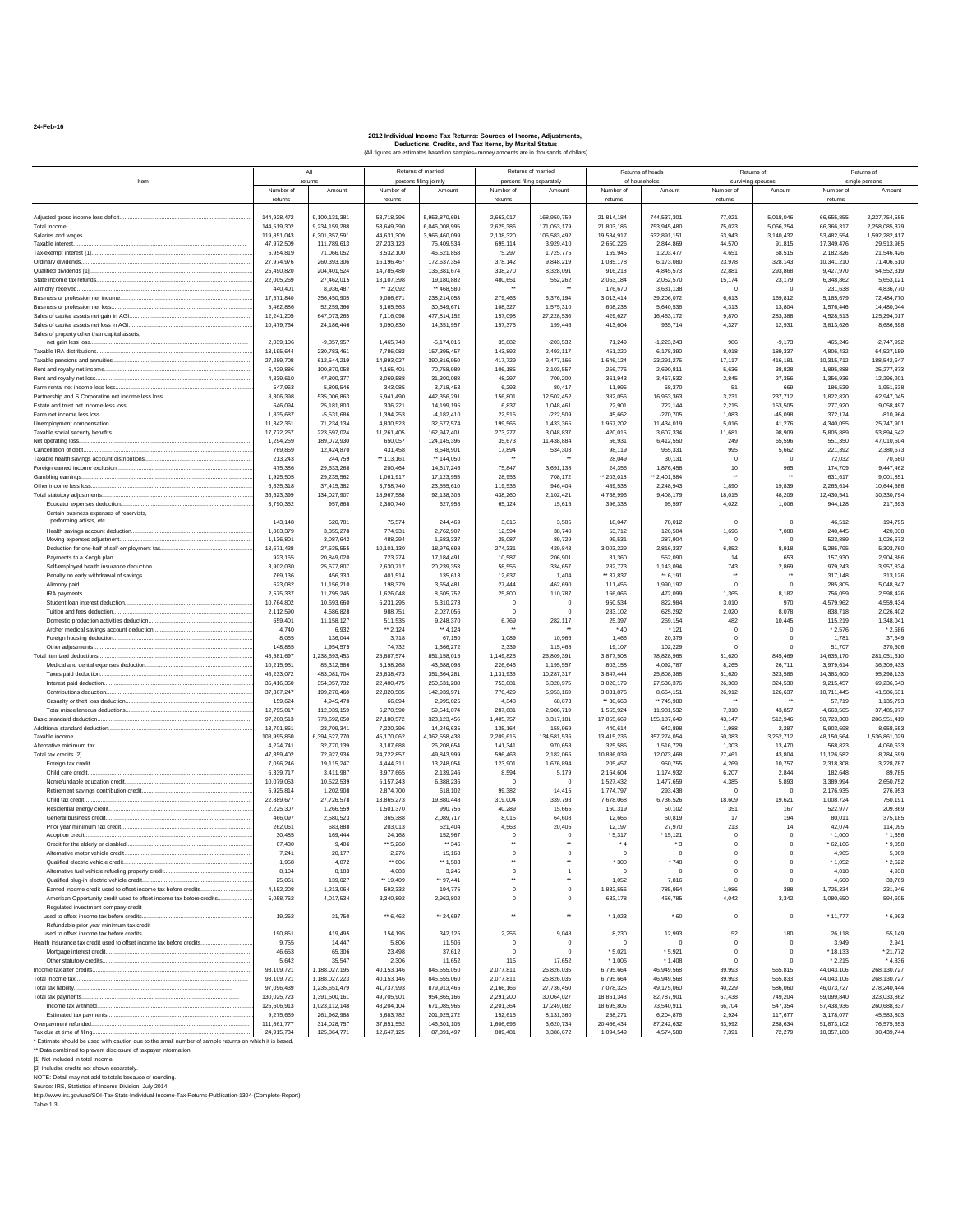|                                                                                                                                                                         |                          | All                            |                          | Returns of married         |                        | Returns of married                     |                        | Returns of heads         |                        | Returns of              |                          | Returns of                 |
|-------------------------------------------------------------------------------------------------------------------------------------------------------------------------|--------------------------|--------------------------------|--------------------------|----------------------------|------------------------|----------------------------------------|------------------------|--------------------------|------------------------|-------------------------|--------------------------|----------------------------|
| Item                                                                                                                                                                    |                          | returns                        |                          | persons filing jointly     |                        | persons filing separately              |                        | of households            |                        | surviving spouses       |                          | single persons             |
|                                                                                                                                                                         | Number of                | Amount                         | Number of                | Amount                     | Number of              | Amount                                 | Number of              | Amount                   | Number of              | Amount                  | Number of                | Amount                     |
|                                                                                                                                                                         | returns                  |                                | returns                  |                            | returns                |                                        | returns                |                          | returns                |                         | returns                  |                            |
| Adjusted gross income less deficit                                                                                                                                      | 145.370.240              | 3.374.142.977                  | 53,353,614               | 5,419,893,618              | 2.591.000              | 138.665.218                            | 22.061.944             | 720 286 369              | 69,176                 | 4.098.137               | 67.294.506               | 2.091.199.636              |
| Total income                                                                                                                                                            | 144.763.632              | 3.498.486.227                  | 53.297.474               | 5,505,401,453              | 2.559.287              | 140.770.463                            | 22.038.952             | 729,016,363              | 68,170                 | 4.135.632               | 66,799,750               | 2.119.162.316              |
| Salaries and wages                                                                                                                                                      | 119,559,706              | 6.055.389.434                  | 44,579,177               | 3,798,773,020              | 2,111,180              | 97.625.068                             | 19,764,420             | 620.290.105              | 54.173                 | 2.848.316               | 53,050,756               | 1,535,852,925              |
| Taxable interest.                                                                                                                                                       | 52.067.484               | 120.111.673                    | 29.136.634               | 79.700.503                 | 735.872                | 3.902.553                              | 2.948.529              | 2.677.267                | 39.037                 | 137,350                 | 19.207.412               | 33,694,000                 |
| Ordinary dividends.                                                                                                                                                     | 5.988.308<br>27.762.355  | 72.995.406<br>194.609.806      | 3.579.410<br>15,885,469  | 47.948.297<br>122.598.285  | 77,860<br>378,212      | 1.910.021<br>6.132.610                 | 153,558<br>983.728     | 1.504.822<br>3.739.233   | 4.002<br>15.473        | 71.443<br>102.874       | 2.173.478<br>10.499.473  | 21,560,823<br>62.036.804   |
| Qualified dividends [1]<br>                                                                                                                                             | 25.154.875               | 142.015.345                    | 14,445,474               | 90.652.667                 | 333,308                | 4.721.614                              | 866,253                | 2.566.621                | 13.469                 | 72.121                  | 9.496.371                | 44.002.323                 |
| State income tax refunds                                                                                                                                                | 22,115,674               | 27,532,751                     | 13.334.222               | 19,208,296                 | 451,848                | 562,608                                | 2,070,104              | 2,010,083                | 12,903                 | 9,713                   | 6,246,598                | 5,742,051                  |
| Alimony received                                                                                                                                                        | 436,725                  | 8,777,349                      | 13,147                   | 130,541                    | 9.358                  | 151,808                                | 167,377                | 3.455.393                | $\mathbf 0$            | $\circ$                 | 246,844                  | 5.039.607                  |
| Business or profession net income                                                                                                                                       | 17,361,263               | 337,210,620                    | 8.929.562                | 223,029,855                | 248,336                | 6.039.701                              | 2,953,813              | 37,888,364               | 6,947                  | 141.545                 | 5.222.606                | 70,111,155                 |
| Business or profession net loss                                                                                                                                         | 5,556,611                | 54,240,803                     | 3,255,251                | 32,399,282                 | 103,625                | 1,784,572                              | 605,323                | 5,772,895                | 1,472                  | 21,948                  | 1,590,940                | 14,262,106                 |
| Sales of capital assets net gain in AGI.                                                                                                                                | 10,314,147               | 404,344,227                    | 5,902,678                | 300,140,648                | 137,504                | 15,250,686                             | 337,405                | 9,985,167                | 6,644                  | 168,638                 | 3,929,916                | 78,799,089                 |
| Sales of capital assets net loss in AGI.<br>Sales of property other than capital assets,                                                                                | 11,839,934               | 27,307,089                     | 6,900,248                | 16,203,750                 | 169,525                | 220,793                                | 455,938                | 982,330                  | 7,377                  | 15,498                  | 4,306,846                | 9,884,717                  |
| net gain less loss.                                                                                                                                                     | 1,976,199                | $-14.450.438$                  | 1.437.988                | $-9,420,057$               | 37,417                 | $-143.289$                             | 76,103                 | $-1.128.017$             | 2,032                  | $-47.481$               | 422,660                  | $-3.711.594$               |
| Taxable IRA distributions.                                                                                                                                              | 13,008,887               | 217.319.190                    | 7.665.941                | 150,496,622                | 129.167                | 1.940.651                              | 502.236                | 6.052.165                | 6,224                  | 164,627                 | 4.705.320                | 58.665.124                 |
|                                                                                                                                                                         | 26,757.165               | 581.180.358                    | 14.692.014               | 372.422.071                | 368,303                | 8.436.852                              | 1.631.476              | 23.340.560               | 15.762                 | 338,995                 | 10,049,611               | 176.641.881                |
| Rent and royalty net income.                                                                                                                                            | 6.029.377                | 91.182.445                     | 3.886.357                | 63,695,209                 | 93.536                 | 1.825.673                              | 262.273                | 2.580.608                | 3.427                  | 88,655                  | 1.783.783                | 22.992.300                 |
| Rent and rovalty net loss                                                                                                                                               | 4.942.060                | 50,157,439                     | 3.118.381                | 32.169.406                 | 41.604                 | 666,384                                | 390.681                | 4.321.878                | 4.013                  | 30,303                  | 1,387,381                | 12.969.468                 |
| Farm rental net income less loss<br>Partnership and S Corporation net income less loss                                                                                  | 543,740<br>8,081,874     | 4,771,198<br>425,383,897       | 342,889<br>5,803,172     | 3,274,715<br>353,612,584   | 4,934<br>136,662       | 4,729<br>8,343,030                     | 12,617<br>361.440      | 58,801<br>13,536,699     | 1,046<br>6,278         | 33,778<br>181.836       | 182,253<br>1.774.322     | 1,399,175<br>49,709,748    |
| Estate and trust net income less loss                                                                                                                                   | 602,942                  | 19,607,052                     | 306,290                  | 11,028,822                 | 11,270                 | 657,895                                | 24,820                 | 470,207                  | 1,645                  | 27.087                  | 258.918                  | 7,423,042                  |
| Farm net income less loss.                                                                                                                                              | 1,867,209                | $-9,602,223$                   | 1,407,871                | $-7,283,805$               | 20,356                 | $-239,898$                             | 52,119                 | $-295,458$               | 3,278                  | $-8,385$                | 383,585                  | $-1,774,677$               |
| Unemployment compensation                                                                                                                                               | 13,170,985               | 92,383,693                     | 5,594,397                | 42,081,207                 | 184,432                | 1,318,893                              | 2,256,248              | 14, 111, 437             | 4,192                  | 33,021                  | 5,131,715                | 34,839,135                 |
| Taxable social security benefits                                                                                                                                        | 16,785,141               | 201,612,206                    | 10,576,821               | 147,444,116                | 244,955                | 2,632,298                              | 398,365                | 3,234,600                | 9,240                  | 55,109                  | 5,555,760                | 48,246,082                 |
| Net operating loss.                                                                                                                                                     | 1,229,119                | 169,083,520                    | 621,700                  | 111,379,973                | 29,494                 | 9,620,728                              | 58,809                 | 5,745,538                | 1,560                  | 75,002                  | 517,556                  | 42,262,279                 |
| Cancellation of debt.                                                                                                                                                   | 699,605                  | 13,796,728                     | 424,625                  | 10,143,224                 | 14,325                 | 585,118                                | 87,030                 | 663,647                  | 653                    | 15,075                  | 172,972                  | 2,389,664                  |
| Taxable health savings account distributions<br>Foreign earned income exclusion                                                                                         | 317,328<br>445.276       | 380.299<br>28.061.251          | 158,671<br>198,368       | 212,999<br>14.586.127      | 3.019<br>63,680        | 4.997<br>3.433.575                     | 40,071<br>20.985       | 63,678<br>1.354.505      | $\circ$<br>15          | $\Omega$<br>1.282       | 115,567<br>162.229       | 98,624<br>8.685.761        |
| Gambling earnings                                                                                                                                                       | 1.903.153                | 26.515.292                     | 996.598                  | 14.335.914                 | 28.147                 | 943.148                                | 218,158                | 2.027.772                | 982                    | 15,689                  | 659.267                  | 9.192.769                  |
| Other income less loss                                                                                                                                                  | 6,508,046                | 34.051.971                     | 3.677.343                | 19,789,936                 | 102.360                | 526.114                                | 483.087                | 2.489.999                | 4.579                  | 7.002                   | 2.240.677                | 11.238.921                 |
| Total statutory adjustments                                                                                                                                             | 35,683,176               | 124.343.250                    | 18.611.294               | 85,507,835                 | 389.179                | 2.105.244                              | 4.655.168              | 8.729.994                | 14.930                 | 37,495                  | 12.012.606               | 27.962.681                 |
| Educator expenses deduction                                                                                                                                             | 3,824,221                | 962,429                        | 2,426,050                | 635,830                    | 58,649                 | 13,678                                 | 405,687                | 95,827                   | 1,134                  | 184                     | 932,701                  | 216,910                    |
| Certain business expenses of reservists,                                                                                                                                |                          |                                |                          |                            |                        |                                        |                        |                          |                        |                         |                          |                            |
| Health savings account deduction                                                                                                                                        | 147.661<br>1,019,297     | 518,417<br>3,078,052           | 78,529<br>725,321        | 273.552<br>2,560,962       | 2.979<br>6,944         | 14.099<br>21,622                       | 17.206<br>63,313       | 99.899<br>121,533        | $\circ$<br>1,323       | $\overline{0}$<br>6,226 | 48.947<br>222,397        | 130,866<br>367,710         |
| Moving expenses adjustment                                                                                                                                              | 1,028,503                | 2,930,988                      | 464,487                  | 1,587,435                  | 25,962                 | 70,219                                 | 92,536                 | 263,701                  | $\bf{0}$               | $\overline{0}$          | 445,519                  | 1,009,634                  |
| Deduction for one-half of self-employment tax                                                                                                                           | 18,258,546               | 26,022,975                     | 9.857.357                | 17,819,226                 | 249,991                | 420,843                                | 2.955.950              | 2,692,991                | 9,011                  | 8,798                   | 5,186,237                | 5,081,116                  |
| Payments to a Keogh plan.                                                                                                                                               | 917,136                  | 19,483,818                     | 706,057                  | 16,129,902                 | 10.896                 | 240,875                                | 33,153                 | 524,929                  | 450                    | 3.806                   | 166,579                  | 2,584,306                  |
| Self-employed health insurance deduction                                                                                                                                | 3,847,203                | 24.543.691                     | 2.572.574                | 19,386,652                 | 56,710                 | 304.593                                | 219,893                | 1.034.622                | 1,269                  | 7,885                   | 996.757                  | 3,809,939                  |
| Penalty on early withdrawal of sayings                                                                                                                                  | 944.285                  | 461.169                        | 473,570                  | 104.429                    | 11.798                 | 64,976                                 | 60.753                 | 5,728                    | 2,015                  | 329                     | 396.149                  | 285,707                    |
| Alimony paid.                                                                                                                                                           | 583.411<br>2.562.814     | 10.665.311<br>11.043.873       | 198,015<br>1.609.871     | 3.666.254<br>8.094.806     | 25,849<br>22.432       | 575.526<br>86,999                      | 90.861<br>159.453      | 1.817.136<br>433.238     | $^{\circ}$<br>12       | $^{\circ}$<br>69        | 268,686<br>771.046       | 4.606.396<br>2.428.761     |
| IRA payments.                                                                                                                                                           | 10.051.849               | 9.673.065                      | 4.940.976                | 4.880.831                  | $^{\circ}$             | $\overline{0}$                         | 881.690                | 708.288                  | 2.152                  | 1.329                   | 4.227.031                | 4.082.617                  |
| Tuition and fees deduction.                                                                                                                                             | 1,933,121                | 4,310,353                      | 931,119                  | 1,869,431                  | $\overline{0}$         | $\circ$                                | 264.241                | 583.561                  | 971                    | 3,883                   | 736.791                  | 1,853,477                  |
| Domestic production activities deduction                                                                                                                                | 637,859                  | 8,994,778                      | 502.197                  | 7,352,293                  | 8,042                  | 239,885                                | 18,766                 | 188,653                  | 1,333                  | 4,987                   | 107,520                  | 1,208,959                  |
| Archer medical savings account deduction                                                                                                                                | 7,460                    | 11,644                         | 6.266                    | 9,499                      | 138                    | 43                                     | $*40$                  | $*120$                   | $\circ$                | $\circ$                 | $*1.017$                 | $*1,982$                   |
| Foreign housing deduction                                                                                                                                               | 5,531                    | 99,010                         | 3,339                    | 64,433                     | 306                    | 5,805                                  | 495                    | 8,430                    | $\bf{0}$               | $^{\circ}$              | 1,392                    | 20,341                     |
| Other adjustments.                                                                                                                                                      | 153,280                  | 1,543,678                      | 81,880                   | 1,072,299                  | 5,040                  | 46,082                                 | 20,171                 | 151,337                  | $\mathbf 0$            | $^{\circ}$              | 46,188                   | 273,960                    |
| Total itemized deductions                                                                                                                                               | 46,293,834               | 1,218,496,717                  | 26,442,464               | 841,844,878                | 1,102,106              | 23,444,434                             | 4,040,879              | 79,217,053               | 22,206                 | 625,980                 | 14,686,179               | 273,364,372                |
| Medical and dental expenses deduction<br>Taxes paid deduction                                                                                                           | 10,382,599<br>45,952,640 | 84,873,406<br>465, 127, 769    | 5.368.366<br>26,387,250  | 43,670,948<br>338,981,653  | 210,055<br>1,086,042   | 1,113,346<br>8,865,310                 | 814,456<br>4,011,206   | 3,857,405<br>25,507,377  | 4.398<br>22.197        | 22.474<br>263.392       | 3,985,323<br>14,445,945  | 36,209,235<br>91,510,037   |
| Interest paid deduction                                                                                                                                                 | 36,506,737               | 383,565,099                    | 23,068,622               | 271,203,973                | 737,631                | 6,637,733                              | 3.222.307              | 29,799,789               | 19,484                 | 218,146                 | 9,458,694                | 75,705,458                 |
| Contributions deduction                                                                                                                                                 | 37.789.956               | 174.474.029                    | 23.237.588               | 128.472.010                | 751.927                | 3.978.336                              | 3.149.713              | 8.651.305                | 20,893                 | 74,708                  | 10.629.835               | 33,297.670                 |
| Casualty or theft loss deduction                                                                                                                                        | 140,717                  | 3.180.912                      | 74.744                   | 1.986.067                  | 5.182                  | 41.521                                 | ** 21.543              | ** 328,782               |                        |                         | 39.249                   | 824.543                    |
| Total miscellaneous deductions                                                                                                                                          | 12.846.486               | 107.306.028                    | 6.344.427                | 57.551.383                 | 269,719                | 2.812.192                              | 1.560.765              | 11.073.364               | 3.937                  | 46,899                  | 4.667.638                | 35.822.190                 |
| Basic standard deduction.                                                                                                                                               | 96.619.312               | 745.870.904                    | 26,219,022               | 303,908.411                | 1,397,801              | 8.059.944                              | 17.913.602             | 152.144.101              | 43.652                 | 505.711                 | 51.045.235               | 281,252,736                |
| Additional standard deduction<br>Real estate, new motor vehicle tax.                                                                                                    | 13,211,438               | 22,763,284                     | 6,746,504                | 13,317,677                 | 119,815                | 137,078                                | 390.288                | 568,273                  | 6,325                  | 8,431                   | 5.948.506                | 8,731,826                  |
| or net disaster loss increase in standard deduction                                                                                                                     |                          |                                |                          |                            |                        |                                        |                        |                          |                        |                         |                          |                            |
| Taxable income                                                                                                                                                          | 108,649,479              | 5,746,218,265                  | 44,600,225               | 3,880,542,876              | 2,192,822              | 108,026,485                            | 13,495,478             | 336,550,964              | 46,797                 | 2,598,753               | 48,314,157               | 1,418,499,187              |
| Alternative minimum tax                                                                                                                                                 | 4,248,183                | 30,479,041                     | 3,219,349                | 24,674,887                 | 145,526                | 956,706                                | 363,242                | 1,398,137                | 1,821                  | 14,167                  | 518,245                  | 3,435,144                  |
| Total tax credits [2].                                                                                                                                                  | 49,630,529               | 73,584,490                     | 25,455,507               | 49,393,663                 | 684,114                | 1,985,596                              | 11,080,437             | 12,270,701               | 30,990                 | 38,012                  | 12,379,482               | 9,896,518                  |
| Foreign tax credit.                                                                                                                                                     | 6,904,440                | 16,451,128                     | 4.380.461                | 11,272,094                 | 128,709                | 1.453.779                              | 183.139                | 729,855                  | 3,188                  | 6.001                   | 2.208.943                | 2,989,400                  |
| Child care credit.                                                                                                                                                      | 6,332,814                | 3.425.529                      | 4,001,728                | 2,128,174                  | 6,154                  | 2,270                                  | 2,115,654              | 1,185,192                | 9,420                  | 7,135                   | 199.858                  | 102.758                    |
| Nonrefundable education credit.<br>Retirement savings contribution credit                                                                                               | 12.054.606<br>6.394.950  | 12,366.511<br>1.117.627        | 5,673,868<br>2.736.867   | 6,989,174<br>587.525       | $\Omega$<br>99.987     | $\Omega$<br>13,347                     | 1.996.051<br>1.637.474 | 1.885.468<br>271.502     | 5,479<br>1.006         | 3,683<br>52             | 4,379,207<br>1.919.616   | 3,488,186<br>245,200       |
| Child tax credit.                                                                                                                                                       | 23.136.250               | 28.088.766                     | 14.077.824               | 20.235.621                 | 338,147                | 359,474                                | 7.698.688              | 6.725.505                | 18,858                 | 18.220                  | 1,002,733                | 749,946                    |
| Residential energy credit                                                                                                                                               | 3.642.988                | 1.676.001                      | 2.398.051                | 1.204.598                  | 50.630                 | 13.421                                 | 290.561                | 82.437                   | 1.113                  | 512                     | 902.634                  | 375.032                    |
| General business credit.                                                                                                                                                | 487,030                  | 2,406,661                      | 383,808                  | 1,984,215                  | 9.003                  | 61,289                                 | 10.199                 | 54,165                   | 32                     | 718                     | 83,989                   | 306.275                    |
| Prior year minimum tax credit.                                                                                                                                          | 256.192                  | 565.220                        | 200.627                  | 459.727                    | 5.349                  | 13.423                                 | 10.858                 | 14,377                   | 302                    | 184                     | 39.056                   | 77,509                     |
| Credit for the elderly or disabled.                                                                                                                                     | 111,863                  | 16.165                         | 4.087                    | 553                        | 1,007                  | 17                                     | $*1,036$               | $*15$                    | $\circ$                | $\circ$                 | * 105.733                | * 15.581                   |
| Alternative motor vehicle credit.<br>Qualified electric vehicle credit.                                                                                                 | 7,391<br>906             | 14,252<br>1,004                | 3,391<br>** 900          | 6,606<br>** 990            | $\circ$<br>$\cdots$    | $\overline{0}$<br>$\ddot{\phantom{1}}$ | 0<br>$\mathbf 0$       | $\bf{0}$<br>$\bf{0}$     | $\mathbf 0$<br>$\bf 0$ | $\circ$<br>$^{\circ}$   | 4,000<br>6               | 7,645<br>14                |
| Alternative fuel vehicle refueling property credit                                                                                                                      | 3,456                    | 2,601                          | 2,157                    | 1,498                      | $^{\circ}$             | $\overline{0}$                         | $\mathbf 0$            | $\bf{0}$                 | $\mathbf 0$            | $^{\circ}$              | 1,298                    | 1,103                      |
| Qualified plug-in electric vehicle credit.                                                                                                                              | 12,248                   | 76,262                         | 9,056                    | 59,159                     | 63                     | 258                                    | * 11                   | * 86                     | $\mathbf 0$            | $\Omega$                | $*3,117$                 | * 16,759                   |
| Earned income credit used to offset income tax before credits                                                                                                           | 3,717,024                | 1,086,972                      | 493,999                  | 172,080                    | $\Omega$               | $\overline{0}$                         | 1,646,059              | 684.312                  | 1,999                  | 99                      | 1,574,967                | 230.481                    |
| American Opportunity credit used to offset income tax before credits.                                                                                                   | 5,911,412                | 4,646,517                      | 3,646,858                | 3,230,232                  | $\Omega$               | $\overline{0}$                         | 725,898                | 521,682                  | 1,557                  | 770                     | 1,537,099                | 893,833                    |
| First time homebuver credit used to offset income tax before credits                                                                                                    | 11.011                   | 38,558                         | 5.687                    | 30,071                     | 1.006                  | 967                                    | $*3.008$               | $*6.290$                 | $^{\circ}$             | $^{\circ}$              | $*1,309$                 | $*1.230$                   |
| Regulated investment company credit<br>used to offset income tax before credits.                                                                                        | 30.083                   | 39.155                         | 7.810                    | 19,334                     | 16                     | 3,690                                  | * 5                    | $[3]$                    | $\mathbf 0$            | $\overline{0}$          | * 22.252                 | * 16.131                   |
| Adoption credit used to offset income tax before credits                                                                                                                | 31.278                   | 193.437                        | 24.294                   | 164,477                    | $\Omega$               | $^{\circ}$                             | $*5.988$               | *25.278                  | $\circ$                | $\overline{0}$          | * 996                    | *3.682                     |
| Prior year minimum tax credit used to offset income tax before credits                                                                                                  | 189,192                  | 498.666                        | 158.701                  | 427,307                    | 2,282                  | 12,696                                 | 5.828                  | 17,546                   | 12                     | 93                      | 22.369                   | 41,024                     |
| Health insurance tax credit used to offset income tax before credits                                                                                                    | 16,590                   | 29.877                         | 13,820                   | 27,314                     | $\overline{0}$         | $\overline{0}$                         | $\circ$                | $\circ$                  | $\circ$                | $\circ$                 | 2.770                    | 2.564                      |
|                                                                                                                                                                         | 45.763                   | 54.872                         | 23,694                   | 30,008                     | 973                    | 92                                     | $*9.005$               | $*9,007$                 | $\circ$                | $\circ$                 | 12.091                   | 15.765                     |
| Other statutory credits                                                                                                                                                 | 1,225                    | 23,058                         | 1,146                    | 8,253                      |                        | 13,549                                 | $*11$                  | $^\star$ 25              | $\mathbf 0$            | $^{\circ}$              | * 62                     | * 1,231                    |
| Income tax after credits                                                                                                                                                | 91,693,088               | 1,045,509,234                  | 39,441,245               | 739,691,127                | 2,048,386              | 21,355,211                             | 6,693,610              | 42,275,394               | 36,866                 | 444,562                 | 43,472,981               | 241,742,939                |
| Total income tax<br>Total tax liability.                                                                                                                                | 91,694,201<br>95,628,611 | 1,045,510,793<br>1,090,920,050 | 39,441,246<br>41,045,129 | 739,691,143<br>772,204,846 | 2,048,387<br>2,119,492 | 21,355,690<br>22,240,437               | 6,693,610<br>6.982.399 | 42,275,758<br>44,552,371 | 36,866<br>36,916       | 444,562<br>462,437      | 43,474,092<br>45,444,676 | 241,743,641<br>251,459,959 |
| Total tax payments                                                                                                                                                      | 129,858,964              | 1.269.823.274                  | 49,415,047               | 860,463,467                | 2.238.478              | 24,353,336                             | 19.053.416             | 77,803,034               | 61,583                 | 645.579                 | 59.090.440               | 306,557,858                |
| Income tax withheld                                                                                                                                                     | 126,350,376              | 970.608.529                    | 47,901,907               | 629.307.503                | 2,162,942              | 14,891,133                             | 18.882.001             | 71,072,698               | 60.561                 | 486.373                 | 57.342.964               | 254.850.823                |
| Estimated tax navments                                                                                                                                                  | 9.259.317                | 232.953.108                    | 5.667.463                | 180.165.470                | 131.254                | 6.648.630                              | 253.934                | 5.060.727                | 2.471                  | 128,003                 | 3.204.196                | 40.950.278                 |
| Overpayment refunded                                                                                                                                                    | 113,343,755              | 324.966.809                    | 38,369,580               | 148,578,976                | 1.589.983              | 3.167.097                              | 20.682.683             | 87.441.400               | 59,401                 | 270.168                 | 52.642.108               | 85,509,168                 |
| Tax due at time of filing                                                                                                                                               | 23,664,786               | 105,520,550                    | 11,717,714               | 72,304,654                 | 764,199                | 3,062,408                              | 1,118,021              | 4,280,848                | 4.003                  | 44,540                  | 10,060,848               | 25,828,099                 |
| Estimate should be used with caution due to the small number of sample returns on which it is based.<br>** Data combined to prevent disclosure of taxpayer information. |                          |                                |                          |                            |                        |                                        |                        |                          |                        |                         |                          |                            |
| [1] Not included in total income.                                                                                                                                       |                          |                                |                          |                            |                        |                                        |                        |                          |                        |                         |                          |                            |
| [2] Includes credits not shown separately.                                                                                                                              |                          |                                |                          |                            |                        |                                        |                        |                          |                        |                         |                          |                            |
| NOTE: Detail may not add to totals because of rounding                                                                                                                  |                          |                                |                          |                            |                        |                                        |                        |                          |                        |                         |                          |                            |
| Source: IRS, Statistics of Income Division, July 2013                                                                                                                   |                          |                                |                          |                            |                        |                                        |                        |                          |                        |                         |                          |                            |
| http://www.irs.gov/uac/SOI-Tax-Stats-Individual-Income-Tax-Returns-Publication-1304-(Complete-Report)                                                                   |                          |                                |                          |                            |                        |                                        |                        |                          |                        |                         |                          |                            |
| Table 1.3                                                                                                                                                               |                          |                                |                          |                            |                        |                                        |                        |                          |                        |                         |                          |                            |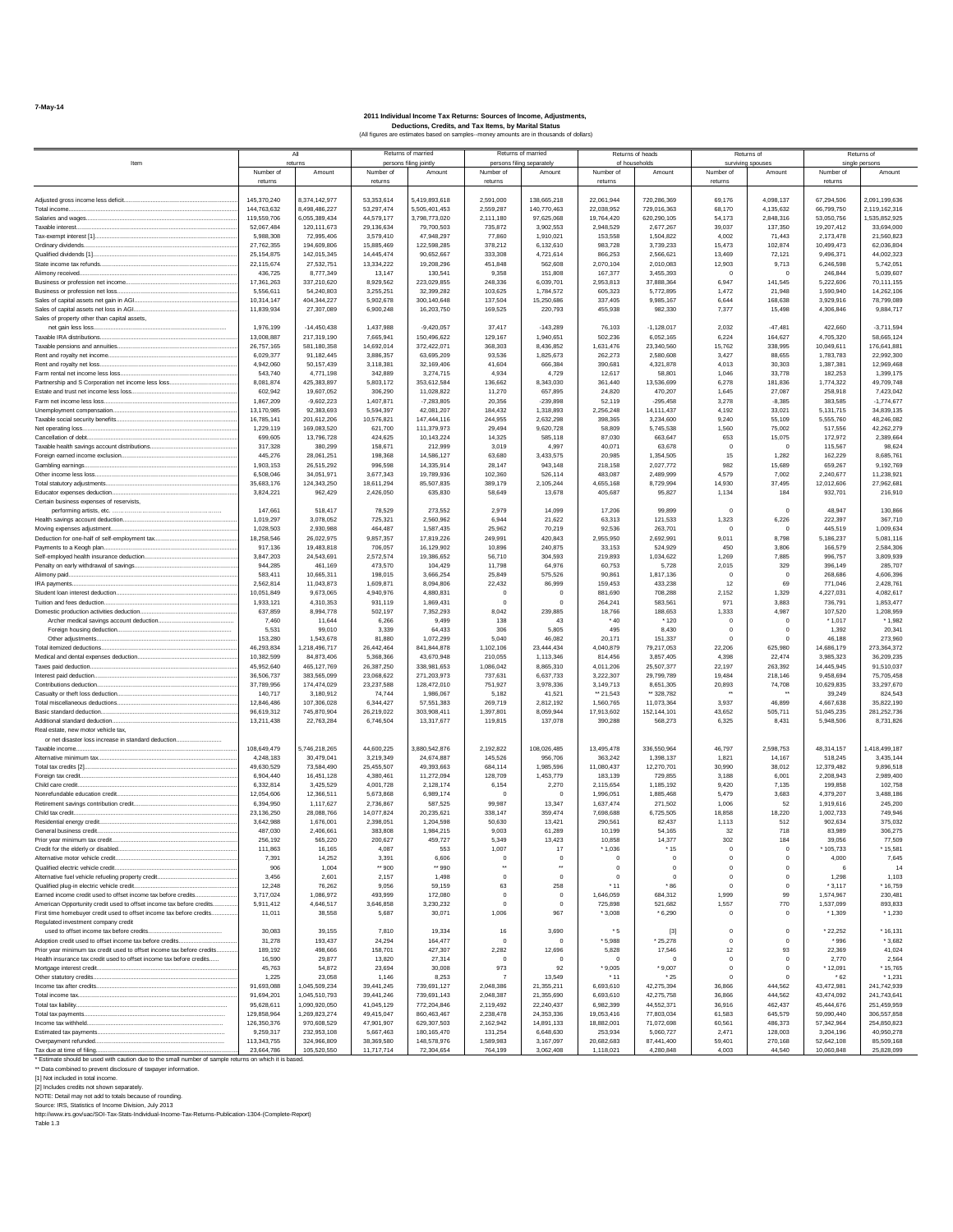|                                                                                                                                                                         | All                        |                                |                          | Returns of married               | Returns of married                     |                           | Returns of heads           |                            | Returns of                     |                        | Returns of                  |                                |
|-------------------------------------------------------------------------------------------------------------------------------------------------------------------------|----------------------------|--------------------------------|--------------------------|----------------------------------|----------------------------------------|---------------------------|----------------------------|----------------------------|--------------------------------|------------------------|-----------------------------|--------------------------------|
| Item                                                                                                                                                                    | returns<br>Number of       | Amount                         | Number of                | persons filing jointly<br>Amount | persons filing separately<br>Number of | Amount                    | of households<br>Number of | Amount                     | surviving spouses<br>Number of | Amount                 | single persons<br>Number of | Amount                         |
|                                                                                                                                                                         | returns                    |                                | returns                  |                                  | returns                                |                           | returns                    |                            | returns                        |                        | returns                     |                                |
|                                                                                                                                                                         |                            |                                |                          |                                  |                                        |                           |                            |                            |                                |                        |                             |                                |
|                                                                                                                                                                         | 142,892,05                 | 8,089,142,092                  | 53,526,090               | 5,254,929,246                    | 2,532,292                              | 135, 557, 247             | 21,916,717                 | 703,002,968                | 70,595                         | 3,559,151              | 64,846,356                  | 1,992,093,480                  |
| Total income                                                                                                                                                            | 142,244,789<br>117,820,074 | 8,208,441,150<br>5,837,350,365 | 53,459,409<br>44,882,264 | 5,337,123,119<br>3,673,066,439   | 2,499,413<br>2,049,329                 | 137,454,051<br>90,568,052 | 21,907,598<br>19,680,932   | 711,035,909<br>603,328,604 | 70,595<br>57,270               | 3,627,489<br>2,399,066 | 64,307,775<br>51,150,279    | 2,019,200,582<br>1,467,988,204 |
| Taxable interest.                                                                                                                                                       | 55,130,125                 | 139,611,242                    | 30,701,243               | 91,678,999                       | 768,925                                | 4,630,242                 | 3,241,975                  | 3,033,51                   | 36.919                         | 148,054                | 20,381,063                  | 40,120,433                     |
|                                                                                                                                                                         | 6,103,182                  | 75,163,368                     | 3,615,001                | 49,567,350                       | 89,655                                 | 1,938,337                 | 153,444                    | 1,487,152                  | 4,123                          | 79,614                 | 2,240,958                   | 22,090,916                     |
| Ordinary dividends.                                                                                                                                                     | 28,007,627                 | 183,539,268                    | 16,173,787               | 120,240,546                      | 388,716                                | 6,237,325                 | 1,006,787                  | 4,281,665                  | 18.376                         | 93,602                 | 10,419,961                  | 52,686,129                     |
|                                                                                                                                                                         | 25,049,470                 | 136,483,398                    | 14,573,168               | 90,554,780                       | 329,185                                | 4,805,645                 | 867,352                    | 3,277,608                  | 17,393                         | 69,623                 | 9,262,372                   | 37,775,743                     |
| Alimony received                                                                                                                                                        | 21,828,587<br>439,196      | 27,454,568<br>8,795,589        | 13,097,109<br>16,108     | 19,088,199<br>127,418            | 407,617<br>7,344                       | 587,082<br>206,053        | 2,033,802<br>167,874       | 1,984,39<br>3,996,76       | 16,973                         | 21,125                 | 6,273,086<br>247,870        | 5,773,767<br>4,465,356         |
|                                                                                                                                                                         | 17,009,148                 | 322,775,121                    | 8,889,307                | 214,877,493                      | 248,949                                | 6,222,278                 | 2,854,593                  | 35,424,07                  | 7,841                          | 176,848                | 5,008,457                   | 66,074,432                     |
| Business or profession net loss                                                                                                                                         | 5,496,549                  | 55,509,536                     | 3,304,471                | 33,299,502                       | 92,373                                 | 2,437,909                 | 599,723                    | 4,972,586                  | 162                            | 3,787                  | 1,499,821                   | 14,795,753                     |
| Sales of capital assets net gain in AGI                                                                                                                                 | 8,508,816                  | 394,229,54                     | 5,064,593                | 299,611,057                      | 127,142                                | 17,839,985                | 288,620                    | 7,921,19                   | 6,055                          | 97,281                 | 3,022,407                   | 68,760,021                     |
| Sales of capital assets net loss in AGI<br>Sales of property other than capital assets,                                                                                 | 12,806,473                 | 29,819,583                     | 7,434,063                | 17,631,661                       | 183,705                                | 235,227                   | 473,977                    | 1,067,573                  | 5,878                          | 13,637                 | 4,708,851                   | 10,871,485                     |
| net gain less loss                                                                                                                                                      | 1,977,152                  | $-18,076,040$                  | 1,406,752                | $-11,795,797$                    | 31,981                                 | $-340,189$                | 76,749                     | $-816,017$                 | 1,634                          | $-34,236$              | 460,036                     | $-5,089,801$                   |
| Taxable IRA distributions                                                                                                                                               | 12,517,280                 | 194,332,950                    | 7,412,734                | 132,728,592                      | 134,376                                | 1,999,079                 | 447,246                    | 5,756,80                   | 5,146                          | 109,732                | 4,517,777                   | 53,738,742                     |
|                                                                                                                                                                         | 26,596,737                 | 558,540,932                    | 14,721,437               | 359,124,815                      | 369,217                                | 8,178,810                 | 1,632,184                  | 21,236,242                 | 23,037                         | 412,267                | 9,850,861                   | 169,588,798                    |
|                                                                                                                                                                         | 5,759,833                  | 84,637,766                     | 3,754,946                | 59,201,549                       | 91,572                                 | 1,866,273                 | 230,723                    | 2,415,942                  | 5,31                           | 60,397                 | 1,677,282                   | 21,093,606                     |
| Rent and royalty net loss.                                                                                                                                              | 4,967,114<br>542,06        | 53,068,939<br>4,141,989        | 3,146,602<br>344,969     | 34, 192, 353<br>2,597,659        | 41,516<br>1,630                        | 771,214<br>8,332          | 377,481<br>13,852          | 3,796,51<br>85,66          | 4,923<br>539                   | 53,599<br>24,663       | 1,396,593<br>181,070        | 14,255,256<br>1,425,674        |
| Partnership and S Corporation net income less loss                                                                                                                      | 8,010,483                  | 394.473.349                    | 5,769,096                | 331,022,958                      | 146,874                                | 8,545,257                 | 331,286                    | 11,433,87                  | 3,641                          | 130,844                | 1,759,586                   | 43,340,416                     |
|                                                                                                                                                                         | 638,73                     | 19,692,310                     | 323,337                  | 10,951,275                       | 7,333                                  | 633,533                   | 23,041                     | 639,246                    | 1.092                          | 41,602                 | 283,928                     | 7,426,654                      |
| Farm net income less loss.                                                                                                                                              | 1,909,242                  | $-11,732,278$                  | 1,443,947                | $-8,869,839$                     | 23,837                                 | $-329.942$                | 57,185                     | $-382.84$                  | 1,280                          | $-5,247$               | 382.993                     | $-2,144,409$                   |
|                                                                                                                                                                         | 14,936,508                 | 120,249,961                    | 6,551,996                | 57,012,424                       | 218,579                                | 1,747,113                 | 2,487,843                  | 17,818,707                 | 4,944                          | 46,001                 | 5,673,145                   | 43,625,715                     |
|                                                                                                                                                                         | 16,180,397                 | 190,745,678<br>144,553,116     | 10,303,956               | 139,349,126<br>94,064,252        | 257,825<br>32,760                      | 2,736,840<br>8,996,431    | 406,244                    | 3,029,51<br>4,517,61       | 10.739<br>117                  | 68,130                 | 5,201,632                   | 45,562,070<br>36,866,410       |
| Net operating loss<br>Cancellation of debt                                                                                                                              | 1,147,033<br>634,797       | 10,327,231                     | 582,980<br>360,664       | 7,202,041                        | 7,833                                  | 479,28                    | 50,093<br>68,695           | 773.26                     | 144                            | 108,405<br>3,954       | 481,084<br>197.462          | 1,868,691                      |
| Taxable health savings account distributions                                                                                                                            | 266,188                    | 450,790                        | 148,361                  | 336,108                          | 2,144                                  | 3,877                     | 22,577                     | 36,33                      |                                |                        | 93,098                      | 74,462                         |
| Foreign earned income exclusion                                                                                                                                         | 415,519                    | 25,823,350                     | 178,227                  | 12,956,208                       | 60,997                                 | 3,066,416                 | ** 19,44                   | ** 1,336,128               |                                |                        | 156,854                     | 8,464,599                      |
| Gambling earnings                                                                                                                                                       | 1,841,697                  | 25,187,996                     | 995,104                  | 14,136,320                       | 38.094                                 | 616,637                   | 202,212                    | 1,975,158                  | 3,506                          | 8,682                  | 602,781                     | 8,451,198                      |
| Other income less loss.                                                                                                                                                 | 6,666,372<br>35,260,684    | 34,629,333<br>119,299,058      | 3,748,773<br>18,609,089  | 20,177,368<br>82,193,873         | 109,781<br>385,214                     | 533,663<br>1,896,804      | 496,112<br>4,476,583       | 2.839.80<br>8,032,940      | 4.137<br>18,046                | 28,899<br>68,338       | 2,307,568<br>11,771,753     | 11,049,601<br>27.107.102       |
|                                                                                                                                                                         | 3,614,29'                  | 915,028                        | 2,318,975                | 611,494                          | 58,887                                 | 14,54'                    | 357,892                    | 84,837                     | 2,432                          | 608                    | 876,106                     | 203,549                        |
| Certain business expenses of reservists,                                                                                                                                |                            |                                |                          |                                  |                                        |                           |                            |                            |                                |                        |                             |                                |
|                                                                                                                                                                         | 131,619                    | 472,960                        | 58,589                   | 172,226                          | 1,001                                  | 29,530                    | 11,462                     | 47,870                     |                                |                        | 60,567                      | 223,334                        |
|                                                                                                                                                                         | 1,004,56                   | 2,912,661                      | 706,343                  | 2,402,728                        | 6,834                                  | 20,570                    | 63,36                      | 122,373                    | 470                            | 1,047                  | 227,552                     | 365,942                        |
| Moving expenses adjustment                                                                                                                                              | 1,002,31<br>17,668,446     | 2,674,31<br>24,174,249         | 449,234<br>9,678,851     | 1,452,886<br>16,680,731          | 18,515<br>251,725                      | 43,067<br>418,354         | 91,424<br>2,806,523        | 236,483<br>2,446,508       | 8,998                          | 11,744                 | 443,141<br>4,922,350        | 941,876<br>4,616,912           |
| Payments to a Keogh plan                                                                                                                                                | 909,977                    | 18,906,400                     | 700,189                  | 15,413,873                       | 10,538                                 | 260,180                   | 35,382                     | 495,24                     | 263                            | 11,018                 | 163,604                     | 2,726,085                      |
|                                                                                                                                                                         | 3,830,684                  | 23,335,953                     | 2,519,662                | 18,249,105                       | 54,113                                 | 253,140                   | 213,338                    | 966,266                    | 3,452                          | 26,731                 | 1,040,119                   | 3,840,711                      |
|                                                                                                                                                                         | 1,102,394                  | 356,207                        | 559,356                  | 119,794                          | 11,774                                 | 2,838                     | 65,082                     | 8,224                      | 1,999                          | 31                     | 464,184                     | 225,321                        |
|                                                                                                                                                                         | 596,538                    | 10,416,420                     | 205,922                  | 3,689,646                        | 17,832                                 | 506,390                   | ** 101,982                 | ** 1,700,19                |                                |                        | 270,801                     | 4,520,190                      |
| IRA payments                                                                                                                                                            | 2,583,178<br>10,119,216    | 11,443,203<br>9,093,467        | 1,658,513<br>5,070,691   | 8,443,406<br>4,673,159           | 25,613                                 | 101,422                   | 158,017<br>869,596         | 437,030<br>681.13          | 19<br>5.181                    | 111<br>6,201           | 741,016<br>4,173,748        | 2,461,234<br>3,732,977         |
| Tuition and fees deduction                                                                                                                                              | 1,997,005                  | 4.364.960                      | 996,658                  | 2,026,823                        |                                        |                           | 228.340                    | 457,894                    | 3,968                          | 6,646                  | 768,039                     | 1,873,596                      |
| Domestic production activities deduction                                                                                                                                | 615.95                     | 8,674,889                      | 487,280                  | 7,100,583                        | 7,363                                  | 223,346                   | 20,566                     | 196,81                     | 1,044                          | 4,185                  | 99,699                      | 1,149,957                      |
| Archer medical savings account deduction                                                                                                                                | 6,276                      | 10,664                         | 6,059                    | 10,447                           | 136                                    | $\overline{7}$            |                            |                            |                                |                        | $*77$                       | * 134                          |
| Foreign housing deduction                                                                                                                                               | 2,76'<br>144,127           | 74.227<br>1,473,458            | 2,218                    | 52.004                           | 152<br>4,151                           | 4,871<br>18,478           | 15<br>24,991               | 44 <sup>°</sup><br>151,636 |                                |                        | 376<br>37,588               | 16,910                         |
| Other adjustments<br>Total itemized deductions                                                                                                                          | 46,644,509                 | 1,216,667,246                  | 77,396<br>27,014,874     | 1,094,969<br>845,200,662         | 1,074,764                              | 23,047,27                 | 4,026,260                  | 78,963,77                  | 27.424                         | 578,655                | 14,501,187                  | 208,375<br>268,876,887         |
|                                                                                                                                                                         | 10,431,416                 | 85,336,564                     | 5,459,513                | 43,402,035                       | 196,474                                | 1,015,376                 | 785,878                    | 3,752,72                   | 9.189                          | 57,047                 | 3,980,361                   | 37,109,384                     |
| Taxes paid deduction                                                                                                                                                    | 46,315,562                 | 445,096,983                    | 26,981,447               | 324,721,087                      | 1,053,899                              | 8,314,052                 | 3,994,452                  | 24,683,826                 | 27.424                         | 223,527                | 14,258,340                  | 87,154,49                      |
| Interest paid deduction                                                                                                                                                 | 37,481,356                 | 414,712,788                    | 23,882,407               | 295,718,588                      | 726,645                                | 7,044,762                 | 3,324,590                  | 32,233,24                  | 24,757                         | 230,152                | 9,522,957                   | 79,486,045                     |
| Contributions deduction.                                                                                                                                                | 38,143,170<br>104,659      | 170,235,68<br>2,233,970        | 23,733,079<br>56,104     | 125,890,438<br>1,475,129         | 746,438<br>7,416                       | 4,035,830<br>82,195       | 3,103,762<br>8,340         | 8,120,78<br>153,347        | 20,732<br>F.                   | 60,437                 | 10,539,158<br>32.797        | 32,128,191<br>523,295          |
|                                                                                                                                                                         | 12,551,129                 | 99,373,046                     | 6,329,613                | 54,237,814                       | 274,353                                | 2,580,620                 | 1,505,862                  | 10,029,87                  | 1,614                          | 7,696                  | 4,439,687                   | 32,517,040                     |
| Basic standard deduction                                                                                                                                                | 93,678,175                 | 717,074,903                    | 25,819,133               | 294,185,021                      | 1,353,443                              | 7,683,821                 | 17,807,367                 | 149,443,368                | 42,200                         | 481,080                | 48,656,032                  | 265,281,614                    |
|                                                                                                                                                                         | 12,679,683                 | 21,011,499                     | 6,498,09                 | 12,299,923                       | 108,624                                | 119,333                   | 395,869                    | 557,64                     | 5,285                          | 5,813                  | 5,671,814                   | 8,028,783                      |
| Real estate, new motor vehicle tax.                                                                                                                                     |                            |                                |                          |                                  |                                        |                           |                            |                            |                                |                        |                             |                                |
| or net disaster loss increase in standard deduction<br>Taxable income                                                                                                   | 107,304,398                | 5,502,000,658                  | 44,619,431               | 3,720,645,359                    | 2,108,970                              | 107,397,975               | 13,608,806                 | 325,048,029                | 44,811                         | 2,203,453              | 46,922,380                  | 1,346,705,842                  |
| um tax.                                                                                                                                                                 | 4,019,53                   | 27,460,5                       | 3,055,07                 | 22,074,1                         | 151,72                                 |                           | 308,68                     | ,199,23                    |                                | 9,10                   | 502.95                      | 3,193,000                      |
|                                                                                                                                                                         | 90,734,554                 | 113,579,280                    | 39,594,462               | 74.725.853                       | 1,780,976                              | 2,460,409                 | 12,962,709                 | 14,511,084                 | 41,485                         | 60,162                 | 36,354,922                  | 21,821,772                     |
|                                                                                                                                                                         | 6,661,896                  | 15,223,190                     | 4,247,079                | 10,336,577                       | 120,591                                | 1,311,682                 | 177,407                    | 673,203                    | 4,293                          | 2,605                  | 2,112,525                   | 2,899,123                      |
|                                                                                                                                                                         | 6,338,315                  | 3,397,639                      | 3,960,679                | 2,101,765                        | 5,032                                  | 1,652                     | 2,174,943                  | 1,190,859                  | 9,228                          | 3,860                  | 188,433                     | 99,503                         |
|                                                                                                                                                                         | 11,867,055<br>6,130,006    | 12,272,073<br>1,029,595        | 5,764,253<br>2,621,904   | 7,116,179<br>533,753             | 100,517                                | 11,937                    | 1,879,698<br>1,587,718     | 1,797,135<br>261,994       | 8,890<br>549                   | 7,593<br>35            | 4,214,213<br>1,819,318      | 3,351,165<br>221,876           |
|                                                                                                                                                                         | 23,579,773                 | 28,503,646                     | 14,360,517               | 20,630,754                       | 343,336                                | 360,252                   | 7,886,407                  | 6,769,837                  | 24,229                         | 26,508                 | 965,283                     | 716,295                        |
|                                                                                                                                                                         | 7,155,888                  | 6,173,494                      | 4,885,529                | 4,399,926                        | 91,803                                 | 72,866                    | 554,002                    | 406,480                    | 3,787                          | 5,203                  | 1,620,766                   | 1,289,019                      |
| General business credit                                                                                                                                                 | 462,320                    | 2,168,205                      | 359,394                  | 1,760,727                        | 7,030                                  | 71,554                    | 17,552                     | 45,005                     | 56                             | 722                    | 78,288                      | 290,196                        |
|                                                                                                                                                                         | 259,546<br>98,345          | 663,274<br>15,627              | 194,746<br>5,616         | 533,862<br>585                   | 8,029<br>2,003                         | 15,882<br>396             | 13,839<br>$*3.045$         | 18.150<br>$*281$           | 299                            | 113                    | 42.633<br>* 87,680          | 95,266<br>* 14,365             |
| Alternative motor vehicle credit                                                                                                                                        | 66,503                     | 93.449                         | 35,984                   | 47,914                           | 1.004                                  | 866                       | $*4.309$                   | $*8.860$                   |                                |                        | $*25,205$                   | $*35,808$                      |
|                                                                                                                                                                         | 3,136                      | 2,945                          | ** 3,133                 | ** 2,940                         |                                        |                           |                            |                            |                                |                        |                             | 5                              |
|                                                                                                                                                                         | $*984$                     | $*1,156$                       | * 984                    | * 1,156                          |                                        |                           |                            |                            |                                |                        |                             | $\mathbf 0$                    |
|                                                                                                                                                                         | 211<br>71,826,509          | 1,135<br>37,090,123            | 201                      | 1,013<br>22,682,202              | 1,534,593                              | ** 89<br>562,863          | 6,841,395                  | 2,406,965                  | 21,137                         | 7,500                  | 31,739,866                  | 33<br>11,430,593               |
| Making work pay credit used to offset income tax before credits<br>Earned income credit used to offset income tax before credits                                        | 1,409,431                  | 450,596                        | 31,689,517<br>125,154    | 30,110                           |                                        |                           | 1,059,640                  | 361.404                    |                                |                        | 224.637                     | 59,083                         |
| American Opportunity credit used to offset income tax before credits                                                                                                    | 5,344,865                  | 4,240,639                      | 3,490,140                | 3,100,512                        |                                        |                           | 622,791                    | 447,540                    | 3,682                          | 1,833                  | 1,228,252                   | 690,753                        |
| First time homebuyer credit used to offset income tax before credits                                                                                                    | 266,849                    | 1,273,200                      | 142,531                  | 761,157                          | 4,109                                  | 12,084                    | 19,987                     | 63.178                     | 997                            | 3,217                  | 99,224                      | 433,563                        |
| Adoption credit used to offset income tax before credits                                                                                                                | 47,633                     | 199,109                        | 36,265                   | 160.135                          |                                        |                           | $*8.345$                   | * 19,922                   |                                |                        | $*3.023$                    | * 19,052                       |
| Prior year minimum tax credit used to offset income tax before credits                                                                                                  | 217,407<br>41,733          | 529,433<br>51,199              | 180,718<br>22,604        | 423,338<br>29,899                | 3,866                                  | 13,731                    | 5,640<br>* 5,963           | 17,050<br>* 6,967          |                                | 305                    | 27,178<br>* 13,166          | 75,009<br>* 14,332             |
|                                                                                                                                                                         | 4,159                      | 24,476                         | 1,975                    | 5,965                            | ** g                                   | ** 14,697                 |                            |                            |                                |                        | 2,174                       | 3.814                          |
|                                                                                                                                                                         | 84,475,930                 | 951,670,957                    | 36,960,592               | 675,285,327                      | 1,856,273                              | 20,807,228                | 6,089,506                  | 37,608,472                 | 27,940                         | 347,170                | 39,541,619                  | 217,622,760                    |
|                                                                                                                                                                         | 84,475,933                 | 951,673,976                    | 36,960,595               | 675,285,329                      | 1,856,273                              | 20,807,228                | 6,089,506                  | 37,608,472                 | 27,940                         | 347,170                | 39,541,619                  | 217,625,777                    |
|                                                                                                                                                                         | 88,583,448                 | 997,506,680                    | 38,697,673               | 708,350,163                      | 1,939,146                              | 21,731,949                | 6,398,989                  | 39,829,882                 | 29,985                         | 364,937                | 41,517,654                  | 227,229,749                    |
|                                                                                                                                                                         | 125,069,927<br>121,393,087 | 1,167,800,113<br>875,470,232   | 48,882,237<br>47,226,326 | 797,964,683<br>572,512,508       | 2,120,644<br>2,044,238                 | 23,528,899<br>13,046,533  | 18,329,285<br>18,230,521   | 69,034,639<br>62,484,420   | 59,489<br>57,287               | 484,088<br>350,919     | 55,678,272<br>53,834,715    | 276,787,803<br>227,075,852     |
|                                                                                                                                                                         | 9,547,968                  | 221,801,067                    | 5,839,723                | 170,421,474                      | 129,357                                | 6,705,457                 | 243,136                    | 5,042,204                  | 3,293                          | 104,706                | 3,332,460                   | 39,527,225                     |
|                                                                                                                                                                         | 110,706,225                | 326,054,483                    | 38,911,522               | 155,585,517                      | 1,554,735                              | 3,179,539                 | 20,589,037                 | 85,844,226                 | 57,769                         | 266,687                | 49,593,162                  | 81,178,514                     |
| Tax due at time of filing                                                                                                                                               | 23,889,539                 | 100,792,322                    | 11,512,808               | 68,205,654                       | 781,289                                | 3,318,059                 | 1,089,212                  | 4,148,488                  | 7,374                          | 38,701                 | 10,498,856                  | 25,081,420                     |
| Estimate should be used with caution due to the small number of sample returns on which it is based.<br>** Data combined to prevent disclosure of taxpayer information. |                            |                                |                          |                                  |                                        |                           |                            |                            |                                |                        |                             |                                |
| [1] Not included in total income.                                                                                                                                       |                            |                                |                          |                                  |                                        |                           |                            |                            |                                |                        |                             |                                |
| [2] Includes credits not shown separately.                                                                                                                              |                            |                                |                          |                                  |                                        |                           |                            |                            |                                |                        |                             |                                |
| NOTE: Detail may not add to totals because of rounding.                                                                                                                 |                            |                                |                          |                                  |                                        |                           |                            |                            |                                |                        |                             |                                |
| Source: IRS, Statistics of Income Division, July 2012                                                                                                                   |                            |                                |                          |                                  |                                        |                           |                            |                            |                                |                        |                             |                                |
| http://www.irs.gov/uac/SOI-Tax-Stats-Individual-Income-Tax-Returns-Publication-1304-(Complete-Report)<br>Table 1.3                                                      |                            |                                |                          |                                  |                                        |                           |                            |                            |                                |                        |                             |                                |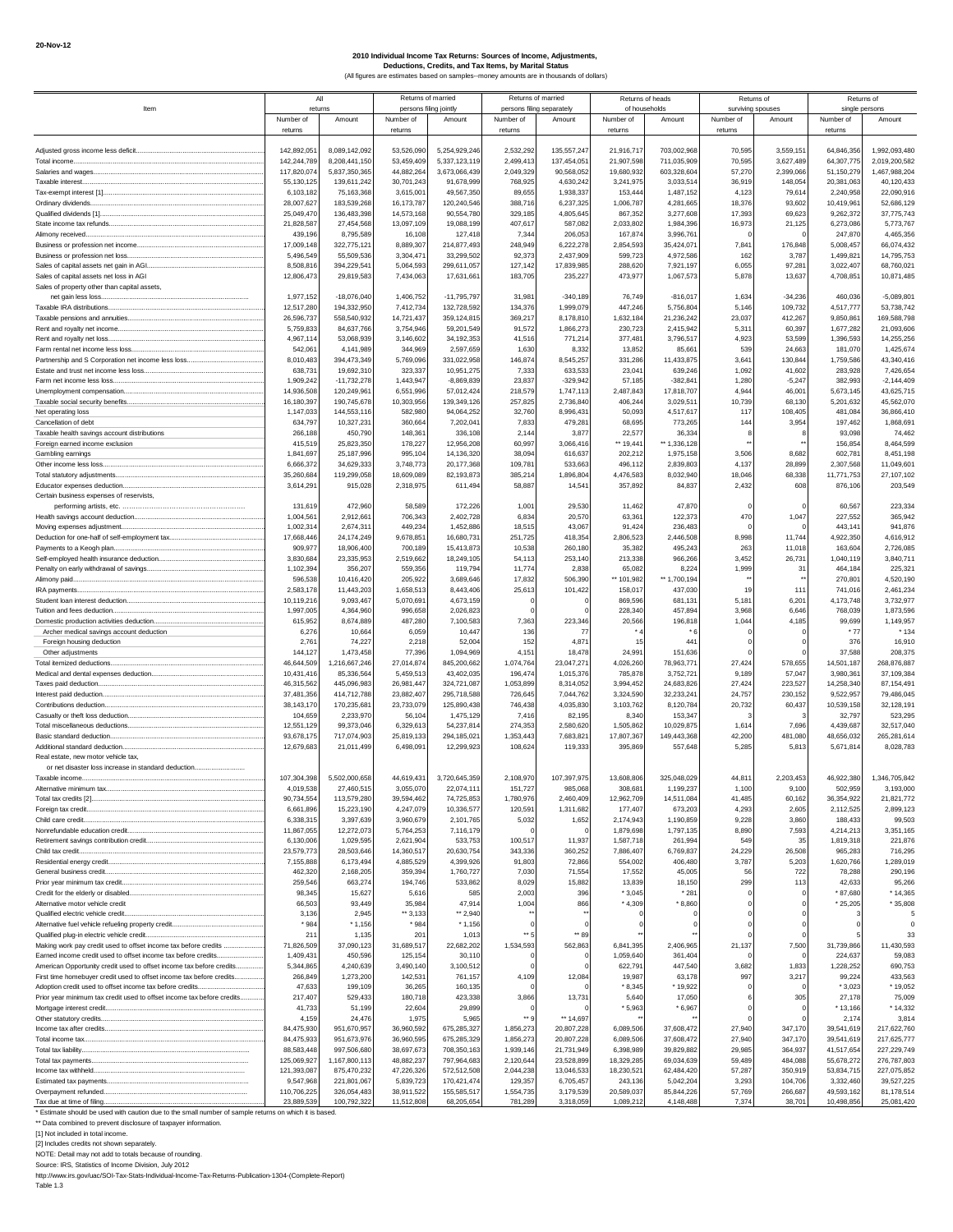|                                                                        |                           | All                            |                          | Returns of married             |                           | Returns of married         | Returns of heads         |                            |                      | Returns of             | Returns of               |                                |
|------------------------------------------------------------------------|---------------------------|--------------------------------|--------------------------|--------------------------------|---------------------------|----------------------------|--------------------------|----------------------------|----------------------|------------------------|--------------------------|--------------------------------|
| Item                                                                   |                           | returns                        |                          | persons filing jointly         | persons filing separately |                            | of households            |                            | surviving spouses    |                        | single persons           |                                |
|                                                                        | Number of                 | Amount                         | Number of                | Amount                         | Number of                 | Amount                     | Number of                | Amoun                      | Number of            | Amount                 | Number of                | Amount                         |
|                                                                        | returns                   |                                | returns                  |                                | returns                   |                            | returns                  |                            | returns              |                        | returns                  |                                |
|                                                                        |                           |                                |                          |                                |                           |                            |                          |                            |                      |                        |                          |                                |
| Total income.                                                          | 140,494,127<br>140,040,87 | 7,626,430,723<br>7,739,397,945 | 53,570,158<br>53,483,280 | 4,964,406,759<br>5,042,822,232 | 2,539,588<br>2,509,148    | 114,927,175<br>116,768,561 | 21,496,275<br>21,474,923 | 671,516,380<br>678,944,904 | 68,880<br>68,880     | 3,066,884<br>3,133,258 | 62,819,226<br>62,504,639 | 1,872,513,524<br>1,897,728,990 |
|                                                                        | 116,668,680               | 5.707.088.487                  | 45,118,338               | 3,611,221,675                  | 2,058,567                 | 86,940,829                 | 19,389,533               | 588,581,480                | 50,676               | 1,938,992              | 50,051,566               | 1,418,405,511                  |
| Taxable interest.                                                      | 57,811,427                | 168,001,234                    | 32,131,365               | 110,384,406                    | 793,832                   | 4,404,349                  | 3,445,617                | 3,867,972                  | 47,911               | 138,600                | 21,392,702               | 49,205,907                     |
|                                                                        | 6,255,546                 | 73,574,105                     | 3,759,788                | 48,059,292                     | 86,224                    | 2,002,168                  | 154,081                  | 1,437,011                  | 4.025                | 51,941                 | 2,251,429                | 22,023,692                     |
| Ordinary dividends                                                     | 29,287,816                | 163,458,846                    | 16,988,161               | 105,666,326                    | 393,709                   | 4,916,055                  | 1,046,207                | 3,616,201                  | 21,546               | 83,682                 | 10,838,193               | 49,176,582                     |
|                                                                        | 25,412,54                 | 123,570,203                    | 14,861,175               | 80,598,048                     | 329,572                   | 3,787,335                  | 865,528                  | 2,682,213                  | 19,042               | 48,747                 | 9,337,227                | 36,453,861                     |
| State income tax refunds                                               | 23,444,210                | 30,314,607                     | 14,246,983               | 21,376,935                     | 452,070                   | 621,972                    | 2,148,530                | 2,147,982                  | 14,955               | 19,983                 | 6,581,673                | 6,147,735                      |
| Alimony received.                                                      | 438,103                   | 8,821,395                      | 18,318                   | 303,215                        | 7,278                     | 268,026                    | 174,965                  | 3,538,621                  |                      |                        | 237,542                  | 4,711,532                      |
|                                                                        | 16,539,498                | 308,887,694                    | 8,723,91                 | 208,644,440                    | 247,753                   | 6,222,000                  | 2,595,857                | 32,202,735                 | 9,659                | 195,173                | 4,962,315                | 61,623,345                     |
| Business or profession net loss                                        | 5,572,286                 | 63,904,867                     | 3,446,186                | 35,543,118                     | 110,234                   | 8,962,386                  | 533,787                  | 4,610,486                  | * 1,016              | $*2,298$               | 1,481,065                | 14,786,580                     |
| Sales of capital assets net gain in AGI                                | 6,758,593                 | 263,460,082                    | 4,044,655                | 197,604,045                    | 116,747                   | 11,614,625                 | 241,527                  | 6,375,079                  | 5,460                | 84,152                 | 2,350,205                | 47,782,181                     |
| Sales of capital assets net loss in AGI                                | 13,531,912                | 31,912,136                     | 7,882,444                | 18,950,918                     | 172,977                   | 218,767                    | 525,922                  | 1,167,951                  | 10,098               | 28,225                 | 4,940,472                | 11,546,276                     |
| Sales of property other than capital assets,                           |                           |                                |                          |                                |                           |                            |                          |                            |                      |                        |                          |                                |
| net gain less loss                                                     | 1,787,663                 | $-18,027,483$                  | 1,281,079                | $-12,726,229$                  | 36,731                    | $-1,217,483$               | 67,612                   | $-1,059,945$               | 1,723                | $-64,109$              | 400,519                  | $-2,959,717$                   |
|                                                                        | 9,659,133                 | 135,202,708                    | 5,742,043                | 92,986,562                     | 116,555                   | 2,106,696                  | 413,644                  | 4,620,043                  | 4,384                | 113,860                | 3,382,507                | 35,375,547                     |
|                                                                        | 26,020,252                | 523,295,800                    | 14,502,556               | 339,382,820                    | 353,295                   | 7,421,556                  | 1,604,817                | 19,615,837                 | 22,876               | 445,053                | 9,536,708                | 156,430,534                    |
|                                                                        | 6,210,424                 | 85,501,274                     | 4,124,156                | 60,566,901                     | 98,726                    | 1,797,760                  | 243,457                  | 2,346,769                  | 5,018                | 65,411                 | 1,739,067                | 20,724,433                     |
| Rent and royalty net loss.                                             | 5,762,870                 | 67,144,36                      | 3,755,621                | 45, 167, 534                   | 57,552                    | 1,068,143                  | 398,652                  | 4,536,749                  | 3,030                | 40,076                 | 1,548,015                | 16,331,859                     |
|                                                                        | 560,375                   | 4,067,33                       | 359,381                  | 2,703,57                       | 2,619                     | 76,312                     | 15,526                   | 61,685                     | $*209$               | $* -522$               | 182,641                  | 1,226,286                      |
| Partnership and S Corporation net income less loss                     | 8,012,58                  | 345,097,425                    | 5,780,055                | 290,910,177                    | 138,005                   | 5,339,404                  | 342,528                  | 9,315,622                  | 2,463<br>86          | $-27,431$              | 1,749,529<br>284,171     | 39,559,654                     |
| Farm net income less loss.                                             | 652,035<br>1,924,214      | 17,382,152<br>$-14,095,257$    | 336,907<br>1,490,867     | 9,475,166<br>$-11,327,585$     | 8,606<br>25,809           | 702,072<br>$-351,927$      | 22,265<br>46,858         | 552,597<br>$-273,953$      | $*2,425$             | 23,615<br>$* -23,100$  | 358,255                  | 6,628,703<br>$-2,118,692$      |
|                                                                        | 11,298,837                | 83,538,098                     | 5,074,170                | 40,276,095                     | 190,417                   | 1,390,478                  | 1,854,883                | 11,714,132                 | $*4.998$             | $*27,694$              | 4,174,369                | 30,129,699                     |
|                                                                        | 15,320,332                | 174.649.879                    | 9,866,349                | 128,456,447                    | 232,543                   | 2,394,707                  | 370,381                  | 2,722,460                  | 13,557               | 85,807                 | 4,837,503                | 40,990,458                     |
| Other income less loss.<br>                                            | 6,487,936                 | 31,315,947                     | 3,747,644                | 19,993,947                     | 108,361                   | 316,814                    | 508,996                  | 2,494,497                  | 5,260                | 135,641                | 2,117,676                | 8,375,049                      |
|                                                                        | 34.764.363                | 112,967,222                    | 18,566,455               | 78,415,473                     | 387,915                   | 1,841,386                  | 4,307,194                | 7,428,523                  | 14,366               | 66,374                 | 11,488,433               | 25.215.466                     |
|                                                                        | 3,841,466                 | 970,392                        | 2,450,382                | 645,339                        | 58,312                    | 13,823                     | 374,271                  | 88,999                     | $*2,018$             | * 504                  | 956,484                  | 221,728                        |
| Certain business expenses of reservists,                               |                           |                                |                          |                                |                           |                            |                          |                            |                      |                        |                          |                                |
|                                                                        | 142,530                   | 558,144                        | 71,564                   | 208,996                        | * 1,996                   | $*2,569$                   | 11,553                   | 73.17                      |                      |                        | 57,417                   | 273,409                        |
|                                                                        | 946,436                   | 2,589,379                      | 657,769                  | 2,112,976                      | 10,207                    | 21,664                     | 66,496                   | 133,259                    |                      | $*11$                  | 211,961                  | 321,469                        |
|                                                                        | 856,242                   | 2,099,707                      | 408,094                  | 1,261,922                      | 12,478                    | 36,350                     | 84,382                   | 167,102                    | $\Omega$             |                        | 351,289                  | 634,334                        |
|                                                                        | 17,436,420                | 23,833,849                     | 9,680,405                | 16,664,463                     | 248,093                   | 397,506                    | 2,598,522                | 2,260,795                  | 10,048               | 13,903                 | 4,899,352                | 4,497,181                      |
|                                                                        | 922,98                    | 18,857,129                     | 719,504                  | 15,601,292                     | 11,779                    | 188,613                    | 27,563                   | 473,574                    | $*46$                | * 5,688                | 164,089                  | 2,587,962                      |
|                                                                        | 3,625,543                 | 21,819,844                     | 2,409,37                 | 17,269,494                     | 45,198                    | 237,804                    | 209,613                  | 898,056                    | 6,168                | 33,755                 | 955,192                  | 3,380,735                      |
|                                                                        | 1,204,856                 | 339,005                        | 667,869                  | 150,324                        | 15,215                    | 4,607                      | 83,066                   | 11,280                     | $*$ 998              | * 63                   | 437,708                  | 172,731                        |
| Alimony paid                                                           | 570,110                   | 9,844,186                      | 214,584                  | 3,669,369                      | 22,238                    | 628,271                    | 88,298                   | 1,377,683                  | * 300                | $*3,599$               | 244,689                  | 4,165,265                      |
|                                                                        | 2,587,823                 | 11,215,140                     | 1,645,996                | 8,160,911                      | 26,119                    | 110,426                    | 161,609                  | 429,166                    |                      | * 15                   | 754,096                  | 2,514,623                      |
|                                                                        | 9,718,995                 | 8,339,81                       | 4,946,984                | 4,470,791                      |                           |                            | 856,612                  | 617,620                    | $*2,992$             | $*3,188$               | 3,912,406                | 3,248,218                      |
| Tuition and fees deduction                                             | 2,422,642<br>490,677      | 5,453,156<br>5,697,897         | 1,190,213<br>397,720     | 2,491,058<br>4,780,039         | 6,069                     | 143,230                    | 328,174<br>16,452        | 748,840<br>113,590         | $*2,108$<br>* 13     | $*5,089$<br>* 558      | 902.147<br>70,423        | 2,208,170<br>660,479           |
|                                                                        | 45,695,736                | 1,203,808,276                  | 26,274,535               | 834,421,163                    | 1,057,315                 | 21,697,554                 | 4,122,754                | 81,179,330                 | 21,390               | 576,198                | 14,219,741               | 265,934,030                    |
|                                                                        | 10,090,297                | 79,865,796                     | 5,296,900                | 41,670,921                     | 206,162                   | 1,025,373                  | 813,162                  | 3,903,939                  | 5,449                | 47,808                 | 3,768,625                | 33,217,756                     |
| Taxes paid deduction                                                   | 45,423,760                | 432,032,137                    | 26,230,301               | 315,305,689                    | 1,043,084                 | 8,059,282                  | 4,102,177                | 24,114,516                 | 21,390               | 190,675                | 14,026,808               | 84,361,975                     |
|                                                                        | 37,004,065                | 442,051,459                    | 23,404,130               | 313,742,683                    | 724,883                   | 7,175,384                  | 3,404,552                | 35,092,203                 | 17,428               | 233,449                | 9,453,072                | 85,807,740                     |
| Contributions deduction                                                | 37,243,302                | 158,016,526                    | 23,010,553               | 116,010,414                    | 755,619                   | 3,291,377                  | 3,122,662                | 7,704,284                  | 18.179               | 81,450                 | 10,336,290               | 30,929,001                     |
|                                                                        | 134,237                   | 2,330,132                      | 83,912                   | 1,922,159                      | 4,625                     | 44,158                     | 12,823                   | 84.185                     | * 145                | $*212$                 | 32,732                   | 279,417                        |
|                                                                        | 12,832,26                 | 102,016,469                    | 6,480,019                | 56,262,080                     | 290,477                   | 2,489,221                  | 1,581,643                | 10,544,524                 | 6,732                | 26,685                 | 4,473,389                | 32,693,959                     |
| Basic standard deduction                                               | 92,268,979                | 709,396,730                    | 26,492,078               | 301,623,620                    | 1,377,089                 | 7,815,325                  | 17,262,625               | 143,827,179                | 45,825               | 521,901                | 47,091,362               | 255,608,704                    |
|                                                                        | 12,740,860                | 21,255,34                      | 6,670,957                | 12,702,358                     | 122,276                   | 136,592                    | 386,196                  | 543,074                    | $*8,535$             | * 10,514               | 5,552,897                | 7,862,803                      |
| Real estate, new motor vehicle tax,                                    |                           |                                |                          |                                |                           |                            |                          |                            |                      |                        |                          |                                |
| or net disaster loss increase in standard deduction                    | 20,532,964                | 17,324,743                     | 13,414,396               | 13.167.832                     | 226,117                   | 134,127                    | 1,809,481                | 994,713                    | 30,595               | 15,640                 | 5,052,375                | 3,012,431                      |
| Taxable income                                                         | 104,160,74                | 5,088,387,91                   | 44, 151, 231             | 3,442,251,189                  | 2,067,967                 | 94,117,875                 | 13,181,328               | 304,702,667                | 47,696               | 1,776,419              | 44.712.520               | 245.539.768                    |
|                                                                        | 3,827,562                 | 22,579,779                     | 2,926,773                | 18,384,491                     | 145,063                   | 717,153                    | 292,908                  | 1,001,651                  | 892                  | 5,996                  | 461,926                  | 2,470,488                      |
| Total tax credits [2]                                                  | 87,501,186                | 110,076,320                    | 38,749,580               | 72,994,687                     | 1,762,634                 | 1,982,271                  | 12,535,918               | 13,954,945                 | 42,318               | 36,830                 | 34,410,736               | 21,107,588                     |
| Foreign tax credit                                                     | 6,309,847                 | 13,060,099                     | 4,096,77                 | 9,299,117                      | 98,053                    | 851,211                    | 167,718                  | 706,137                    | 2,098                | 1,358                  | 1,945,204                | 2,202,276                      |
| Child care credit<br>Nonrefundable education credit                    | 6,286,24                  | 3,317,379                      | 3,894,315                | 2,025,263<br>6,753,943         | 8,141                     | 3,908                      | 2,183,635<br>1,532,681   | 1,175,961                  | $*4,137$<br>$*4,272$ | * 1,725<br>$*3,811$    | 196,013                  | 110,521<br>2,639,161           |
|                                                                        | 10,598,706<br>6,253,195   | 10,836,636<br>1,039,726        | 5,571,745<br>2,739,606   | 553,316                        | 94,689                    | 10,822                     | 1,655,923                | 1,439,721<br>262,603       |                      |                        | 3,490,008<br>1,762,976   | 212,986                        |
| Child tax credit.                                                      | 23,563,012                | 28,416,808                     | 14,513,924               | 20,660,032                     | 332,650                   | 377,214                    | 7,734,282                | 6,651,505                  | 19,451               | 15,685                 | 962,705                  | 712,373                        |
| Residential energy credit.                                             | 6,711,68                  | 5,822,87                       | 4,691,90                 | 4,240,81                       | 81,44                     | 61,340                     | 487,09                   | 349,03                     | 2,779                | 2,02                   | ,448,45                  | ,169,658                       |
| General business credit                                                | 292,508                   | 1,601,155                      | 223,994                  | 1,302,079                      | 4,584                     | 36,119                     | 12,380                   | 33,782                     | $*43$                | $*13$                  | 51,507                   | 229,163                        |
|                                                                        | 319,646                   | 758,965                        | 238,199                  | 612,440                        | 7,078                     | 17,085                     | 8,988                    | 20,085                     | * 379                | * 991                  | 65,001                   | 108,364                        |
|                                                                        | 63,526                    | 8,235                          | 3,063                    | 232                            | $*1,008$                  | * 38                       | $*2,034$                 | * 179                      |                      |                        | 57,422                   | 7,786                          |
| Alternative motor vehicle credit                                       | 75,752                    | 137,329                        | 44,966                   | 79,522                         | * 1,995                   | $*5,275$                   | 6,067                    | 10,370                     | $^{\circ}$           |                        | 22,724                   | 42,161                         |
| Qualified electric vehicle credit                                      | 3,241                     | 2,521                          | 2,705                    | 1,831                          | $*5$                      | * 5                        | * 43                     | * 36                       | $\Omega$             |                        | * 488                    | * 648                          |
| Alternative fuel vehicle refueling property credit                     | $*1,006$                  | $*1,820$                       |                          | * 12                           |                           |                            |                          |                            | $^{\circ}$           |                        | * 998                    | $*1,808$                       |
| Qualified plug-in electric vehicle credit                              | 22.57                     | 129,372                        | 20,308                   | 120,383                        | 27                        | 163                        | * 11                     | * 61                       | $\Omega$             |                        | 2,225                    | 8,765                          |
| Making work pay credit used to offset income tax before credits        | 68,570,141                | 34,429,212                     | 30,483,885               | 20,985,399                     | 1,517,196                 | 541,307                    | 6,469,931                | 2,255,092                  | 24,985               | 8,607                  | 30,074,143               | 10,638,807                     |
| Earned income credit used to offset income tax before credits          | 1,488,984                 | 489,444                        | 126,737                  | 34,067                         |                           |                            | 1,041,774                | 371,410                    | $*3,300$             | $*1,480$               | 317,172                  | 82,487                         |
| Refundable education credit used to offset income tax before credits   | 4,394,166                 | 3,502,175                      | 3,013,753                | 2,677,852                      |                           |                            | 504,802                  | 337,816                    | $*1,139$             | $*1,053$               | 874,472                  | 485,454                        |
| First time homebuyer credit used to offset income tax before credits   | 1,096,641                 | 4,886,445                      | 498,834                  | 2,493,014                      | 12,210                    | 30,162                     | 76,441                   | 242,484                    | $\Omega$             |                        | 509,155                  | 2,120,784                      |
| Prior year minimum tax credit used to offset income tax before credits | 194,988                   | 908,416                        | 161,066                  | 751,137                        | 5,994                     | 26,623                     | 4,562                    | 13,952                     | * 150                | * 77                   | 23,217                   | 116,627                        |
|                                                                        | 81,890,189                | 865,948,27<br>865.948.695      | 36,328,386               | 614,475,407                    | 1,815,504                 | 18,355,411<br>18,355,411   | 5,826,669                | 34,416,826<br>34.416.884   | 29,236<br>29,236     | 279,690                | 37,890,393<br>37,890,393 | 198,420,937<br>198,420,968     |
|                                                                        | 81,890,189<br>86,293,526  | 910,981,120                    | 36,328,386<br>38,178,509 | 614,475,742<br>647,166,064     | 1,815,504<br>1,916,831    | 19,241,787                 | 5,826,669<br>6,115,609   | 36,380,770                 | 32,517               | 279,690<br>293,663     | 40,050,060               | 207,898,836                    |
|                                                                        | 124, 181, 648             | 1,103,571,296                  | 49,396,962               | 755,194,487                    | 2,162,671                 | 21,399,065                 | 18,304,406               | 65,843,982                 | 56,283               | 393,501                | 54,261,326               | 260,740,261                    |
|                                                                        | 120, 134, 277             | 827,302,476                    | 47,615,836               | 543,576,991                    | 2,071,753                 | 12,498,418                 | 18, 157, 827             | 59,582,857                 | 52,827               | 297,555                | 52,236,034               | 211,346,656                    |
|                                                                        | 10,139,259                | 224,536,503                    | 6,155,432                | 171,225,601                    | 156,414                   | 6,596,586                  | 256,909                  | 5,045,923                  | 4,435                | 78,541                 | 3,566,068                | 41,589,850                     |
| Overpayment refunded                                                   | 109,402,781               | 333,096,000                    | 39,706,655               | 165,627,292                    | 1,561,866                 | 3,538,873                  | 20,211,449               | 83,772,521                 | 57,962               | 192,449                | 47,864,848               | 79,964,865                     |
| Tax due at time of filing                                              | 22,356,865                | 86,129,753                     | 10,556,173               | 58,897,676                     | 755,193                   | 2,887,673                  | 1,004,596                | 3,399,131                  | 5,661                | 52,069                 | 10,035,242               | 20,893,205                     |

\* Estimate should be used with caution due to the small number of sample returns on which it is based. \*\* Data combined to prevent disclosure of taxpayer information.

[1] Not included in total income. [2] Includes credits not shown separately. NOTE: Detail may not add to totals because of rounding. Source: IRS, Statistics of Income Division, July 2011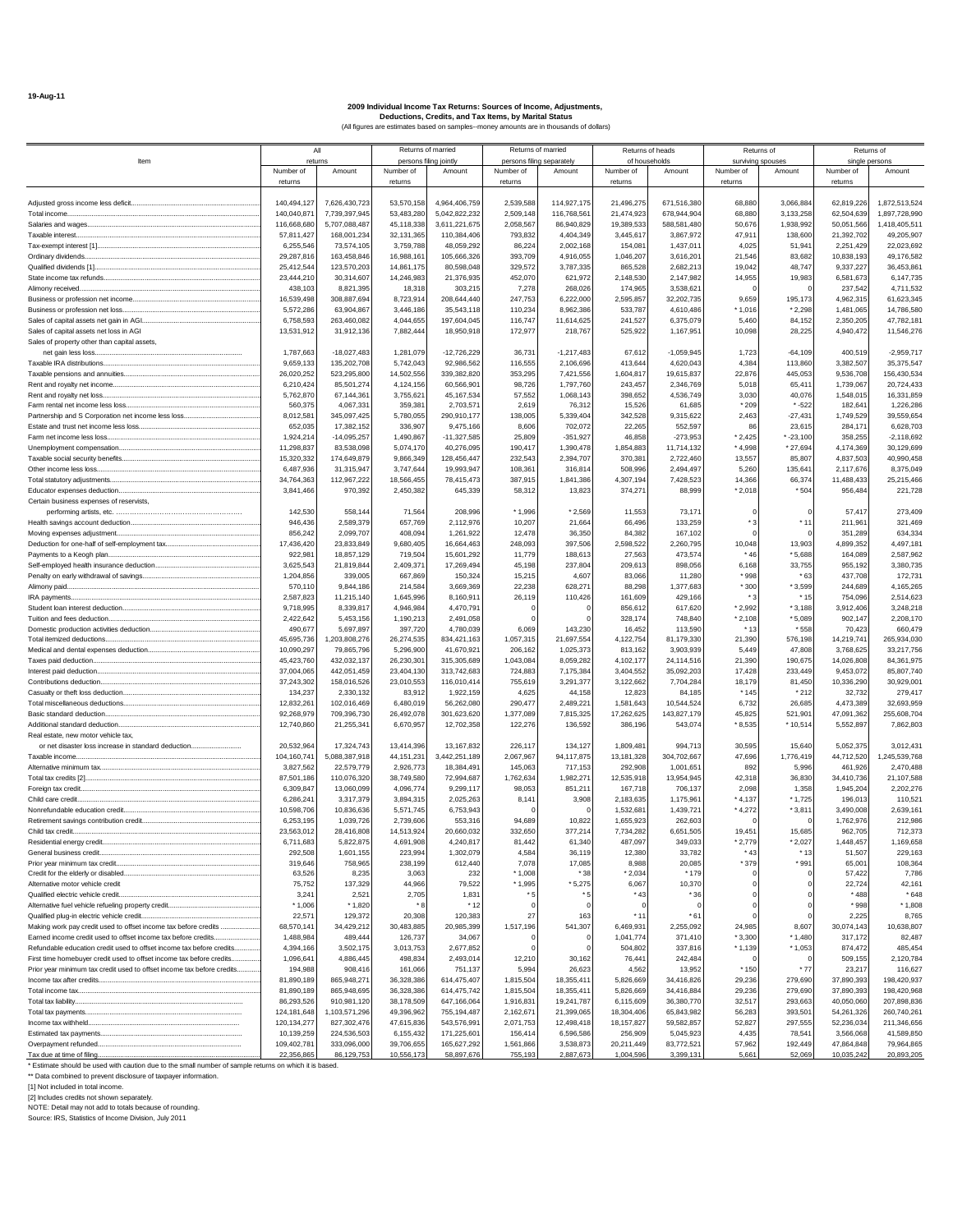All Returns of married Returns of married Returns of heads Returns of heads Returns of Returns of Returns of Returns of Returns of Returns of Returns of Returns of Returns of Returns of Returns of Returns of Returns of Ret Item returns I persons filing jointly persons filing separately of households surviving spouses single persons Number of Amount | Number of Amount | Number of Amount | Number of Amount | Number of Amount | Number of Amoun returns returns returns returns returns returns Adjusted gross income less deficit............................................ 142,450,569 8,262,860,170 53,655,844 5,417,393,018 2,717,037 152,731,619 21,098,890 673,168,702 82,276 4,161,525 64,896,521 2,015,405,306 Salaries and wages.................................................................... 119,578,500 5,950,634,829 45,555,251 3,779,456,355 2,243,131 101,004,429 19,385,130 588,484,845 62,632 2,751,402 52,332,356 1,478,937,798 Taxable interest.......................................................................... 62,449,609 223,291,064 34,090,169 146,598,716 963,347 6,133,780 3,674,900 5,265,580 55,220 309,673 23,665,973 64,983,314 Tax-exempt interest................................................................... 6,453,113 79,821,721 3,854,551 52,385,000 86,592 2,288,173 148,557 1,544,852 8,179 127,217 2,355,234 23,476,479 Ordinary dividends..................................................................... 31,043,113 219,330,668 17,829,183 143,398,362 453,045 7,322,569 1,127,046 5,278,265 34,266 207,018 11,599,574 63,124,454 Qualified dividends..................................................................... 26,409,275 158,975,193 15,251,081 105,174,233 361,716 5,430,324 888,947 3,856,620 29,005 93,693 9,878,526 44,420,322 State income tax refunds........................................................... 22,819,648 27,569,478 14,051,987 19,585,649 495,537 604,537 2,150,447 2,025,285 16,140 26,254 6,105,537 5,327,752 Alimony received........................................................................ 436,700 8,779,355 17,363 227,009 7,664 194,716 177,748 3,640,884 0 0 233,924 4,716,748 Business or profession net income........................................... 16,434,476 324,880,224 8,923,891 223,474,683 263,794 6,764,117 2,407,178 29,476,021 12,137 119,727 4,827,476 65,045,676 Business or profession net loss................................................. 5,677,211 -60,645,941 3,477,683 -37,925,215 113,631 -2,038,004 564,793 -5,123,537 2,028 -32,103 1,519,076 -15,527,082 Sales of capital assets net gain in AGI...................................... 11,374,213 497,840,732 6,512,528 374,942,231 158,078 19,033,250 370,946 11,787,311 14,879 150,925 4,317,782 91,927,015 Sales of capital assets net loss in AGI....................................... 12,356,862 -28,568,091 7,238,556 -17,180,525 170,477 -220,495 465,355 -1,016,568 12,453 -28,960 4,470,021 -10,121,544 Sales of property other than capital assets, net gain less loss................................................................... 1,722,608 -7,811,362 1,258,041 -3,797,620 29,784 -513,005 59,587 -680,648 1,646 933 373,551 -2,821,022 Taxable IRA distributions........................................................... 11,259,424 162,150,226 6,625,247 109,705,469 144,712 2,035,666 430,240 5,258,640 4,775 47,501 4,054,450 45,102,949 Taxable pensions and annuities................................................ 25,540,246 506,269,008 14,121,399 326,719,523 377,175 7,525,768 1,480,557 18,504,477 24,664 474,397 9,536,450 153,044,843 Rent and royalty net income...................................................... 6,169,878 96,935,938 4,127,692 68,904,219 102,488 2,205,615 240,650 2,637,373 7,049 38,376 1,692,000 23,150,355 Rent and royalty net loss........................................................... 5,700,277 68,545,036 3,660,105 45,208,548 58,104 1,034,543 433,216 5,035,660 4,386 63,055 1,544,466 17,203,232 Farm rental net income less loss............................................... 561,243 4,543,011 350,772 2,873,667 5,024 85,973 12,611 46,566 195 18 192,641 1,536,787 Partnership and S Corporation net income less loss................ 7,909,487 366,965,125 5,659,872 304,566,983 145,989 7,909,479 311,597 10,524,440 3,735 -31,597 1,788,295 43,995,819 Estate and trust net income less loss........................................ 604,448 18,150,173 312,320 8,275,701 8,501 1,538,880 20,956 634,580 2,395 97,215 260,277 7,603,796 Farm net income less loss......................................................... 1,948,054 -14,846,610 1,482,404 -11,739,908 30,838 -462,119 49,288 -373,451 1,656 -40,039 383,869 -2,231,094 Unemployment compensation................................................... 9,532,896 43,674,694 4,289,396 20,872,625 156,098 749,597 1,706,617 7,313,487 3,657 16,917 3,377,128 14,722,069 Taxable social security benefits................................................. 15,015,435 168,110,210 9,496,509 121,692,033 226,312 2,279,691 341,953 2,356,188 18,009 135,014 4,932,651 41,647,285 Other income less loss.............................................................. 6,786,526 34,267,297 3,943,350 21,117,629 115,692 1,299,017 485,302 2,403,665 5,528 117,442 2,236,654 9,329,545 Total statutory adjustments....................................................... 35,773,805 121,599,382 19,405,897 84,614,298 429,409 2,109,801 4,260,919 8,041,982 26,372 38,639 11,651,208 26,794,662 Educator expenses deduction................................................... 3,753,395 947,072 2,403,567 629,484 54,491 12,719 358,181 85,943 4,202 1,032 932,954 217,894 Certain business expenses of reservists, performing artists, etc........................................................... 129,275 416,104 60,300 177,486 4,047 6,877 12,862 37,717 0 0 52,066 194,024 Health savings account deduction............................................ 835,619 2,209,984 583,741 1,805,400 8,957 23,627 54,353 91,780 6 35 188,561 289,141 Moving expenses adjustment.................................................... 1,113,455 3,003,231 511,413 1,748,900 21,825 61,473 97,387 237,273 0 0 482,830 955,585 Deduction for one-half of self-employment tax.......................... 17,411,224 24,286,264 9,921,527 17,157,604 272,031 458,674 2,369,627 2,034,037 11,975 11,249 4,836,064 4,624,700 Payments to a Keogh plan........................................................ 1,010,421 20,261,952 784,528 16,558,325 12,437 261,961 29,272 406,775 36 625 184,149 3,034,266 Self-employed health insurance deduction............................... 3,617,716 21,193,681 2,421,840 16,854,503 51,467 250,998 182,558 828,520 749 3,264 961,101 3,256,395 Penalty on early withdrawal of savings...................................... 1,310,949 389,043 716,815 227,256 23,173 9,872 83,332 20,681 2,318 373 485,311 130,861 Alimony paid.............................................................................. 580,015 9,621,349 217,358 3,584,099 28,323 575,959 \*\* 81,704 \*\* 1,316,874 \*\* \*\* 252,629 4,144,417 IRA payments............................................................................ 2,739,675 11,665,532 1,744,816 8,553,778 25,328 111,864 160,780 439,738 1,020 785 807,731 2,559,367 Student loan interest deduction................................................. 9,135,508 7,730,515 4,684,785 4,165,919 0 0 794,983 604,241 3,660 3,972 3,652,080 2,956,382 Tuition and fees deduction........................................................ 4,576,654 11,001,733 2,560,273 6,070,120 0 0 680,460 1,653,493 7,700 15,598 1,328,221 3,262,522 Domestic production activities deduction.................................. 501,755 7,011,197 400,147 5,789,397 7,989 206,502 12,920 143,706 18 1,650 80,682 869,942 Total itemized deductions.......................................................... 48,167,223 1,322,276,380 27,973,756 919,484,978 1,184,876 27,917,375 4,316,211 88,293,043 35,764 930,321 14,656,617 285,650,663 Medical and dental expenses deduction................................... 10,155,306 76,386,568 5,377,607 39,577,568 213,829 1,062,436 853,810 3,553,520 14,477 61,943 3,695,583 32,131,101 Taxes paid deduction................................................................ 47,836,465 467,211,515 27,918,862 341,624,716 1,165,217 9,881,116 4,283,658 24,602,254 35,764 298,339 14,432,964 90,805,089 Interest paid deduction.............................................................. 39,199,760 497,617,809 24,999,262 354,313,164 822,795 9,218,307 3,589,178 40,130,540 30,677 406,762 9,757,848 93,549,037 Contributions deduction............................................................ 39,250,369 172,936,002 24,379,343 126,359,993 832,658 4,481,019 3,296,090 8,338,797 30,165 113,777 10,712,113 33,642,416 Casualty or theft loss deduction................................................ 336,746 4,348,275 197,419 2,806,277 6,485 181,702 44,347 348,329 4 763 88,492 1,011,203 Total miscellaneous deductions................................................ 13,561,902 120,853,477 6,927,025 68,955,988 329,955 3,676,233 1,661,969 11,683,082 13,211 54,756 4,629,742 36,483,417 Basic standard deduction.......................................................... 91,780,792 663,412,108 24,932,896 271,584,671 1,432,223 7,769,281 16,664,247 133,144,350 42,928 467,182 48,708,499 250,446,623 Additional standard deduction................................................... 12,523,644 19,941,237 6,381,592 11,581,379 122,295 129,398 365,545 497,222 8,096 9,554 5,646,116 7,723,683 Real Estate Tax Deduction........................................................ 15,723,821 11,267,483 10,589,510 8,970,477 198,085 88,251 1,300,939 579,466 21,742 9,935 3,613,544 1,619,354 Taxable income.......................................................................... 107,994,637 5,652,925,474 45,146,093 3,845,228,930 2,276,425 117,481,529 13,609,301 316,216,637 56,378 2,395,375 46,906,440 1,371,603,003 Alternative minimum tax............................................................. 3,935,248 25,649,084 2,947,091 20,363,125 162,679 922,395 292,738 1,056,639 1,305 11,342 531,435 3,295,583 Total tax credits [1]..................................................................... 55,228,850 75,351,876 26,477,775 49,606,325 844,414 2,004,574 11,320,506 11,847,263 38,735 46,867 16,547,418 11,846,847 Foreign tax credit....................................................................... 6,708,279 16,572,321 4,266,426 11,685,545 114,167 1,303,079 164,273 722,857 9,996 5,162 2,153,417 2,855,678 Child care credit......................................................................... 6,587,103 3,526,697 4,103,280 2,148,875 31,925 18,695 2,255,985 1,249,534 4,908 1,599 191,004 107,995 Credit for the elderly or disabled................................................ 75,488 10,070 17,673 1,348 3 2 \* 2,690 \* 147 0 0 \* 55,122 \* 8,574 Education credits....................................................................... 7,740,979 7,632,594 3,869,682 4,460,857 0 0 978,256 894,325 3,668 1,820 2,889,373 2,275,592 Retirement savings contribution credit...................................... 5,961,299 977,386 2,549,312 508,035 81,952 10,367 1,651,545 256,660 0 0 1,678,490 202,324 Child tax credit........................................................................... 25,173,769 30,537,638 15,288,371 21,965,678 358,757 405,433 8,409,613 7,257,518 22,828 26,544 1,094,200 882,465 Residential energy credit........................................................... 225,733 216,687 136,159 149,284 6,076 6,828 33,975 23,653 0 0 49,523 36,923 Alternative motor vehicle credit.................................................. 31,803 48,798 18,334 29,437 652 191 \* 1,637 \* 1,906 0 0 \* 11,180 \* 17,263 Earned income credit used to offset income tax before credits.................................................................. 3,382,492 970,587 333,010 91,721 0 0 1,669,524 664,621 6,245 3,192 1,373,713 211,053 Prior year minimum tax credit.................................................... 415,592 945,226 323,067 788,725 6,244 13,548 15,525 21,173 1,064 4,807 69,692 116,973 General business credit............................................................. 303,756 1,649,280 233,001 1,336,804 4,039 43,775 10,091 52,749 10 17 56,615 215,935 Income tax after credits.............................................................. 90,659,908 1,031,580,708 39,683,132 734,117,595 2,104,690 23,637,611 6,620,478 38,899,116 39,149 384,092 42,212,460 234,542,295 Total income tax......................................................................... 90,660,104 1,031,580,923 39,683,132 734,117,801 2,104,690 23,637,611 6,620,673 38,899,125 39,149 384,092 42,212,461 234,542,295 Total tax liability.......................................................................... 94,860,968 1,080,063,158 41,462,008 769,377,325 2,185,122 24,711,421 6,919,985 40,968,202 44,094 400,470 44,249,759 244,605,739 Total tax payments..................................................................... 128,876,663 1,285,952,514 50,174,544 884,107,258 2,366,173 27,760,270 18,832,433 73,420,261 72,728 574,753 57,430,785 300,089,973 Income tax withheld................................................................... 124,388,369 932,116,047 48,295,175 616,094,279 2,263,889 15,591,766 18,627,402 65,605,374 68,616 378,018 55,133,287 234,446,610 Estimated tax payments............................................................. 11,153,666 285,930,452 6,703,311 216,062,087 172,976 8,809,049 295,294 5,980,837 8,934 159,836 3,973,151 54,918,643 Overpayment refunded.............................................................. 111,683,923 324,121,135 39,453,815 165,239,327 1,733,128 4,677,153 19,922,531 75,573,719 68,745 252,363 50,505,704 78,378,572 Tax due at time of filing.............................................................. 22,714,746 100,277,626 11,130,429 69,228,080 765,259 3,331,554 945,149 3,649,395 8,657 36,046 9,865,253 24,032,551

\* Estimate should be used with caution due to the small number of sample returns on which it is b \*\* Data combined to prevent disclosure of taxpayer inform.

[1] Includes credits not shown separately. NOTE: Detail may not add to totals because of rounding.

Source: IRS, Statistics of Income Division, July 2010

**6-Aug-10**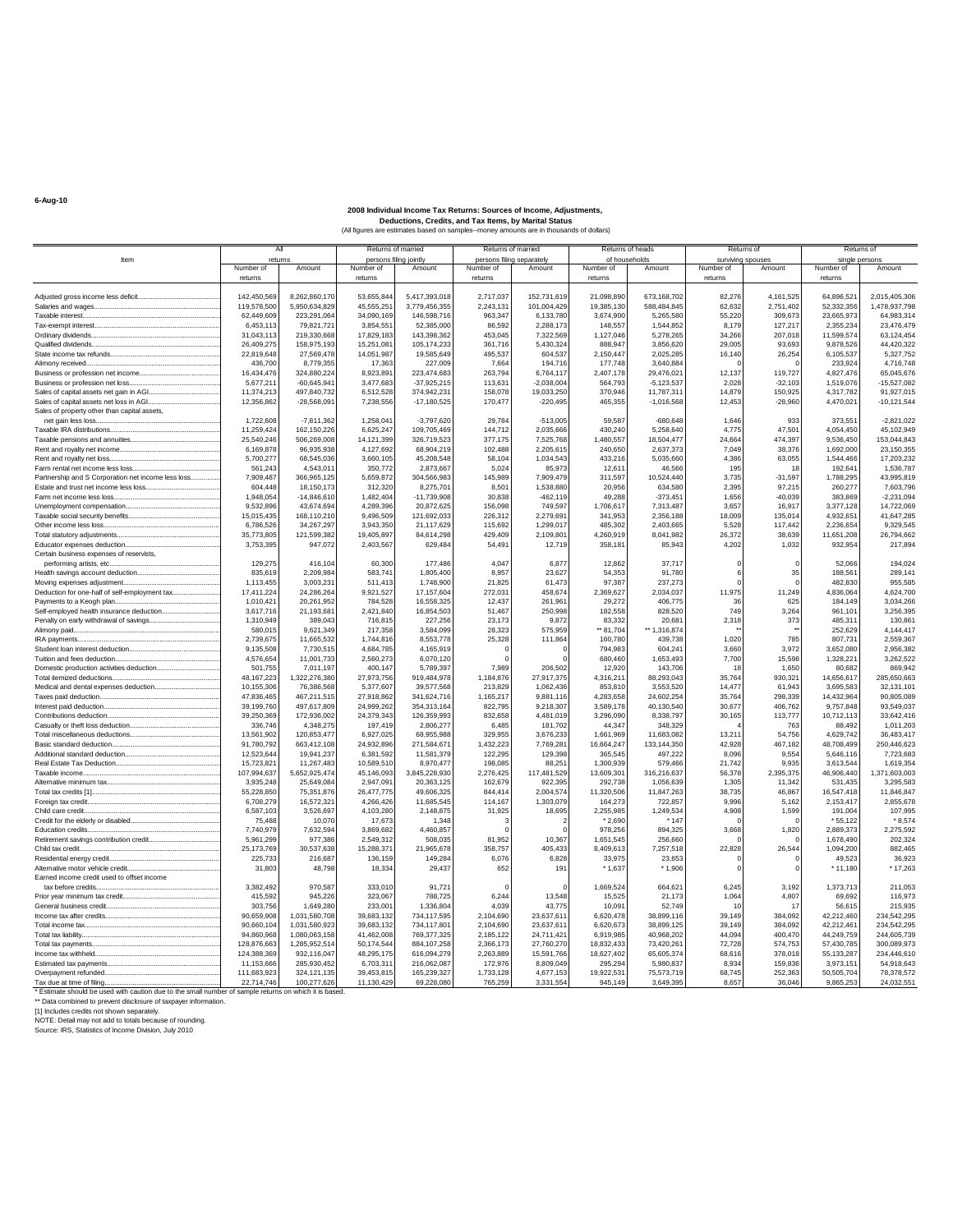|                                                                                  |                         | All                       | Joint returns of        |                           | Separate returns of |                        | Returns of heads     |                         | Returns of      |                   | Returns of             |                           |
|----------------------------------------------------------------------------------|-------------------------|---------------------------|-------------------------|---------------------------|---------------------|------------------------|----------------------|-------------------------|-----------------|-------------------|------------------------|---------------------------|
| ltem                                                                             |                         | returns [1]               | married persons         |                           | married persons     |                        | of households        |                         |                 | surviving spouses |                        | single persons            |
|                                                                                  | Number of               | Amount                    | Number of               | Amount                    | Number of           | Amount                 | Number of            | Amount                  | Number of       | Amount            | Number of              | Amount                    |
|                                                                                  | returns                 |                           | returns                 |                           | returns             |                        | returns              |                         | returns         |                   | returns                |                           |
|                                                                                  | 142,978,806             | 8,687,718,769             | 54,065,030              | 5,763,122,600             | 2,730,935           | 170,927,099            | 21,169,039           | 673,041,469             | 86,923          | 4,937,327         | 64,926,879             | 2,075,690,274             |
| Salaries and wages                                                               | 120,844,802             | 5,842,269,820             | 46,117,047              | 3,725,794,460             | 2,267,037           | 95,697,914             | 19,514,727           | 578,614,724             | 66,096          | 2,643,377         | 52,879,895             | 1,439,519,345             |
| Taxable interest                                                                 | 64,505,131              | 268.058.182               | 35,381,249              | 177,869,465               | 972.749             | 7.804.392              | 3,896,669            | 6.201.721               | 57,689          | 317,271           | 24.196.775             | 75,865,332                |
|                                                                                  | 6.321.596               | 79,351,341                | 3,798,641               | 52,626,605                | 98.149              | 2,611,290              | 167,070              | 1,518,028               | 7.720           | 91,481            | 2,250,017              | 22,503,936                |
|                                                                                  | 32,006,152              | 237,052,127               | 18,429,003              | 156,106,918               | 453,439             | 6,936,223              | 1.212.610            | 5,209,337               | 28,329          | 299,737           | 11,882,771             | 68,499,912                |
| Qualified dividends                                                              | 27, 145, 274            | 155,872,285               | 15,697,434              | 103,953,649               | 359,149             | 4,683,608              | 956,999              | 3,308,078               | 26,301          | 160.196           | 10,105,391             | 43,766,755                |
|                                                                                  | 23.592.999              | 27.046.648                | 14.657.263              | 19,377,349                | 484.464             | 559,955                | 2.252.559            | 1.982.660               | 16,308          | 28,280            | 6,182,405              | 5.098.404                 |
| Alimony received                                                                 | 457,308                 | 8.759.334                 | 25,336                  | 240.152                   | 9,369               | 195,036                | 187,235              | 3,554,167               |                 |                   | 235,368                | 4.769.979                 |
|                                                                                  | 16,932,476              | 334,585,650               | 9,360,172               | 231,512,966               | 274,830             | 6,316,511              | 2,345,897            | 29,424,247              | 8,956           | 199,933           | 4,942,621              | 67,131,993                |
|                                                                                  | 5.696.992               | $-54.849.389$             | 3.523.896               | $-34,926,883$             | 109,730             | $-1.525.330$           | 540.103              | $-4.449.426$            | 2.367           | $-19.912$         | 1,520,897              | -13.927.839               |
|                                                                                  | 19,598,001              | 924, 164, 263             | 11,152,660              | 684,431,756               | 270,445             | 38,687,237             | 713,517              | 21,511,692              | 19,186          | 428,828           | 7,442,193              | 179,104,750               |
|                                                                                  | 7,558,240               | $-16,508,394$             | 4,445,855               | $-9,983,273$              | 107,325             | $-140.150$             | 309,844              | $-645,768$              | 2,871           | $-6,503$          | 2,692,345              | $-5,732,701$              |
| Sales of property other than capital assets,                                     |                         |                           |                         |                           |                     |                        |                      |                         |                 |                   |                        |                           |
|                                                                                  | 1.751.136               | 4,356,742                 | 1,265,357               | 4,354,962                 | 22,739              | 94.990                 | 51.814               | $-167,882$              | 682             | 3,824             | 410,544                | 70,848                    |
|                                                                                  | 10,683,225              | 147,959,327               | 6,419,580               | 104,064,933               | 138,186             | 1,650,613              | 422,724              | 4,552,579               | 7,727           | 130,490           | 3,695,009              | 37,560,712                |
|                                                                                  | 25,180,637<br>5.973.800 | 490,581,465<br>83,567,321 | 14,001,072<br>4.031.492 | 317,549,903<br>59.636.837 | 378,039<br>92.919   | 7,497,313<br>1.810.253 | 1,499,514<br>216,275 | 18,069,747<br>2.196.765 | 33,608<br>5.290 | 655,266<br>24.944 | 9,268,405<br>1.627.824 | 146,809,237<br>19,898,522 |
|                                                                                  | 5.629.725               | 66.465.091                | 3,655,947               | 44,265,145                | 57,935              | 1.024.242              | 412.970              | 4,632,916               | 6.311           | 61,757            | 1.496.562              | 16.481.031                |
| Farm rental net income less loss                                                 | 544.468                 | 3.401.393                 | 348,712                 | 2,161,911                 | 4.145               | 34.185                 | 10,938               | 35.545                  |                 |                   | 180,673                | 1,169,752                 |
| Partnership and S Corporation net income less loss                               | 7,944,991               | 414,705,210               | 5,720,988               | 346,313,283               | 151,672             | 12,017,827             | 322,143              | 10,843,582              | 2.767           | 130,294           | 1,747,421              | 45,400,225                |
|                                                                                  | 590,711                 | 18.106.895                | 297,076                 | 8.564.150                 | 10.621              | 836.601                | 17,895               | 646,775                 | 388             | 92.544            | 264,731                | 7.966.825                 |
|                                                                                  | 1,977,943               | $-14,693,259$             | 1,547,178               | $-11,913,362$             | 22,782              | $-238,774$             | 47,679               | $-373,629$              | 927             | $-46,452$         | 359,377                | $-2,121,042$              |
|                                                                                  | 7,622,280               | 29,415,079                | 3,433,714               | 14,098,297                | 133,165             | 489,307                | 1,374,830            | 5,021,033               | 3,576           | 13,310            | 2,676,996              | 9,793,132                 |
|                                                                                  | 15,011,961              | 167,186,633               | 9,445,063               | 120,777,149               | 218,085             | 2,145,798              | 338,360              | 2,491,756               | 16,767          | 146,639           | 4,993,686              | 41.625.291                |
| Other income less loss                                                           | 6,607,358               | 36,140,255                | 3,912,078               | 23,732,322                | 93,908              | 727,473                | 471,345              | 2,190,496               | 4,582           | 84,096            | 2,125,445              | 9,405,868                 |
|                                                                                  | 36,050,434              | 123,020,191               | 19,753,127              | 86,099,597                | 422,112             | 1,813,801              | 4,288,587            | 8,324,622               | 20,515          | 57,966            | 11,566,093             | 26,724,206                |
|                                                                                  | 3,654,214               | 925.997                   | 2,365,208               | 622,538                   | 58,072              | 13.946                 | 349,043              | 83,951                  | 3,246           | 746               | 878,646                | 204.817                   |
| Certain business expenses of reservists.                                         |                         |                           |                         |                           |                     |                        |                      |                         |                 |                   |                        |                           |
|                                                                                  | 135,102                 | 420.756                   | 72,345                  | 170.003                   | 2.638               | 926                    | 10.728               | 39.626                  |                 |                   | 49.391                 | 210,201                   |
| Health savings account deduction                                                 | 592.526                 | 1.500.881                 | 404,350                 | 1.220.144                 | 6.509               | 12.343                 | 30.841               | 54.325                  | $\mathbf{R}$    | 46                | 150,817                | 214,023                   |
|                                                                                  | 1.119.044               | 2.903.022                 | 531,491                 | 1,746,959                 | 18.253              | 32.213                 | 88.438               | 198.549                 | 315             | 26                | 480.547                | 925,274                   |
| Deduction for one-half of self-employment tax                                    | 17,840,382              | 24,759,998                | 10,324,149              | 17,539,659                | 271,816             | 432,663                | 2,324,857            | 2,070,708               | 9,359           | 15,424            | 4,910,200              | 4,701,544                 |
| Payments to a Keogh plan                                                         | 1,191,135               | 22,262,415                | 915,225                 | 17,982,127                | 15,650              | 248.349                | 43,247               | 613,901                 | 313             | 6,271             | 216,700                | 3,411,768                 |
| Self-employed health insurance deduction                                         | 3.838.721               | 21.283.306                | 2.589.762               | 16.912.238                | 55.802              | 258,874                | 191.729              | 806.633                 | 1.860           | 15.695            | 999,568                | 3,289,865                 |
| Penalty on early withdrawal of savings                                           | 1.164.446               | 352.592                   | 621,225                 | 194,446                   | 14.973              | 3.306                  | 99,543               | 21,569                  | 1.153           | 298               | 427.552                | 132,974                   |
|                                                                                  | 599,587                 | 9,496,674                 | 232,962                 | 3,574,203                 | 25,585              | 476,810                | 94,867               | 1.561.112               |                 |                   | 246,174                | 3,884,549                 |
|                                                                                  | 3,299,773               | 12,876,504                | 2,091,154               | 9,524,593                 | 33,694              | 92,191                 | 239,500              | 598,654                 | 786             | 2,392             | 934,638                | 2,658,673                 |
|                                                                                  | 9.091.081               | 7.463.755                 | 4.633.735               | 4.033.651                 |                     |                        | 859.745              | 585.793                 | 5.646           | 2.392             | 3.591.955              | 2.841.918                 |
|                                                                                  | 4,543,382               | 10.578.961                | 2.520.021               | 5.922.633                 |                     |                        | 666.195              | 1,489,203               | 3.064           | 7.977             | 1,354,102              | 3.159.147                 |
|                                                                                  | 478,999<br>10.972       | 6,780,483                 | 384,448                 | 5,705,149                 | 6,408<br>80         | 186,931<br>108         | 10,103               | 118,602                 | 332             | 6,698             | 77,707                 | 763,103                   |
|                                                                                  | 50,544,470              | 21.748<br>1,333,036,542   | 7,367<br>29,587,426     | 17,106<br>928,559,089     | 1,185,837           | 27,013,079             | *339<br>4,645,274    | *833<br>91,684,382      | 35,349          | 964,700           | $*3.186$<br>15,090,583 | *3.701<br>284,815,290     |
|                                                                                  | 10.520.269              | 76.347.462                | 5.618.709               | 39.275.299                | 208,114             | 962.202                | 948.005              | 3.786.450               | 10,435          | 40.157            | 3.735.006              | 32,283,354                |
|                                                                                  | 50.118.657              | 465.880.541               | 29.507.693              | 342.794.160               | 1,165,331           | 9.397.573              | 4.599.480            | 24.948.927              | 35,348          | 319.391           | 14.810.805             | 88.420.490                |
|                                                                                  | 41.282.875              | 524,790,200               | 26.539.967              | 375.291.556               | 845,776             | 9.951.503              | 3,839,581            | 43,023,171              | 31,858          | 449,834           | 10.025.694             | 96.074.135                |
|                                                                                  | 41,119,033              | 193,603,968               | 25,744,374              | 141,904,331               | 843,195             | 5,411,159              | 3,458,237            | 8,779,535               | 27,126          | 101,754           | 11,046,101             | 37,407,188                |
|                                                                                  | 107,474                 | 2,337,018                 | 51,535                  | 1,437,950                 | 2,993               | 166,215                | 12,283               | 128,142                 |                 |                   | 40,663                 | 604,710                   |
|                                                                                  | 13.959.883              | 109.179.225               | 7,175,991               | 60.206.287                | 317,760             | 2.454.318              | 1.799.709            | 11,775,673              | 7.760           | 74.414            | 4.658.663              | 34.668.533                |
|                                                                                  | 90,510,904              | 635,824,934               | 23,906,603              | 255,409,451               | 1,444,981           | 7,679,895              | 16,416,723           | 128,603,777             | 50.544          | 540,305           | 48,692,053             | 243,591,506               |
|                                                                                  | 11.703.100              | 18.356.722                | 5,978,095               | 10,841,458                | 111,300             | 117,466                | 314,919              | 413.375                 | 7,858           | 8.251             | 5.290.927              | 6.976.173                 |
|                                                                                  | 110,533,209             | 6,063,263,892             | 46,187,891              | 4,173,102,050             | 2,316,588           | 133,247,649            | 13,909,541           | 321,557,629             | 59,865          | 3,127,864         | 48,059,325             | 1,432,228,701             |
|                                                                                  | 4.108.964               | 24.109.512                | 3,079,143               | 18,911,102                | 161.284             | 764.053                | 297,635              | 988,028                 | 2,666           | 16,050            | 568,236                | 3,430,279                 |
|                                                                                  | 48,090,578              | 63.778.784                | 25,961,245              | 43,744,660                | 619.362             | 1,851,446              | 11,352,895           | 11.243.219              | 47,780          | 51,960            | 10,109,296             | 6.887.499                 |
|                                                                                  | 6,491,844               | 3,483,152                 | 4,020,086               | 2.107.042                 | 29,890              | 17,261                 | 2,267,287            | 1,262,949               | 4,983           | 2,638             | 169,597                | 93.262                    |
|                                                                                  | 89,767                  | 12.469                    | 14.410                  | 2,196                     | 644                 | 39                     | *3.995               | *276                    |                 |                   | *70.718                | *9.957                    |
|                                                                                  | 7,435,044               | 6,910,412                 | 3,763,205               | 4,018,412                 |                     |                        | 859,064              | 766,139                 | 7,925           | 7,043             | 2,804,850              | 2,118,818                 |
|                                                                                  | 4,326,398               | 1,007,577                 | 2,991,345               | 701,066                   | 67,120              | 13,113                 | 319,617              | 78,806                  | 4,154           | 1,272             | 944,162                | 213,320                   |
|                                                                                  | 7.642.644               | 15.435.196                | 4.628.899               | 10.810.161                | 114,915             | 1.306.755              | 215.119              | 564.832                 | 12.513          | 5.342             | 2,671,197              | 2.748.105                 |
|                                                                                  | 25.889.333              | 31.556.282                | 15.824.754              | 22,748,696                | 359.108             | 423.303                | 8.645.080            | 7.531.144               | 27.298          | 33,240            | 1.033.093              | 819,899                   |
| Retirement savings contribution credit                                           | 5.862.206               | 976.846                   | 2,564,684               | 526.464                   | 89,169              | 9.453                  | 1.667.655            | 246.272                 |                 |                   | 1.540.698              | 194,657                   |
| Alternative motor vehicle credit                                                 | 157,814                 | 184.661                   | 114,669                 | 133.065                   | 2.285               | 2.695                  | 4.003                | 5.119                   | з.              | ٠.                | 36,857                 | 43.783                    |
| Farned income credit used to offset income                                       |                         |                           |                         |                           |                     |                        |                      | 646.747                 |                 |                   |                        |                           |
| tax before credits                                                               | 3,420,158               | 933,968                   | 308,422                 | 81,983                    |                     |                        | 1,690,901            |                         | 3,286<br>96     | 2,048<br>240      | 1,417,549              | 203,189                   |
|                                                                                  | 395,359<br>230,821      | 1,034,675<br>845.539      | 296,730<br>168,069      | 852,581<br>645,249        | 5,282               | 22,178<br>32,556       | 26,724<br>6.448      | 27,014<br>14.782        | 20              | 73                | 66,527                 | 132,661<br>152,880        |
| Empowerment zone and community renewal                                           |                         |                           |                         |                           | 1,816               |                        |                      |                         |                 |                   | 54,469                 |                           |
|                                                                                  | 29,219                  | 116,603                   | 23,250                  | 93,643                    | 2,044               | 4.706                  | 596                  | 4,443                   | $\mathbf{q}$    | 32                | 3,319                  | 13,779                    |
|                                                                                  | 96,272,957              | 1,115,759,794             | 41,476,788              | 800,137,392               | 2,210,426           | 26,192,608             | 7,009,605            | 39,886,875              | 43.718          | 522,816           | 45,532,420             | 249.020.103               |
|                                                                                  | 96.269.751              | 1.115.601.803             | 41.473.962              | 800.006.288               | 2.210.425           | 26.187.245             | 7.009.557            | 39.882.667              | 43.718          | 522.816           | 45.532.089             | 249.002.787               |
|                                                                                  | 100,427,087             | 1,165,642,299             | 43,214,023              | 836, 331, 385             | 2,296,939           | 27,193,401             | 7,317,915            | 42,228,116              | 47,543          | 548,382           | 47,550,667             | 259,341,014               |
|                                                                                  | 130,574,975             | 1,295,715,795             | 50,943,984              | 900,356,445               | 2,422,141           | 28,672,336             | 19,092,194           | 72,599,033              | 73.416          | 651,819           | 58,043,240             | 293,436,163               |
|                                                                                  | 125,583,890             | 912,563,316               | 48,877,524              | 607,755,062               | 2.294.476           | 14.479.999             | 18.817.283           | 64, 101, 233            | 71,831          | 445.745           | 55,522,777             | 225,781,278               |
|                                                                                  | 11.523.634              | 284,119,655               | 7,027,862               | 216,690,205               | 175,404             | 8,676,384              | 306,632              | 6,112,521               | 5,308           | 132,413           | 4,008,429              | 52,508,132                |
|                                                                                  | 107.687.030             | 267.872.391               | 37.588.844              | 133.462.420               | 1,621,590           | 3.154.184              | 19.799.534           | 69.043.091              | 65.255          | 204.831           | 48.611.807             | 62.007.865                |
|                                                                                  | 28,599,646              | 130,607,837               | 13,727,635              | 90,546,890                | 901,572             | 3,804,860              | 1,157,722            | 4,437,260               | 17.737          | 72,585            | 12,794,980             | 31,746,242                |
| * Estimate should be used with caution due to the small number of sample returns |                         | on which it is ha         |                         |                           |                     |                        |                      |                         |                 |                   |                        |                           |

\* Estimate should be used with caution due to the small number of sample returns on which it is based.<br>[1] The total number of returns does not include the returns filed by individuals to only receive the economic stimulus

**6-Aug-09**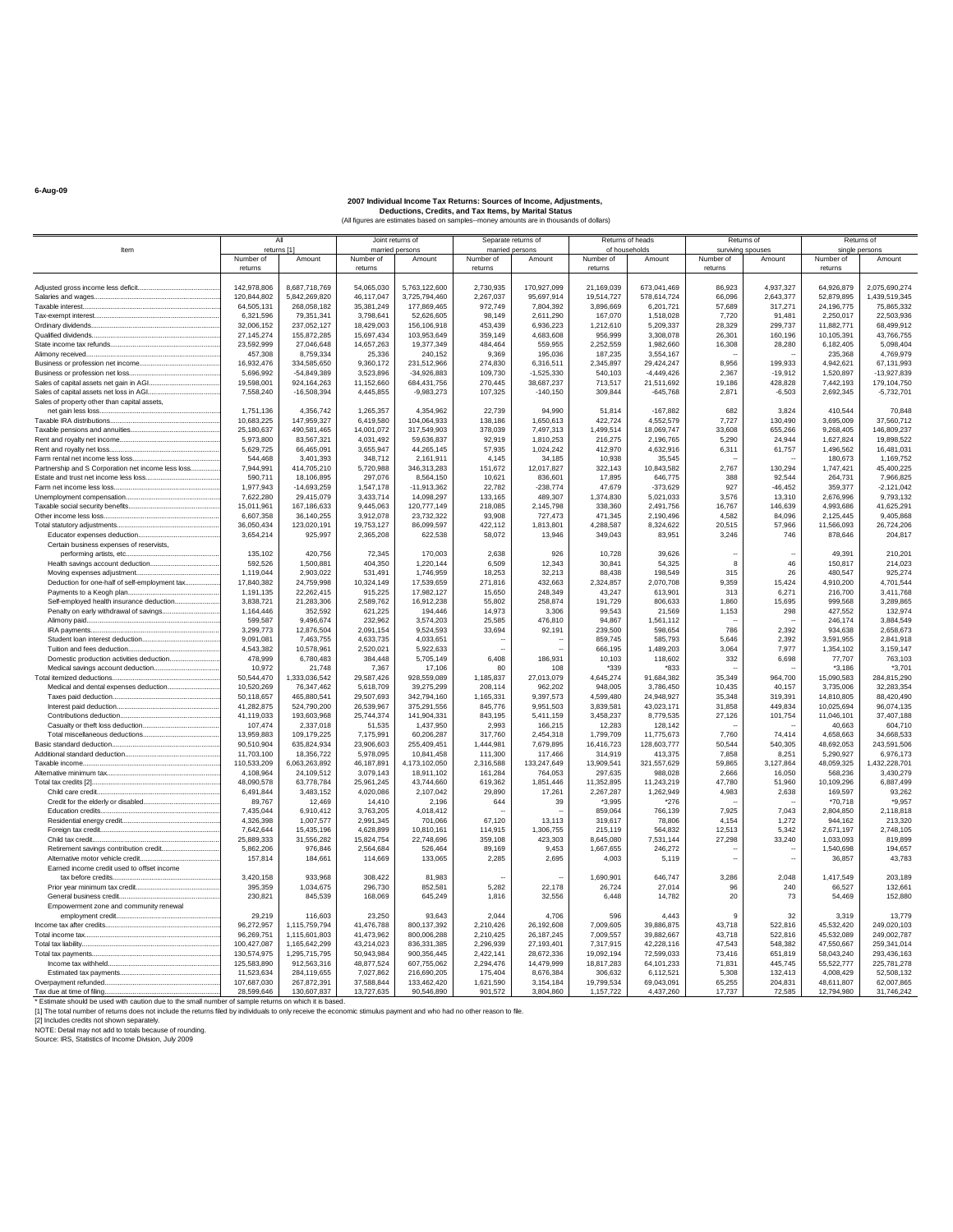|                                                                                | All                       |                             | Joint returns of             |                             | Separate returns of          |                         | Returns of heads           |                         | Returns of      |                             | Returns of                  |                            |
|--------------------------------------------------------------------------------|---------------------------|-----------------------------|------------------------------|-----------------------------|------------------------------|-------------------------|----------------------------|-------------------------|-----------------|-----------------------------|-----------------------------|----------------------------|
| Item                                                                           | Number of                 | returns<br>Amount           | married persons<br>Number of | Amount                      | married persons<br>Number of | Amount                  | of households<br>Number of | Amount                  | Number of       | surviving spouses<br>Amount | single persons<br>Number of | Amount                     |
|                                                                                | returns                   |                             | returns                      |                             | returns                      |                         | returns                    |                         | returns         |                             | returns                     |                            |
|                                                                                |                           |                             |                              |                             |                              |                         |                            |                         |                 |                             |                             |                            |
|                                                                                | 138.394.754               | 8,030,842,945               | 53.294.930                   | 5.346.722.611               | 2.524.941                    | 150.783.348             | 20.669.369                 | 630.183.874             | 74.771          | 3.462.218                   | 61,830,743                  | 1.899.690.895              |
|                                                                                | 116,379,376               | 5,469,370,119               | 45,260,173                   | 3,507,347,497               | 2,115,689                    | 85,874,944              | 19,131,537                 | 544,471,865             | 60,931          | 2,229,537                   | 49,811,047                  | 1,329,446,276              |
|                                                                                | 62,401,235                | 222,707,445                 | 34.613.103                   | 147.191.414<br>47.865.479   | 925.084                      | 6,170,536               | 3.711.302                  | 4.884.069               | 43,839          | 139.229<br>45,886           | 23,107,907                  | 64.322.196<br>21.729.516   |
|                                                                                | 6,038,822<br>31.619.775   | 72,970,971<br>199.359.146   | 3,614,189<br>18.338.546      | 132.033.394                 | 87,984<br>402.629            | 2,183,605<br>5.785.705  | 154,579<br>1.186.739       | 1,146,486<br>4.166.792  | 2,519<br>19.107 | 75,444                      | 2,179,551<br>11.672.753     | 57.297.811                 |
|                                                                                | 26,584,184                | 137,195,800                 | 15,463,746                   | 92,321,802                  | 327,156                      | 3,895,018               | 941,719                    | 2,828,531               | 14,259          | 34,478                      | 9,837,303                   | 38,115,970                 |
|                                                                                | 22,964,214                | 24,206,006                  | 14.297.903                   | 17,160,528                  | 474,182                      | 510,868                 | 2,112,321                  | 1,780,580               | 9,654           | 9,331                       | 6,070,155                   | 4.744.699                  |
|                                                                                | 441,514                   | 8.120.381                   | 19,366                       | 242.077                     | 9.422                        | 179,728                 | 183,014                    | 3.505.847               |                 |                             | 229.712                     | 4,192,730                  |
|                                                                                | 16,209,687                | 330,265,386                 | 9,184,565                    | 230,790,856                 | 260,910                      | 9,894,947               | 2,117,182                  | 26,743,751              | 7,277           | 83,127                      | 4,639,753                   | 62,752,706                 |
|                                                                                | 5,446,722                 | 48,738,126                  | 3,418,382                    | 31,321,639                  | 102,622                      | 1,597,723               | 485,245                    | 3,980,995               | 1,936           | 3,950                       | 1,438,537                   | 11,833,819                 |
|                                                                                | 18.026.214                | 798.214.029                 | 10.312.940                   | 592.832.283                 | 225.465                      | 28.949.451              | 640.984                    | 18,732,181              | 12.673          | 480.686                     | 6.834.151                   | 157.219.429                |
|                                                                                | 8,641,990                 | 18,751,674                  | 5,079,847                    | 11,375,620                  | 135,448                      | 168,855                 | 326,329                    | 689,551                 | 4,422           | 5,654                       | 3,095,945                   | 6,511,995                  |
| Sales of property other than capital assets,                                   | 1,778,803                 | 4.201.647                   | 1,305,308                    | 3.892.162                   | 35.789                       | 103.992                 | 44.316                     | $-186,570$              | 1.544           | 1.008                       | 391,846                     | 391.055                    |
|                                                                                | 9,965,065                 | 124,705,552                 | 5,968,846                    | 86,008,142                  | 105,921                      | 1,339,932               | 400,074                    | 4,045,758               | 6,602           | 74,513                      | 3,483,622                   | 33,237,208                 |
|                                                                                | 24,098,220                | 450,454,465                 | 13,561,426                   | 293,482,565                 | 348,593                      | 6,498,750               | 1,394,148                  | 16,712,822              | 22,338          | 364,089                     | 8,771,716                   | 133,396,239                |
|                                                                                | 5.787.074                 | 79.570.209                  | 3.935.757                    | 56.976.161                  | 87.911                       | 1.724.572               | 210.741                    | 2.227.998               | 4.275           | 32.797                      | 1.548.390                   | 18.608.681                 |
|                                                                                | 5,353,497                 | 59,174,928                  | 3,469,206                    | 39,239,795                  | 55,352                       | 799,075                 | 392,280                    | 4,316,342               | 5,831           | 102,715                     | 1,430,828                   | 14,717,001                 |
|                                                                                | 588,698                   | 2,997,397                   | 371,045                      | 1,848,782                   | 5,590                        | 45,163                  | 11,311                     | 33,930                  |                 |                             | 200,752                     | 1,069,521                  |
| Partnership and S Corporation net income less loss                             | 7.619.301                 | 425,477,314                 | 5,497,356                    | 351,601,958                 | 137.528                      | 10.552.930              | 272,146                    | 11,469,070              | 2.187           | 7.923                       | 1.710.084                   | 51,845,431                 |
|                                                                                | 595,604                   | 17,183,423                  | 300,771                      | 8,478,848                   | 6,260                        | 1,086,812               | 23,519                     | 718,099                 | 207             | 32,137                      | 264,846                     | 6,867,527                  |
|                                                                                | 1,958,273<br>7.378.438    | $-15,331,319$<br>26.523.665 | 1,534,960<br>3,405,011       | $-12,633,882$<br>12.975.118 | 19,057<br>116.182            | $-271,966$<br>466,720   | 44,847<br>1,407,054        | $-336,525$<br>4.789.181 | 1,574<br>2.433  | $-8,717$<br>4.859           | 357,835<br>2,447,757        | $-2,080,228$<br>8,287,786  |
|                                                                                | 13,749,185                | 144,403,839                 | 8,748,038                    | 104,335,086                 | 195,665                      | 1,889,192               | 316,573                    | 2,222,778               | 8,791           | 58,867                      | 4,480,118                   | 35,897,916                 |
| Other income less loss                                                         | 6,176,952                 | 29,938,461                  | 3,652,753                    | 20,232,130                  | 103,781                      | 703,658                 | 495,716                    | 1,051,320               | 5,745           | 54,798                      | 1,918,957                   | 7,896,556                  |
|                                                                                | 33,980,524                | 113,845,357                 | 19.037.651                   | 80.007.187                  | 404.498                      | 1.724.458               | 3,848,555                  | 7.421.055               | 16,603          | 27,880                      | 10.673.217                  | 24,664,777                 |
| Medical savings account deduction                                              | 18,668                    | 35,106                      | 12,968                       | 27,121                      | 79                           | 117                     | $*40$                      | $*130$                  |                 |                             | *5.581                      | $*7,737$                   |
| Certain business expenses of reservist,                                        |                           |                             |                              |                             |                              |                         |                            |                         |                 |                             |                             |                            |
| performing artists, etc                                                        | 120,468                   | 368.258                     | 64,691                       | 163.214                     | 2.650                        | 762                     | 10.221                     | 21,557                  |                 | $\sim$                      | 42,907                      | 182,724                    |
|                                                                                | 358,968                   | 868,560                     | 271.394                      | 737,973                     | 1,695                        | 4.946                   | 11,121                     | 18,339                  |                 | J.                          | 74,758                      | 107,301                    |
|                                                                                | 1,082,576                 | 3,159,251                   | 546,414                      | 1,923,668                   | 23,067                       | 82,806                  | 83,508                     | 191,074                 | 1,623           | 3,861                       | 427,963                     | 957,842                    |
|                                                                                | 17.074.708                | 23.925.376                  | 10.066.265                   | 17.115.152                  | 266.211                      | 461.088                 | 2,108,640                  | 1.920.952               | 7.818           | 4.885                       | 4.625.774                   | 4,423,298                  |
| Self-employed health insurance deduction                                       | 1,228,299<br>3,804,190    | 22,011,551<br>20,302,533    | 945,356<br>2,571,735         | 17,645,484<br>16,139,023    | 14,499<br>50,353             | 226,315<br>222,520      | 47,499<br>196,145          | 686,449<br>772,781      | 49<br>1,511     | 2,167<br>2,847              | 220,896<br>984,447          | 3,451,136<br>3,165,362     |
| Penalty on early withdrawal of savings                                         | 1.164.171                 | 429,850                     | 663,026                      | 252,001                     | 15.847                       | 4.394                   | 82.747                     | 29,878                  | 556             | g                           | 401.995                     | 143.567                    |
| Alimony paid                                                                   | 585,286                   | 9,115,764                   | 238,277                      | 3,638,433                   | 28,862                       | 485,050                 | 82,324                     | 1,236,258               |                 |                             | 235,823                     | 3,756,022                  |
|                                                                                | 3,230,531                 | 12,533,506                  | 2,056,753                    | 9,289,852                   | 31,910                       | 88,895                  | 226,181                    | 509,618                 | 394             | 1,931                       | 915,292                     | 2,643,211                  |
|                                                                                | 8,540,900                 | 6.156.865                   | 4.450.990                    | 3.463.486                   |                              |                         | 792.930                    | 484.744                 | 2,017           | 1.251                       | 3.294.963                   | 2,207,385                  |
|                                                                                | 57,259                    | 51,814                      | 30,793                       | 16,553                      | 1,002                        | 36                      | $*6,959$                   | *20,378                 |                 |                             | *18,504                     | $*14,846$                  |
| Domestic production activities deduction                                       | 421,128                   | 3,303,121                   | 339,122                      | 2,732,627                   | 6,620                        | 113,284                 | 11,640                     | 62,954                  | 201             | 1,324                       | 63,544                      | 392,931                    |
|                                                                                | 3,166,931                 | 805,568                     | 2,127,200                    | 559,872                     | 49,061                       | 11,929                  | 253.986                    | 60.996                  | 2.243           | 561                         | 734.441                     | 172,211                    |
|                                                                                | 4,015,828<br>49,123,555   | 9,620,615<br>1,229,237,288  | 2,329,108<br>28,934,283      | 5,526,950<br>859,077,233    | 1,193,892                    | 24,245,099              | 556,511<br>4,497,298       | 1,290,162<br>84,884,598 | 2,886<br>22.174 | 9,042<br>523,648            | 1,127,324<br>14,475,908     | 2,794,461<br>260,506,710   |
| Medical and dental expenses deduction                                          | 10.208.792                | 70,704,272                  | 5,527,496                    | 37.045.862                  | 198,542                      | 881.003                 | 870,723                    | 3,306,083               | 6.552           | 39,718                      | 3,605,479                   | 29.431.606                 |
|                                                                                | 48,660,923                | 432,774,100                 | 28,856,871                   | 318,838,613                 | 1,166,798                    | 8,335,769               | 4,412,260                  | 22,925,417              | 22,172          | 189,966                     | 14,202,822                  | 82,484,335                 |
|                                                                                | 40,284,927                | 470,474,844                 | 25,955,455                   | 337,640,907                 | 853.228                      | 8,817,656               | 3,763,080                  | 38,824,164              | 18,520          | 215,374                     | 9,694,644                   | 84,976,744                 |
|                                                                                | 41.437.749                | 186,646,644                 | 25,878,929                   | 137.208.329                 | 859,873                      | 4,613,504               | 3,522,484                  | 8,971,560               | 19,086          | 59,887                      | 11, 157, 377                | 35,793,365                 |
|                                                                                | 206,287                   | 5,135,555                   | 100,983                      | 3,272,748                   | 6,816                        | 99,488                  | 26,499                     | 741,880                 |                 |                             | 71,989                      | 1,021,438                  |
|                                                                                | 13,484,217                | 98,654,116                  | 6,995,492                    | 54.237.813                  | 311,157                      | 2,581,517               | 1,710,043                  | 10,788,687              | 6,375           | 32,104                      | 4,461,149                   | 31,013,996                 |
|                                                                                | 86.583.732                | 590,487,763                 | 23,562,712                   | 242,416,352                 | 1,253,567                    | 6.419.326               | 16,021,055                 | 120,769,703             | 50,801          | 523,098                     | 45,695,598                  | 220,359,285                |
|                                                                                | 11,261,327                | 16,976,422                  | 5,855,905                    | 10,147,411                  | 98,875                       | 100,915                 | 302,135                    | 383,493                 | 5,019           | 5,019                       | 4,999,394                   | 6,339,584                  |
|                                                                                | 106,667,402<br>3,966,540  | 5,579,145,443<br>21,564,586 | 45,342,924<br>3,010,678      | 3,846,569,779<br>17,061,859 | 2,175,262<br>151,271         | 117,259,953<br>706,398  | 13,521,172<br>284,824      | 301,046,295<br>848,096  | 46,557<br>1,737 | 2,179,965<br>7,526          | 45,581,486<br>518,029       | 1,312,089,451<br>2.940.707 |
|                                                                                | 46,091,502                | 58,938,971                  | 25,465,181                   | 40,975,646                  | 584,597                      | 1,267,902               | 10,999,324                 | 10,836,175              | 36,458          | 43,837                      | 9,005,941                   | 5,815,412                  |
|                                                                                | 6,418,317                 | 10,958,470                  | 3,992,998                    | 7,829,202                   | 92,904                       | 778,011                 | 165,325                    | 428,761                 | 7,220           | 3,483                       | 2,159,869                   | 1,919,012                  |
|                                                                                | 6,466,792                 | 3,486,637                   | 3,977,591                    | 2.071.742                   | 32.115                       | 19,689                  | 2,315,480                  | 1,318,674               | 4,447           | 3,001                       | 137,159                     | 73.531                     |
|                                                                                | 98,261                    | 14.571                      | 16,385                       | 1,668                       |                              |                         | $*5,037$                   | *462                    |                 |                             | *76,839                     | $*12,441$                  |
|                                                                                | 7,725,138                 | 7,022,420                   | 3,903,724                    | 4,087,569                   |                              |                         | 997,121                    | 849,427                 | 2,017           | 1,723                       | 2,822,275                   | 2,083,700                  |
| Retirement savings contribution credit                                         | 5,192,133                 | 893.957                     | 2.334.532                    | 497.438                     | 73.346                       | 8,829                   | 1.480.408                  | 220.291                 | 1.007           | 201                         | 1.302.841                   | 167,197                    |
|                                                                                | 4,344,189                 | 1,000,149                   | 3,082,883                    | 729,471                     | 86,030                       | 18,796                  | 322,105                    | 72.441                  | 1.812           | 303                         | 851,359                     | 179,138                    |
| Child tax credit                                                               | 25,741,511                | 31,741,551                  | 16,104,301                   | 23,331,116                  | 358,829                      | 393,189                 | 8,373,700                  | 7,267,647               | 27,133          | 30,344                      | 877,548                     | 719,256                    |
| Alternative motor vehicle credit<br>Earned income credit used to offset income | 25,300                    | 50,035                      | 19,847                       | 36,767                      | 646                          | 1,094                   | $*10$                      | $*18$                   |                 |                             | *4.798                      | *12.157                    |
|                                                                                | 2,960,172                 | 797,162                     | 245,594                      | 64,712                      |                              |                         | 1,495,674                  | 563,020                 | 5,299           | 1,976                       | 1,213,605                   | 167,455                    |
| Minimum tax credit                                                             | 359,098                   | 1.032.247                   | 269.125                      | 838,863                     | 5.966                        | 18,008                  | 14.069                     | 15.049                  | 16              | 624                         | 69.921                      | 159,703                    |
|                                                                                | 386,681                   | 1,302,464                   | 273,886                      | 984,607                     | 1,793                        | 23,780                  | 14,889                     | 31.864                  | 154             | 1.625                       | 95.959                      | 260,588                    |
| Empowerment zone and community renewal                                         |                           |                             |                              |                             |                              |                         |                            |                         |                 |                             |                             |                            |
| employment credit                                                              | 32.209                    | 120,603                     | 26,750                       | 97,609                      | 265                          | 2.771                   | 1.058                      | 4,875                   | 11              | 58                          | 4,124                       | 15.290                     |
|                                                                                | 92,740,926                | 1,023,916,399               | 40,551,555                   | 733,816,730                 | 2,059,183                    | 23,979,148              | 6,747,004                  | 36,833,734              | 32,077          | 336,150                     | 43,351,107                  | 228,950,637                |
|                                                                                | 92,740,927                | 1,023,920,139               | 40,551,555                   | 733,818,888                 | 2,059,183                    | 23,979,148              | 6,747,004                  | 36,833,734              | 32,077          | 336,150                     | 43,351,108                  | 228,952,219                |
| Total tax liability                                                            | 96,815,936                | 1,071,872,816               | 42.372.240                   | 768.729.259                 | 2,141,016                    | 25,018,384              | 7.045.799                  | 39.088.316              | 34.308          | 345,627                     | 45.222.573                  | 238.691.230                |
|                                                                                | 133,577,700               | 1.189.243.053               | 52,413,783                   | 825.402.458                 | 2.376.640                    | 24.770.151              | 19.991.478                 | 68.632.836              | 72,776          | 467.251                     | 58,723,023                  | 269.970.357                |
|                                                                                | 120,500,889               | 843,094,979<br>252.998.613  | 47,622,491                   | 561.196.968<br>193.342.696  | 2,148,004                    | 12,755,664<br>7.873.608 | 18,403,547<br>291.075      | 60,264,444<br>5.388.810 | 64.003<br>3.783 | 327.693                     | 52,262,844<br>3.769.544     | 208,550,210<br>46.282.779  |
|                                                                                | 11,128,072<br>107.001.071 | 250.941.390                 | 6,885,493<br>38.116.947      | 125.112.075                 | 178,177<br>1.551.597         | 2.838.964               | 19.444.747                 | 66.130.681              | 64.890          | 110,721<br>206.237          | 47.822.891                  | 56.653.432                 |
|                                                                                | 26,694,105                | 126,289,889                 | 13,012,568                   | 87,707,242                  | 834,291                      | 4,875,842               | 1,067,059                  | 4,282,147               | 8,608           | 43,559                      | 11,771,578                  | 29,381,100                 |
| Estimate should be used with coutien due to the small number                   |                           |                             |                              |                             |                              |                         |                            |                         |                 |                             |                             |                            |

\* Estimate should be used with caution due to the small number of sample returns on which it is based.<br>[1] Includes credits not shown separately.<br>NOTE: Detail may not add to totals because of rounding.<br>Source: IRS, Statist

**31-Jul-08**